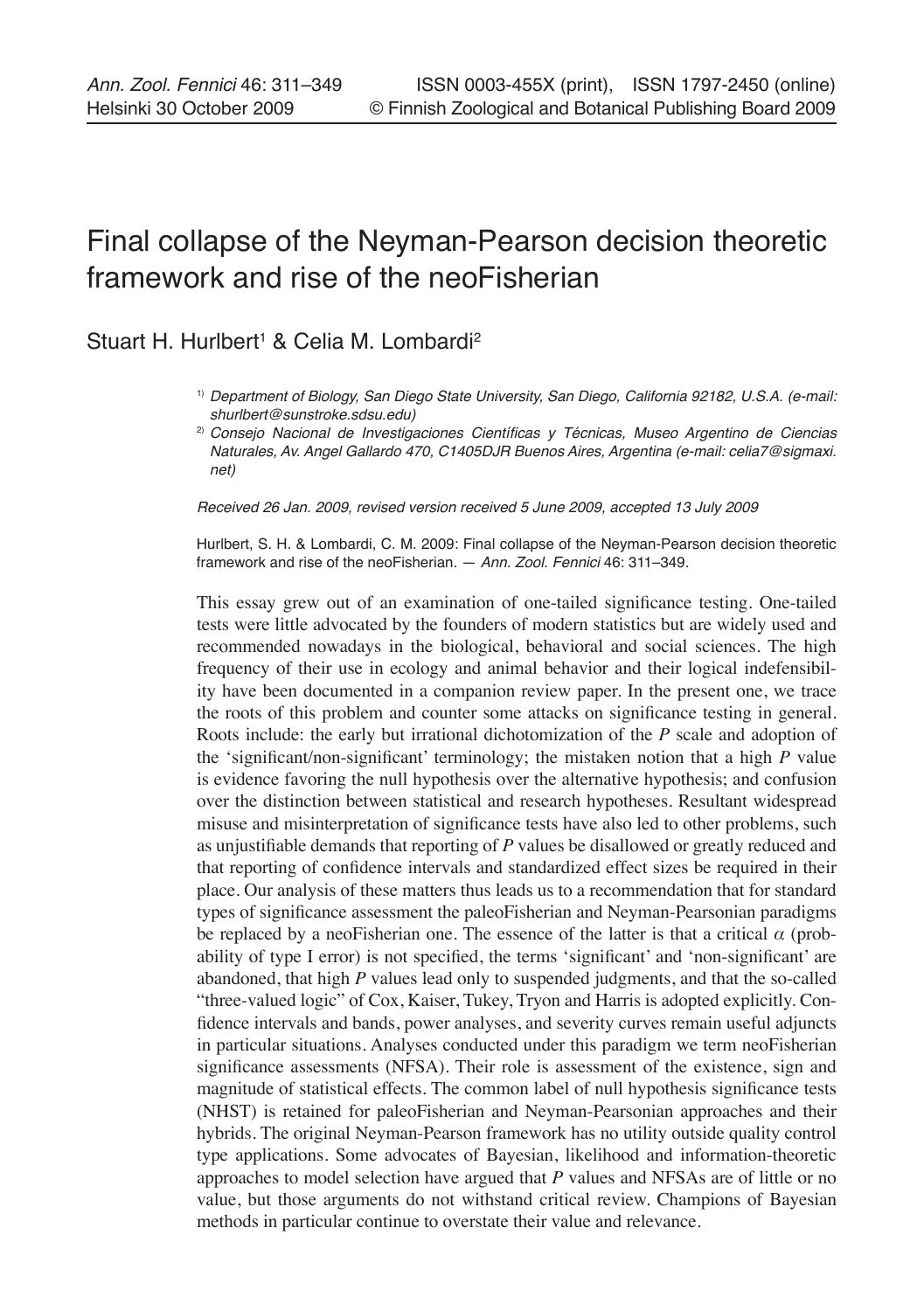"… *the object of statistical methods is the reduction of data. A quantity of data* … *is to be replaced by relatively few quantities which shall adequately represent the whole* …." (Fisher 1922)

"*The decade of the 1990's has been a critical one in hypothesis testing's protracted struggle for survival. During this decade especially vitriolic attacks, by especially viable attackers, in especially visible outlets* … *have been mounted for the greater good of God, country, and no significance testing.*" (Levin 1998a)

"… *use [of null hypothesis significance testing] has been explicitly denounced by most eminent and most experienced scientists, both on theoretical and methodological grounds* …." *(*Lecoutre *et al*. 2001)

"*Some academicians and philosophers have proposed that the social science community ban the use of statistical significance tests. Their declarations are not worth taking seriously. Getting beyond the rants about the limitations of conventional significance tests is important* …." (Boruch 2007)

# **Introduction**

## **Misuse of one-tailed tests**

Early versions of this essay had as a subtitle, "Lessons learned from an analysis of one-tailed testing", as it grew out of an analysis of misuse and misprescription of one-tailed statistical tests in the natural, behavioral, and social sciences (Lombardi & Hurlbert 2009). That analysis examined the historical literature on the subject, criticized the vague, illogical and inconsistent advice usually offered by statistics books on it, and assessed frequency of use of one-tailed tests in the 1989 and 2005 volumes of two journals, *Animal Behaviour* and *Oecologia*. Averaged over the two years, one-tailed tests were used in > 24% of *Animal Behaviour* articles and > 13% of *Oecologia* articles. Synthesizing the cogent arguments of a few earlier writers on the subject (Kimmel 1957, Goldfried 1959, Pillemer 1991, Harris 2005), we concluded that one-tailed tests are rarely appropriate in basic or applied research in any discipline. A few textbooks have adopted this viewpoint (e.g. Welkowitz *et al*. 1971, 1991, 2006, Fleiss 1981, 1986, Altman 1991, Schulman 1992, Bart *et al*. 1998), but the great majority have not.

Thus, of the hundreds of one-tailed tests found in our survey, none was or could be justified logically. How did such inappropriate procedures become so widespread? Proximately, it surely has been the fault of the poor advice on the topic found in most statistics texts  $-$  and, presumably, in university courses that use those texts. But where did those texts and professors get their ideas?

The present article had its genesis in an attempt to answer that question. Close reading of the historical literature located three primary origins for the confusion. First are deficiencies in the decision theoretic framework that has dominated statistical practice in the English-speaking world from, roughly, the 1940s. That framework in its current form is "a mixture of [the methods of] R. A. Fisher, on the one hand, and Jerzy Neyman and Egon S. Pearson on the other, a mixture that none of these statisticians (certainly not Neyman and Pearson) would have approved" (Gigerenzer & Murray 1987, Gigerenzer *et al.* 2004). After a dissection of its history and incongruities, Salsburg (1993; *see* also Salsburg 1992) concluded: "And so the Neyman-Pearson formulation lays in rubble at our feet. It is an arbitrary construction with no apparent relationship to the needs of clinical research." Or, we would add, to any other type of research. That framework has promoted rigid and simplistic thinking by dichotomization of the scale of *P* values. It has also promoted the notion that a high *P* value constitutes evidence favoring the null over the alternative hypothesis.

A second source of confusion has been claims that researchers overemphasize *P* values and present effect sizes and confidence intervals too infrequently. If true this would be simply bad science and bad writing and not a weakness of statistical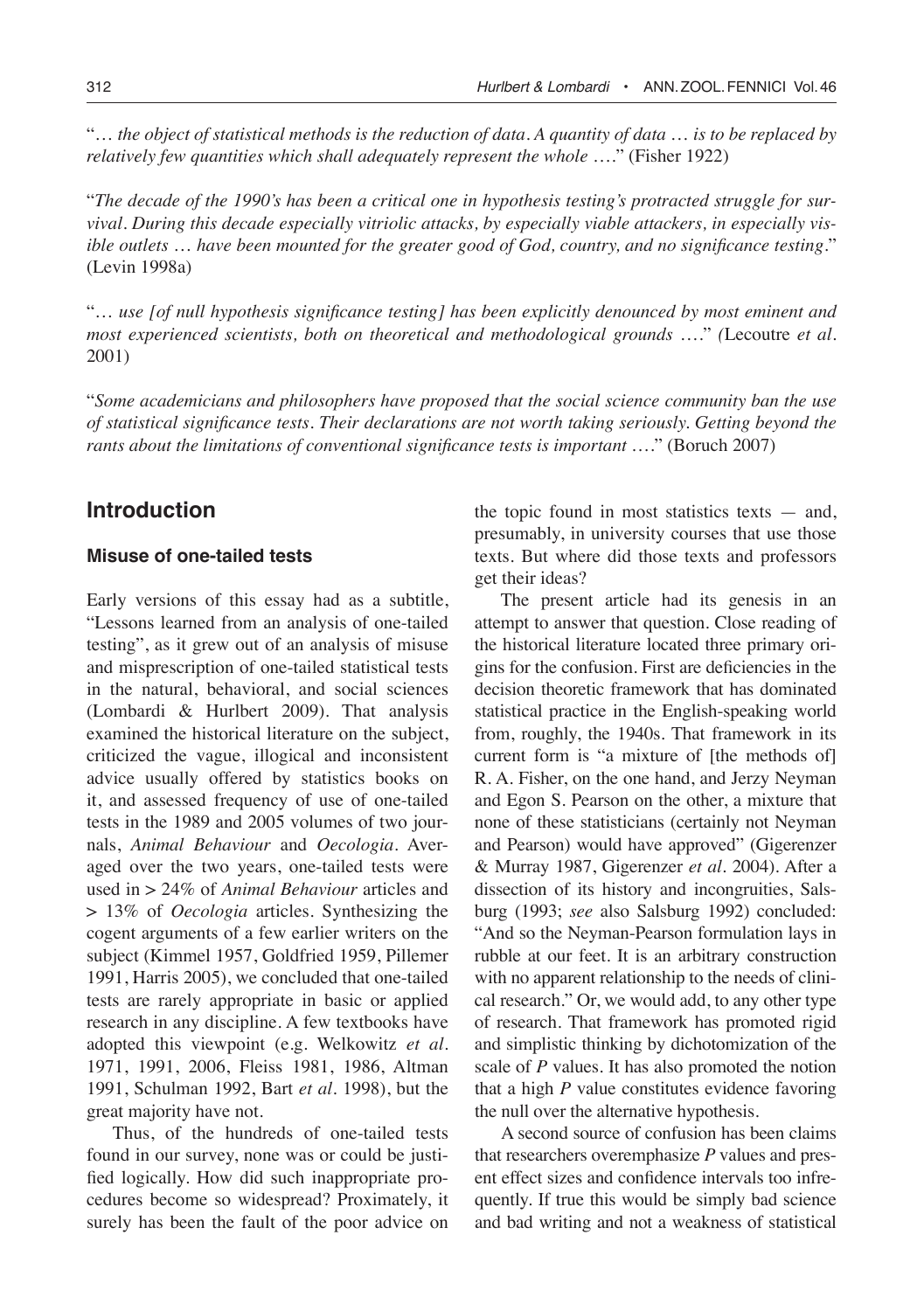methods themselves. Combined with the illogic of a dichotomized *P* scale, these ideas have stimulated some critics to propose that reporting of *P* values should be forbidden and only confidence intervals and effect sizes be allowed.

Third, the distinction between statistical hypotheses and scientific or research hypotheses has become blurred in the minds and writings of many scientists and statisticians. That confusion has fostered use of one-tailed tests when researchers have not understood that a significance test or assessment is just a procedure for summarizing certain properties of a particular data set and not by itself a test of a *scientific* hypothesis.

### **The proposed framework shift**

The decision theoretic framework as presented, without that label, in Neyman and Pearson (1933a, 1933b) is summarized in Fig. 1, some version of which now appears in most introductory statistics textbooks. The italicized phrase *illogical decision* is our own modification of it.

This framework built on Fisher's (1925) ideas of the null hypothesis and fixed critical *P* values for assessing statistical significance. To those, Neyman and Pearson added the concepts of  $\alpha$  as a long term (type I) error rate, of accepting the null hypothesis when  $P > \alpha$ , and of alternative hypotheses, power and type II error (Neyman & Pearson 1933a, 1933b). The framework was further codified and expanded by Wald's (1939, 1950) work on decision theory and then by Lehmann's (1959, Lehmann & Romano 2005) classic treatise. But technically the two frameworks are fundamentally incompatible. Lenhard (2006) gives an excellent analysis of the "profound conceptual basis" for the distractingly polemical battles between Fisher and Neyman and Pearson, which was that "both sides held conflicting views about the function of mathematical models and about the role of modelling in statistical inference."

We will advocate discarding the Neyman-Pearson framework for most significance testing situations and replacing it with an explicitly neoFisherian one that (1) does not fix  $\alpha$ ; (2) does not describe *P* values as 'significant' or 'non-

|                                               | Reality                                  |                                                              |  |
|-----------------------------------------------|------------------------------------------|--------------------------------------------------------------|--|
| Decission                                     | $H_0$ true                               | $H_0$ false                                                  |  |
| Accept H <sub>0</sub><br>when $P > \alpha$    | correct conclusion<br>illogical decision | Type II error<br>probability = $\beta$<br>illogical decision |  |
| Reject H <sub>0</sub><br>when $P \leq \alpha$ | Type I error<br>probability = $\alpha$   | correct conclusion<br>probability = $1 - \beta$<br>$=$ power |  |

**Fig. 1.** The Neyman-Pearson decision theoretic framework. We have inserted "illogical decision" in two of the boxes to emphasize that high P values do not constitute evidence in favor of  $H_{0}$ . Hence acceptance of  $H_{0}$ or preference for it over  $H$ <sub>1</sub>, is never a logical decision, and type II errors are risked only by those who do not understand this fact.

significant'; (3) does not accept null hypotheses on the basis of high *P* values but only suspends judgment; (4) interprets significance tests in accord with the "three-valued logic" of Cox (1958), Harris (1997a) and others; (5) recognizes the obvious, near universal need to present effect size information in conjunction with significance tests; and (6) acknowledges the frequent utility of confidence intervals (and other adjunct statistics helpful to interpretation) as well as the fact that they are often unneeded. Procedures carried out under this paradigm we refer to as neoFisherian significance assessments (NFSA). This label may help diminish the notion that they constitute tests of scientific hypotheses. It also distinguishes them from null hypothesis significance tests or testing (NHST), a label that can be retained for procedures carried out under paleo-Fisherian or Neyman-Pearsonian paradigms. As we discuss later, Neyman and Pearson seem not to have intended their framework to be used *in scientific work* in the rigid manner adopted in many quarters, and, by the end of their careers might have found what we term the neoFisherian paradigm quite reasonable.

For anyone contemplating adoption of the neoFisherian framework, an immediate concern is how it would affect their own writing. 'How does this system actually work?', some reviewers of this paper asked. There is a foreboding sense the shift would be seismic, draconian, but it would not be. Adoption leads to simpler, clearer, more natural writing. Perhaps that is why neoFisherian manuscripts have been sneaking into the literature 'under the radar' of paleoFisherian and Neyman-Pearsonian editors for years.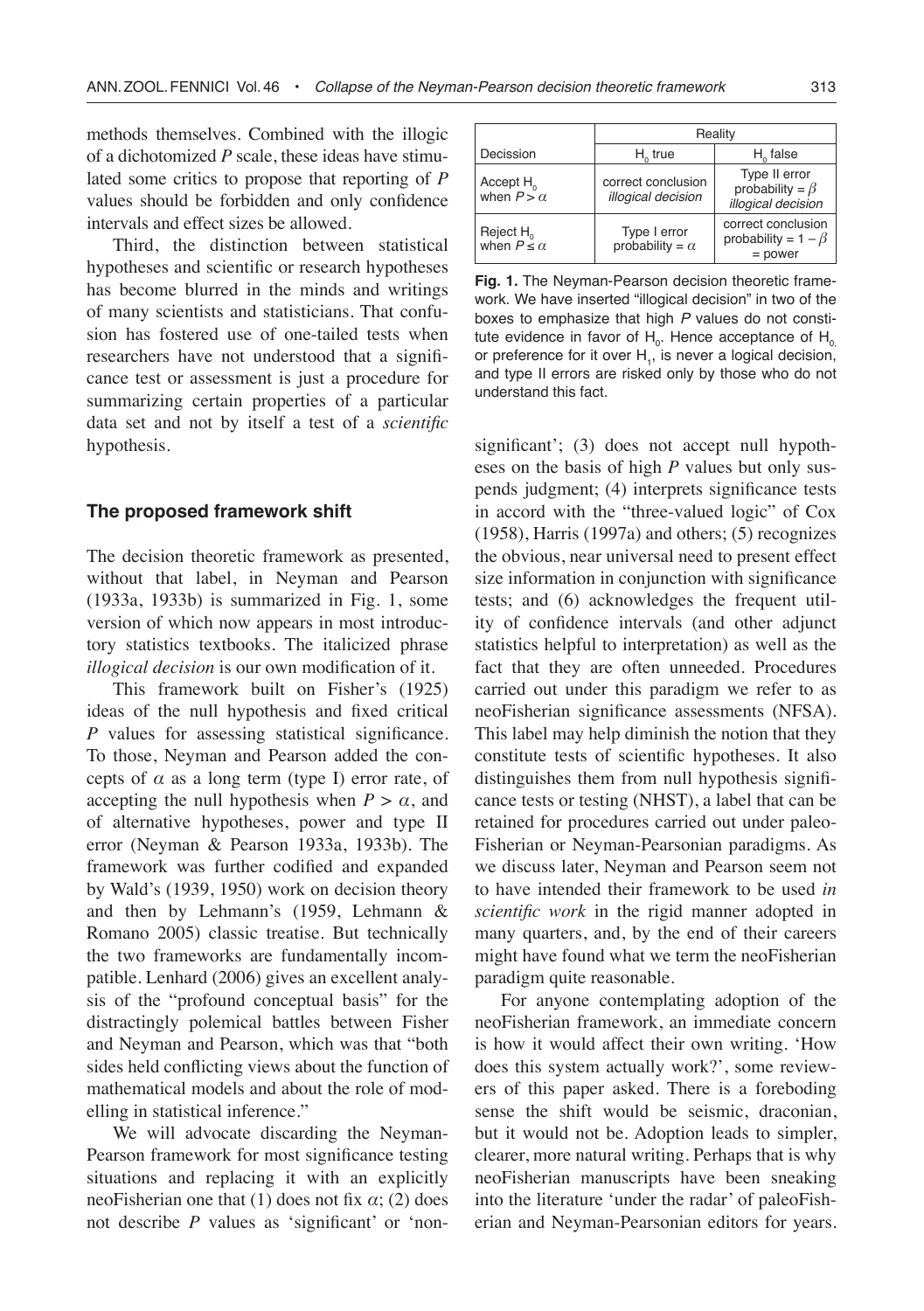Here, for example, is a 'random' selection of ecological papers all of which use significance tests of one type or another and all of which conform to the neoFisherian paradigm in their interpretations and language: Greenwald and Hurlbert (1993), Hart *et al.* (1998), Timms (1998), Detwiler *et al.* (2002), Caskey *et al.* (2007), Henny *et al.* (2007), Moreau *et al.* (2007), Reifel *et al.* (2007), Sardella *et al.* (2007), Swan *et al.* (2007), Sockman (2008), Lombardi and Hurlbert (2009). These provide examples of nuanced interpretation of *P* values and show just how dispensable '*α*' and 'significant' are.

# **Dichotomization of the P scale**

## $P \le a$ ; tails? who cares!

The popularity of one-tailed tests (Burke 1953, Siegel 1956, Fleiss 1987, Peace 1989, 1991, Zar 2004, Lombardi & Hurlbert 2009) is due, in part, to the idea that significance testing requires specification of  $\alpha$ , a fixed critical  $P$  value (Simon 1986, Freedman *et al*. 1991). This dichotomization of the *P* scale and our language interferes with the clear presentation and judicious interpretation of statistical analyses. Large numbers of statisticians and scientists have strongly criticised this dichotomization, a fact of which most researchers and authors of statistics textbooks seem unaware. The notion that critical *P* values must be specified has more to do with personalities, unclear writing, and accidents of history than with logic or utility.

Freedman *et al*. (1991) noted "It is the arbitrary lines at 5% and 1% which make the distinction between two-tailed and one-tailed tests loom so large. There is no sharp dividing line between probable and improbable results. A *P* value of 5.1% means just about the same thing as 4.9%. However, these two *P* values can be treated quite differently, because many journals will only publish results that are 'statistically significant'  $-$  the 5% line. Some of the more prestigious journals will only publish results which are 'highly significant'  $-$  the 1% line."

A prime example: an editor of the *Journal of Experimental Psychology* once explained, "In editing the *Journal* there has been a strong

reluctance to accept and publish results related to the principal concern of the research when those results were significant [only] at the 0.05 level, *whether by one- or two-tailed test* [our emphasis]" (Melton 1962). Such policies and attitudes on the part of editors and manuscript reviewers have provided strong incentive to the use of one-tailed tests by naive researchers. Why risk manuscript rejection with your *P* value of 0.08 from a two-tailed test, when you can quietly make a *post hoc* 'prediction', redo your test as a one-tailed one, and obtain  $P = 0.04$ ?

## **Old roots**

The idea of fixing  $\alpha$  and dichotomizing the scale of *P* values has old roots (Hogben 1957, Cowles & Davis 1982, Hall & Selinger 1986, Gigerenzer & Murray 1987, Cowles 1989, Salsburg 1992, Huberty 1993, Inman 1994). By the early 19th century some scientists were quantifying the 'spread' of the normal distribution by the probable error. This is equal to 0.6746 times the standard deviation though the latter term was coined much later (Pearson 1894). In a normal distribution, 50% of the observations lie within one probable error of the mean.

Dichotomization of terminology followed development of the concept of probable error. Venn (1866) referred to the concept of significance, and in a later work (Venn 1888: 147) stated, "When we are dealing with statistics, we ought to be able not merely to say vaguely that the difference does or does not seem significant to us, but we ought to have some test as to what difference would be significant." W. S. Gosset (Student 1908) suggested that a deviation from the mean "three times the probable error in the normal curve, for most purposes, would be considered significant." In this he was almost certainly following the lead of Karl Pearson whose lectures at University College London Gosset had attended in 1906. In his unpublished lecture notes, Karl refers to deviations greater than three probable errors as "definitely significant." But Karl did not think in terms of hard dichotomies and also spoke of "not definitely," "possibly," "probably," and "almost certain[ly]" significant (Stigler 2000, 2005, Ziliak & McCloskey 2008).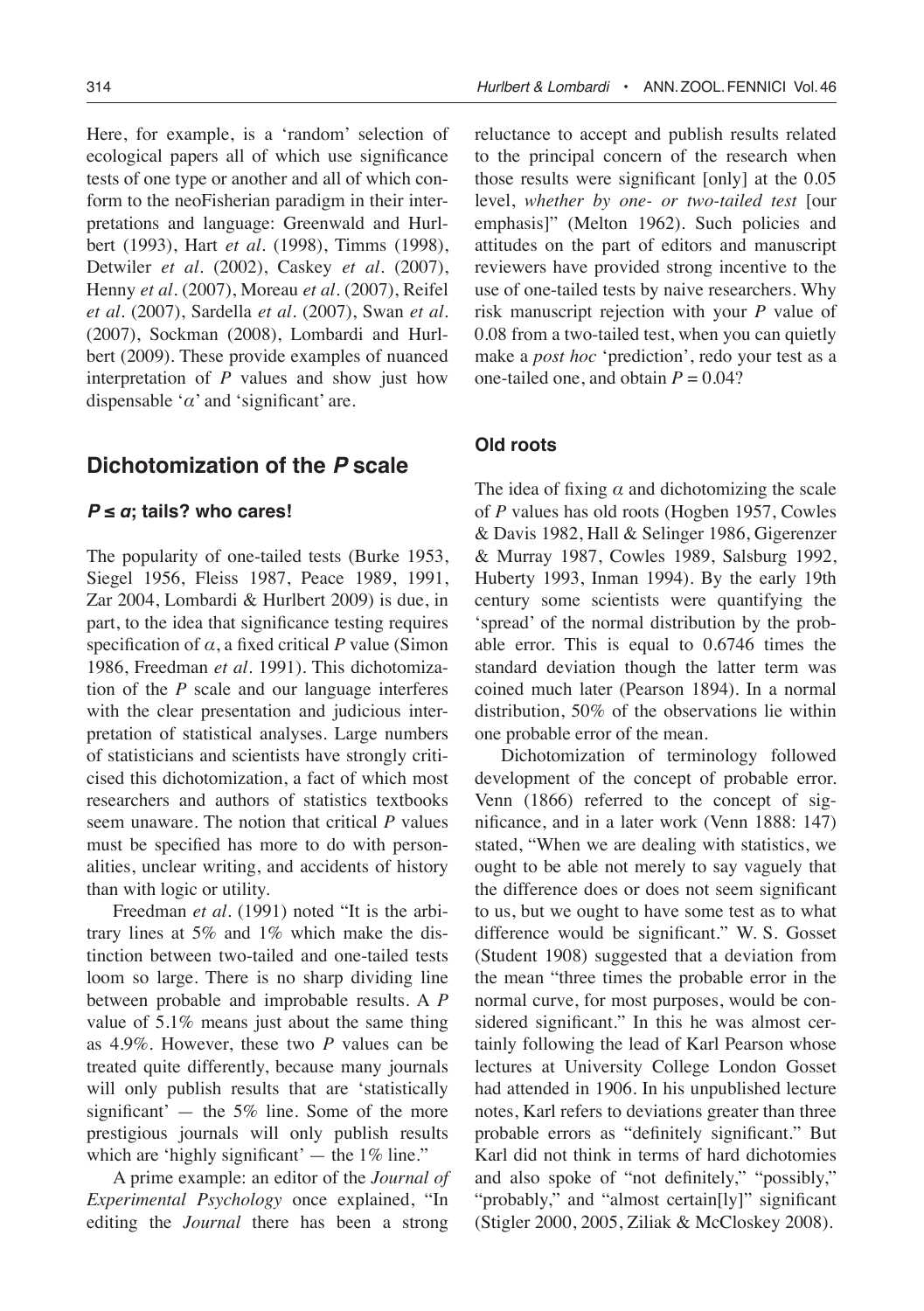#### **The paleoFisherian paradigm**

The tail areas of the curve beyond the mean plus or minus three probable errors sum to 4.56%. In his influential manual, *Statistical Methods for Research Workers*, Fisher (1925) rounded this 4.56% to 5% when publishing the first tables of  $z, t$ , and  $\chi^2$  values corresponding to specific critical *P* values. He recommended, in connection with the *z* test, that it was "convenient to take this point  $[P = 0.05]$  as a limit in judging whether a deviation is to be considered significant or not" (p. 47). He also stated that "in practice we do not want to know the exact value of *P* for any observed  $\chi^2$ , but, in the first place, whether or not the observed value is open to suspicion …. We shall not often be astray if we draw a conventional line at .05 and consider that higher values of  $\chi^2$  indicate a real discrepancy" (p. 79). By the 13th edition, this last sentence had been changed to: "A  $[\chi^2]$  value exceeding the 5 per cent point is seldom to be disregarded" (Fisher 1958: 80). This focus on 5% notwithstanding, six of the seven tables in Fisher (1925) gave test statistic values corresponding to several other *P* values (Stigler 2008).

In his other influential book, *The Design of Experiments*, Fisher (1935a: 15) stated, "It is usual and convenient for experimenters to take 5 per cent as a standard level of significance, in the sense they are prepared to ignore all results which fail to reach this standard …." This statement persisted through all editions of that book.

Null hypothesis testing has no inherent requirement that an  $\alpha$  be specified or that the 'significant/non-significant' terminology be adopted. Fisher may have been impelled to those conventions, however, not only by historical antecedents but also by a very practical and personal obstacle. Kendall (1963) relates that: "He [Fisher] himself told me that when he was writing *Statistical Methods for Research Workers* he applied to Pearson for permission to reproduce Elderton's table of chi-squared and that it was refused. This was perhaps not simply a personal matter because the hard struggle which Pearson had for long experienced in obtaining funds for printing and publishing statistical tables had made him most unwilling to grant anyone permission to reproduce. He was afraid of the effect

on sales of his *Tables for Statisticians and Biometricians* [K. Pearson 1914] on which he relied to secure money for further table publication. It seems, however, to have been this refusal which first directed Fisher's thoughts towards the alternative form of tabulation with quantiles as argument, a form which he subsequently adopted for all his tables and which has become common practice."

This is what Fisher referred to when he explained the absence from his book of more extended tables as "owing to copyright restrictions" (Fisher 1925: 78, 1958: 79). Fisher did not invent the 'significant/non-significant' dichotomy, but his books and novel tabulations of critical values of test statistics played a large role in its rapid and wide dissemination.

Enshrinement of the dichotomy was completed when Neyman and Egon Pearson (1933a) adapted the ideas of significance testing to create their decision theoretic framework. In contrast to Fisherian significance testing, this approach *requires* the specification of  $\alpha$  and is suited for situations, such as industrial quality control or "commercial specifications" (Neyman & Pearson 1933b), where different actions will be taken according to whether  $P \le \alpha$  or  $P > \alpha$ . Where the weighing of evidence, and not the taking of an action on the basis of a single significance test, is called for, as in virtually all basic and applied research, the specification of  $\alpha$  is superfluous. It only incites inappropriately dichotomous language and thinking. But since Fisher, Neyman and E. Pearson disagreed on other statistical matters, often vehemently and publicly, the fact that they *seemed* to agree on the need to specify *α* has carried great weight. Since that time, recipehungry researchers, editors, and textbook writers have taken  $\alpha$  specification as an obligatory step in the carrying out of significance tests. Such specification and a refusal to accept  $H_0$  when  $P$  $>$   $\alpha$  are core elements of the paleoFisherian paradigm of significance testing.

It is ironic that, though Fisher's (1925) tabulation of critical *P* values was driven by practical considerations, publication of those tables shortly before Neyman and Pearson began their collaboration in 1926 was a key stimulus to Neyman and Pearson basing their framework on an obligatory *a priori* setting of *α* (Lehm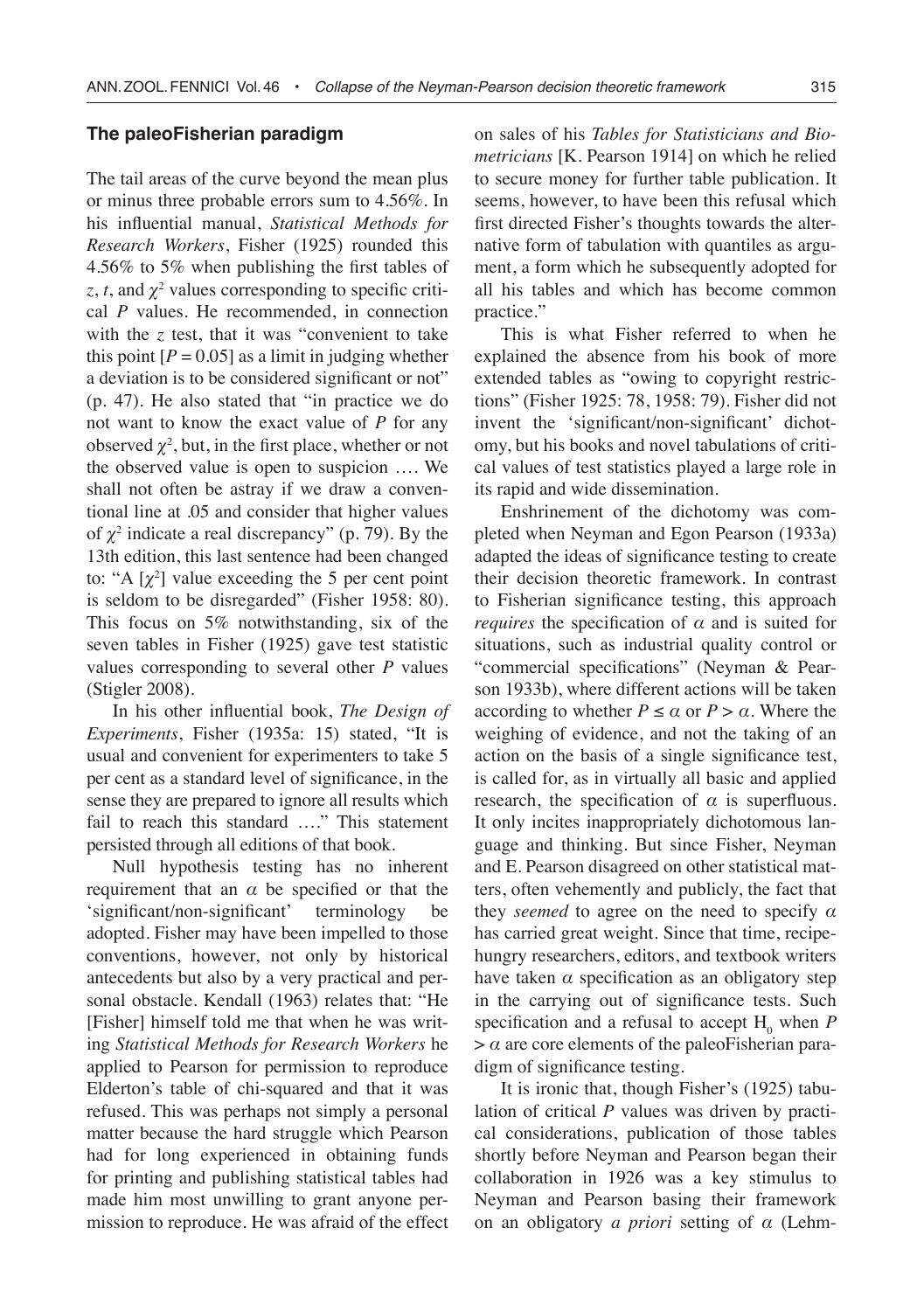ann 1993). Moreover, the proposition of a clear evidentiary standard such as  $\alpha = 0.05$  may have been a critical and "brilliant stroke of simplification that opened the arcane domain of statistical calculation to a world of experimenters and research workers" who were confronting the new statistical methodologies with some trepidation (Stigler 2008).

There were additional ironies. Neyman and Pearson's (1933a) paper putting forward the decision theoretic framework was communicated to the Royal Society of London in 1932 by Karl Pearson "who was hostile and skeptical of its contents" (Reid 1982: 103), possibly because it furthered the notion of a need to specify  $\alpha$ . Karl was not only E. Pearson's father, he also developed the  $\chi^2$  test and applied it in the first systematic use of significance testing. Karl, however, did *not* specify *α* or critical *P* values, in carrying out his tests. A few years later he (Pearson 1935b) said it was "unwise" of Fisher (1925) to have created "tables which provide only the [critical test statistic] values of [for] *P*  $= 0.01$  and  $P = 0.05$ ," as in the expanded *z* table in Fisher (1930). Karl Pearson further stated that "The value of *P* at which we consider goodness or badness of graduation [i.e. conformity or disconformity with  $H_0$ ] starts cannot be fixed without regard to the special problem under consideration." In other words, calculate *P*, but perhaps there is no need to specify *α*.

Unfortunately this message did not carry. Karl Pearson, then two years into retirement, was not only justifiably going against Fisher, Neyman, and E. Pearson on *α* specification, he was also justifiably under fire from Fisher (1935b) and Buchanan-Wollaston (1935) for use of  $\chi^2$  as a "goodness-of-fit" test, i.e. as a way of confirming null hypotheses or of measuring the "goodness of graduation" (Inman 1994). Significance tests can never confirm or provide evidence in favor of null hypotheses. Debates where each side is half right and half wrong often lead the audience astray. The "goodness-of-fit" label was and is a highly misleading one. It probably bears some responsibility for decades of misuse and misinterpretation of  $\chi^2$  and related tests. "Badness-of-fit" would be a label more consonant with what  $\chi^2$ , like other signficance tests, actually assesses.

Some other early textbook writers suggested that exact *P* values be reported (Hagood 1941: 447–451, Mather 1951: 21). None went so far, however, as to state explicitly that specification of *α* could therefore be dispensed with.

## **The neoFisherian paradigm**

Toward the end of his life Fisher came close to admitting that K. Pearson was correct, that the specification of *α* was superfluous, and that the reporting of exact *P* values was desirable, albeit often still difficult in the 1950s, well before the advent of statistical software packages. In his last and more philosophical book, Fisher (1956) said, "no scientific worker has a fixed level of significance at which from year to year, and in all circumstances, he rejects [null] hypotheses; he rather give his mind to each particular case in the light of his evidence and ideas." This thought was also incorporated into the last editions of his two more influential books. In the 13th edition of *Statistical Methods for Research Workers*, Fisher (1958: 128) inserted the statement that "tests of significance are used as an aid to judgment, and should not be confused with automatic acceptance tests or 'decision functions'." In the 7th edition of *The Design of Experiments*, Fisher (1960) added a new, one-page section titled "Scientific Inference and Acceptance Procedures." This contrasted the use of significance tests for weighing of evidence with their use in acceptance procedures *a la* Neyman and Pearson. In that section, Fisher stated (p. 25), "Convenient as it is to note that a hypothesis is contradicted at some familiar level of significance such as 5% or 2% or 1%, we do not, in Inductive Inference, ever need to lose sight of the exact strength [i.e. exact *P* value] which the evidence has in fact reached …." Ziliak and McCloskey (2008: 232) aware of Fisher's 1956 statement but not those of 1958 and 1960, reject the idea that there had been a genuine evolution of Fisher's thought. They claim, without evidence, that Fisher was only "playing a game … fearful of losing influence" to other statisticians.

Those added statements were perhaps the most fundamental changes made over the many editions of these two books. But they were brief,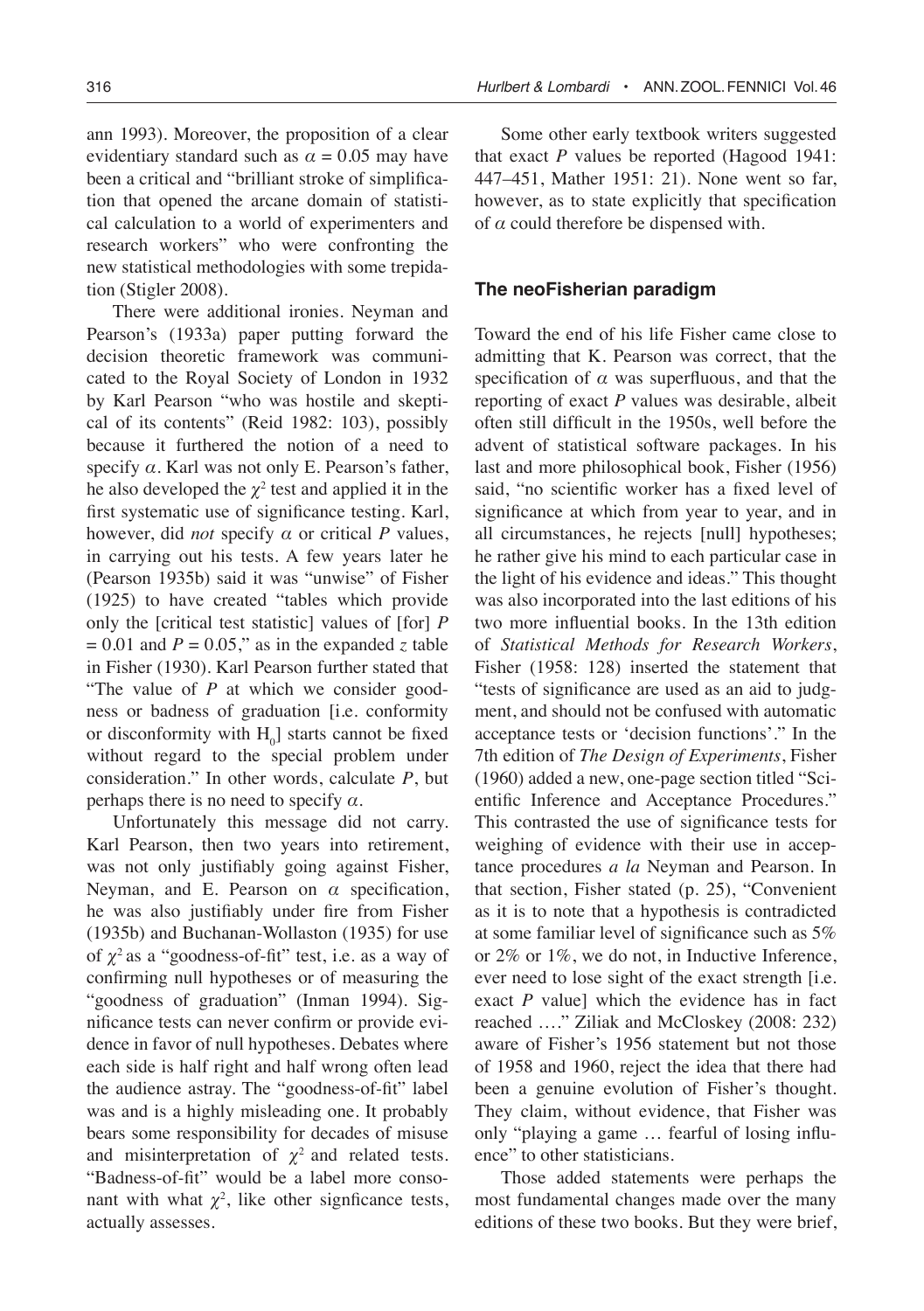belated and somewhat cryptic, and, in any case, by 1958 much damage had been done. Large numbers of statistics books were on the market, and the great majority had adopted the hybrid Neyman-Pearson-paleoFisherian decision framework and its requirement of *α* specification.

The force of these text changes was also diminished by Fisher's retention, in the seventh and subsequent editions of *The Design of Experiments*, of a statement contradicting them. This was the "usual and convenient" statement quoted earlier. That statement implies that if *α*  has been set at 0.05, then it is proper to "ignore" a result associated with a *P* value of 0.06. That was the *only* prescription that Fisher offered his readership for the 25 years preceding the 7th edition of *The Design of Experiments* and 33 years preceding the 13th edition of *Statistical Methods for Research Workers*.

Clearer distillation of the arguments against  $\alpha$  specification appeared about the same time as Fisher's near recantation. Cox (1958: 366–368) offered what might be regarded as the first précis of the neoFisherian paradigm, opposing "rigid dividing line[s]" and also advocating, with Yates (1951), more attention to effect sizes. Eysenck (1960) argued bluntly against the specification of an  $\alpha$  and against use of the terms "significant" and "insignificant" (or 'non-significant'). He pointed out that these habits have "no obvious advantage," usually no logical rationale, and tend to lead to "gross absurdities" and increasingly convoluted language ("almost significant," "significant at the 10% level," etc.), as when we set  $\alpha = 0.05$  and obtain two *P* values of 0.04 and 0.06, respectively. He argued for reporting exact *P* values and taking the interpretation from there. Skipper *et al*. (1967) reviewed the issue and concluded that, "Tradition notwithstanding, there seems to be little justifiable reason [for dichotomizing our interpretation of the *P* scale and recommended that] scientists … do away with arbitrary levels of significance, and the calling of one test result 'significant' and another 'not significant'."

In his detailed retrospective analysis of R. A. Fisher's works, Savage (1976) observed that "[a] pparently there have been statisticians who recommended actually picking a level [of *α*] before an experiment and then rejecting or not according as that level was obtained. I do not have the impression that any professional statisticians make that recommendation today, though it is still often heard among those who are supposed to be served by statistics …." We agree with the implication that researchers in the social and natural sciences in the 1970s, as now, were using the inappropriate decision-theoretic framework and terminology. We are less certain, however, about the blamelessness of "professional statisticians" in promoting that framework, then or now. Huberty (1993) reviewed 57 statistics textbooks written for the behavioral sciences between 1910 and 1992 and found that since the 1950s the fixed- $\alpha$  approach has strongly dominated. We assume that many of these authors were or are "professional statisticians." On the other hand, Salsburg (1992: 26) claimed that, "Philosophically, the English school [of statistics] continues to follow Fisher, using significance tests as a relatively vague and rough cutting tool, where there is no predetermined level of significance that signifies action or nonaction." As English statistician Altman (1991: 168–169) puts it, "It is ridiculous to interpret the results of a study differently according to whether the *P* value obtained was, say, 0.055 or 0.045. These *P* values should lead to very similar conclusions, not diametrically opposed ones …. In recent years there has been a welcome move away from regarding the *P* value as significant or not significant, according to which side of the arbitrary 0.05 value it is, towards quoting the actual *P* value …. Forcing a choice between significant and non-significant obscures the uncertainty present whenever we draw inferences from a sample."

Journal editorial boards and other textbook authors are still stumbling on this issue. Current instructions for contributors to *Animal Behaviour* (2009), for example, specify that *α* shall be set at 0.05 in absence of specific justification for another value, and that "Nonsignificant outcomes should be indicated with an exact probability value wherever possible, or as NS or  $P > 0.05$ , as appropriate for the test." Gotelli and Ellison (2004: 97–98) throughout their text emphasize the supposed need to establish "the precise cutoff point  $\lceil \alpha \rceil$  that we should use in making the decision to reject or not reject the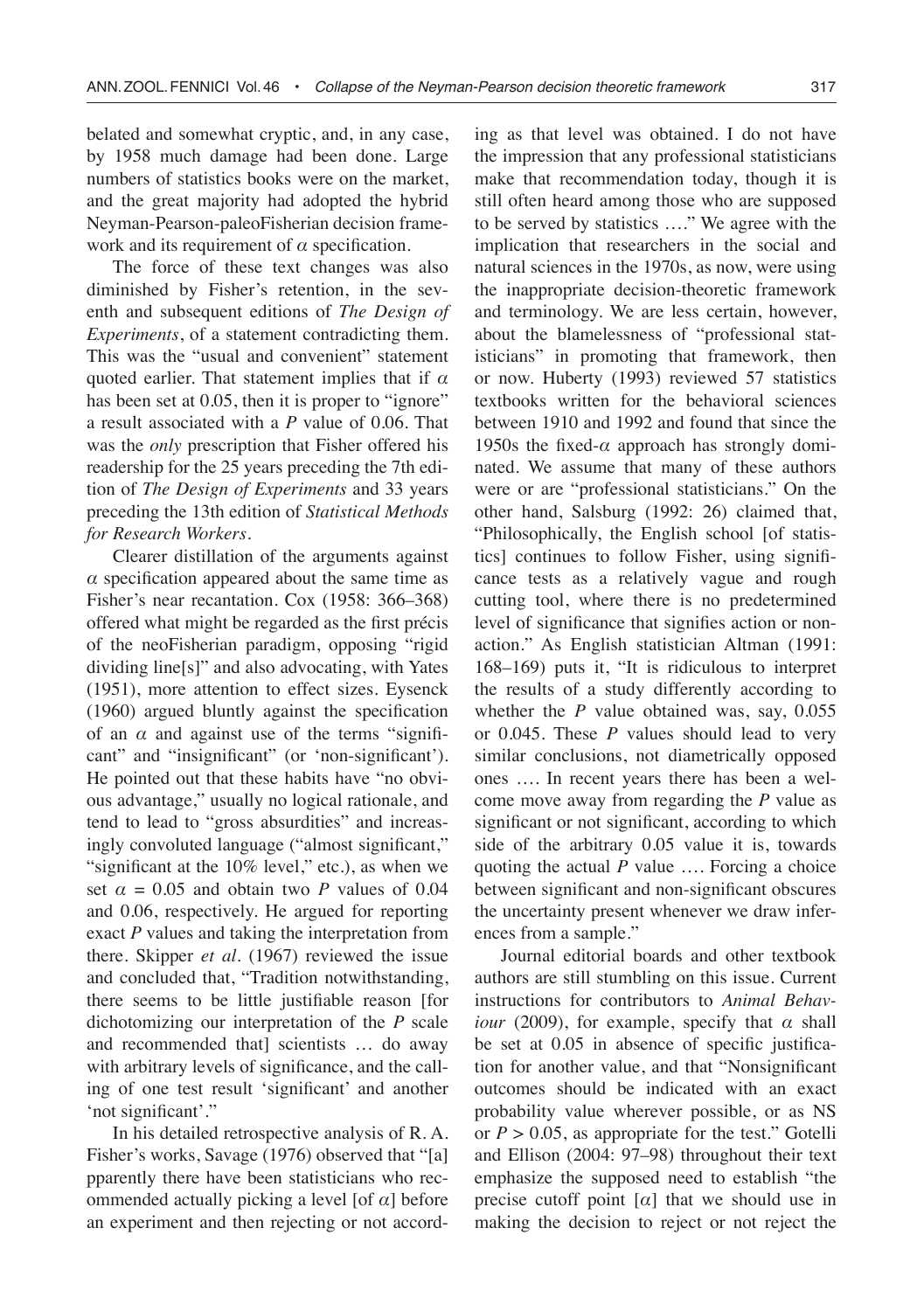null hypothesis" and, in two hypothetical examples (p. 329, 334) imply that reporting only "*P* < 0.05" or "ns" is adequate. But they also suggest that "in many cases, it may be more important to report the exact *P*-value and let the readers decide for themselves how important [perhaps *certain* is intended here] the results are."

From discussion of this issue with other scientists, it seems the biggest psychological impediment to the acceptance of the neoFisherian paradigm is a reluctance to throw out that deceptive crutch, the phrase 'statistically significant'. As Stoehr (1999) points out, we all would like a "quick, objective and automatic way" to evaluate our results, but there is none that also meets the additional requirements of 'logical' and 'useful'. We must simply apply the same sorts of nuanced thinking and nuanced language we use in other contexts involving gradations in strength of evidence.

If the critics of the idea that  $\alpha$  must be specified had been widely heeded, which they clearly have not been, natural and social scientists would have been spared decades of misleading, sleep-inducing reportage of statistical analyses in language of the decision theoretic framework. Though many modern statisticians and scientists have recommended the reporting of exact *P* values and less foolishness over the mystical *α*  (e.g., Cox 1958, 1977, 2006a, Gibbons & Pratt 1975, Henkel 1976, Barnard 1982, Altman *et al*. 1983, Mead & Curnow 1983, Yates 1984, Moore 1985:323, Ware *et al*. 1986, Gardner & Altman 1989, Rosnow & Rosenthal 1989, Camilli 1990, Daniel 1990, Freedman *et al*. 1991, Wilkinson & TFSI 1999, Salsburg 1992, 1993, Huberty 1993, Wang 1993, Frick 1996, Rossi 1997, Stoehr 1999, Kline 2004, Christensen 2005, Hubbard & Armstrong 2006, Fidler *et al*. 2006), editors, textbook writers, and researchers have yet to give them much credence.

A core principle of this neoFisherian paradigm, then, is that in testing situations, an *α*  should not be specified, and terms such as 'statistically significant' and 'statistically non-significant' should not be used, nor should useless and misleading symbolic notation such as 'ns' and  $P > 0.05$ . The neoFisherian label seems appropriate for three reasons. First, Fisher clearly was moving toward this position at the end of his career. Second, his original conception of significance testing did not require specification of a critical *P* value even though he appended that superfluity to it for reasons essentially psychological, historical and accidental in nature. And third, other concepts formalized by Neyman and Pearson but that we regard as admissible under the neoFisherian paradigm — such as alternative hypotheses, power, and confidence intervals were all implicit in Fisherian significance testing regardless of what Fisher said about them or of how unsuccessful his idea of "fiducial intervals" proved to be. Spanos (1999: 561) notes, "As far as testing is concerned …. Fisher's procedure has not been superseded by that of Neyman and Pearson as the traditional treatment [in textbooks] would have us believe." A neoFisherian approach should overcome some of the principal objections of that majority of critics of significance testing who have mistakenly assumed  $\alpha$  specification to be an obligatory component of such procedures.

Although Gigerenzer *et al*. (2004) advance the unsupportable proposition that "Only when one knows extremely little about a topic … might a null hypothesis test be appropriate," they at least do not recommend banning them. More favorably, they do advocate the neoFisherian position and strongly recommend against teaching the paleoFisherian or Neyman-Pearsoninan paradigms or hybrids of them. Likewise, though they also say that significance tests have only "marginal value," Hubbard and Armstrong (2006) suggest that when they are employed, this should be done in a neoFisherian manner. They also usefully emphasize the critical distinction between  $\alpha$  and  $P$ , the fact that a  $P$  value cannot be interpreted as an 'observed'  $\alpha$ , and the mostly ignored fact that "*α* plays no role in Fisherian significance … [and] the *p* value plays no role in N-P [Neyman-Pearson] tests" once the accept/ reject decision demanded by that paradigm is made. Pollard and Richardson (1987), Goodman (1999a) and Hubbard and Bayari (2003) give good clarifications of the *α*-*P* distinction also.

There are at least three books that in different ways advocate the neoFisherian paradigm. One, an advanced text on mathematical statistics, is actually titled *Principles of statistical inference from a neo-Fisherian perspective* (Pace & Salvan 1997). Spanos's (1999) magnum opus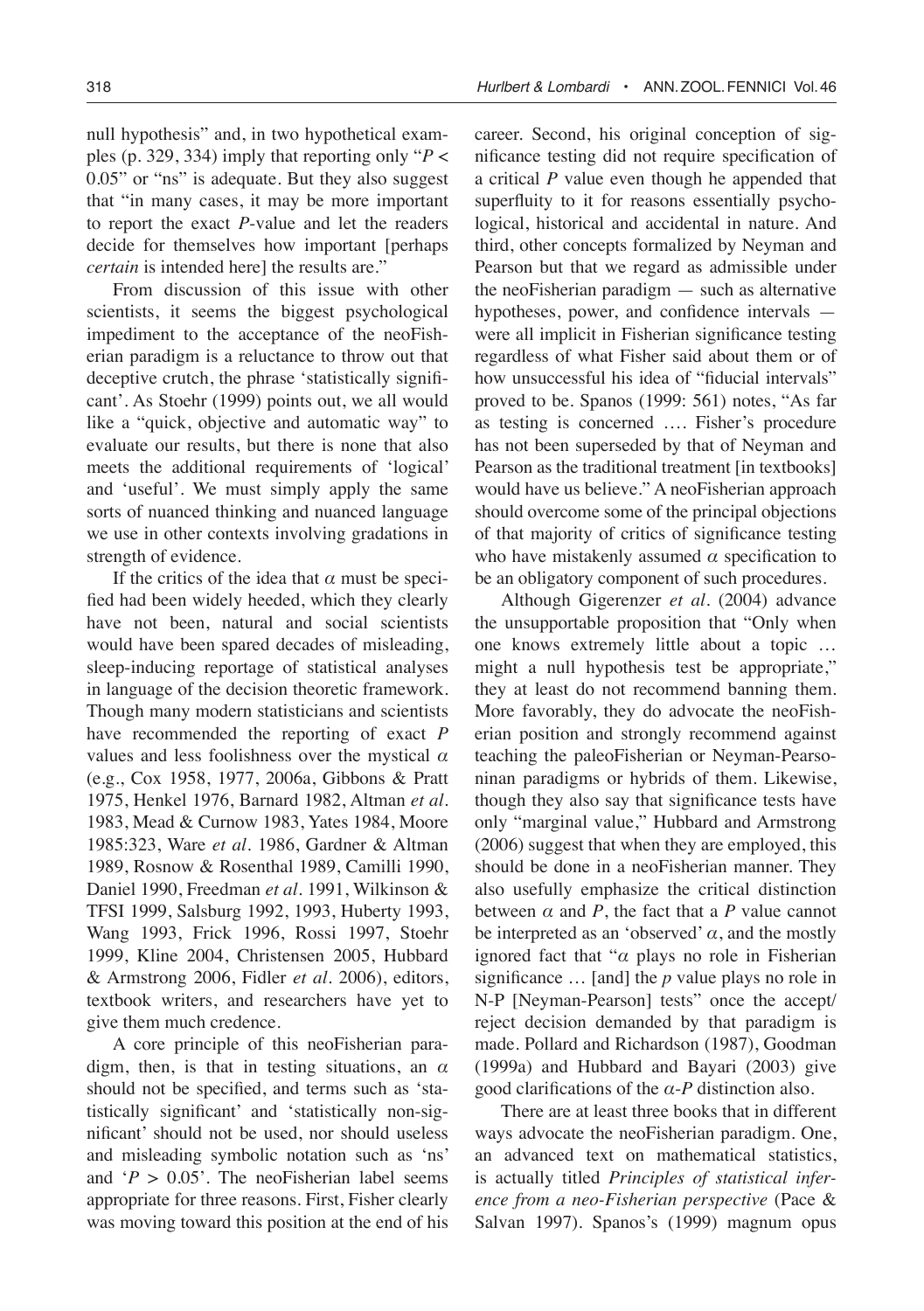is admirable for its thoroughness, clarity and implicit advocacy of the neoFisherian paradigm, although, ironically, Ziliak and McCloskey (2008: 107) congratulate Spanos for "trying to crack the Fisher monopoly on advanced econometrics." We do, however, chide Spanos (1999) in a later section for its misinterpretation of high *P* values. The book's scope is broader than its subtitle might seem to imply and deserves the attention of all disciplines. The third book, Cox (2006a), also deserves a wide audience. It is an elegant extended essay by one of the world's pre-eminent statisticians and is more focused on the philosophical and logical issues that are the subject of this article, with emphasis on comparison of Bayesian and frequentist methods. All three books advocate for most scientific work the reporting of exact *P* values and the superfluity of fixed  $\alpha$ 's, and, by implication, the inappropriateness of the 'significant/non-significant' terminology. Perhaps they presage and provide a foundation for a new generation of statistics textbooks.

## **Mellowing of Neyman and Pearson**

Neyman and E. S. Pearson both seem to have recognized that the formal rigidity of their framework was not well suited to scientific research. In her reformulation of the Neyman-Pearson paradigm, Mayo (1992, 1996: 377–395, 407–411), building on the detective work and suggestions of Birnbaum (1977), gives a convincing analysis of how Pearson retreated early. The "hints and suggestions" in E. S. Pearson's published and unpublished writings, from his first paper with Neyman (Neyman & Pearson 1928) to a much later reflective essay (Pearson 1955) indicate that Pearson in fact "rejected the statistical philosophy that ultimately became associated with NP statistics." He seems to have recognized that "evidential" rather than "behavioral" (i.e. accept/ reject) interpretations of test results made more sense in scientific work, and that there should be flexibility in interpreting *P* values  $\geq \alpha$ . Shades of Karl Pearson's 1905–1906 lecture notes! Was Egon honoring his father while also becoming a closet neoFisherian?

There is good evidence in his papers of the 1950s that Neyman also had second thoughts

(Mayo & Spanos 2006). We have pointed out (Lombardi & Hurlbert 2009) that although "Salsburg (1992: 23–24) claimed that Neyman never championed the [decision theoretic] framework after the mid-1930s and seemingly 'agreed in principle with most of Fisher's criticisms' of it," Neyman (1950, 1976) did champion the framework in its standard form in his textbook and a later essay. Recognizing the appropriateness of 'evidential' rather than 'behavioral' (Birnbaum 1977) interpretations of significance tests in scientific as opposed to industrial contexts, Neyman may have become a 'situational' statistician, defending one position in his theoretical writings and adopting a more flexible one in empirical science contexts. In 1964, Neyman wrote to E. S. Pearson, "The time when I was a theoretician is past. Now it's either galaxies, or cell division, or carcinogenesis, etc." (Reid 1982: 267) — and, as it proved shortly, cloud seeding for rain production. In a later philosophical essay, Neyman (1977: 112) recounted their cloud-seeding studies, and labeled  $P$  values of 0.09, 0.03, and  $< 0.01$ reported in their earlier paper (Lovasich *et al*. 1971), as "approximately significant," "significant," and "highly significant," respectively. The dichotomies of the paleoFisherian and Neyman-Pearsonian frameworks were quietly admitted to be less appropriate than more nebulous interpretations — at least in cloud work! Indeed, Cox (2006a: 43, 195) has noted that "the differences between Fisher and Neyman … were not nearly as great as the asperity of the arguments between them might suggest … [and in] actual practice … Neyman … often reported *p*-values whereas some of Fisher's use of tests … was much more dichotomous"!

### **A brave last gasp**

A strange argument for fixing *α* values is found in Frick's (1996) otherwise excellent defense of null hypothesis testing when appropriately used. Frick recommends that  $\alpha$  not only be fixed but that it be fixed at 0.05. He thus defies many modern journals and textbooks which suggest that it can be set higher or lower than 0.05 according to some usually vaguely defined 'specifics of the situation' or postulated relative costs of type I and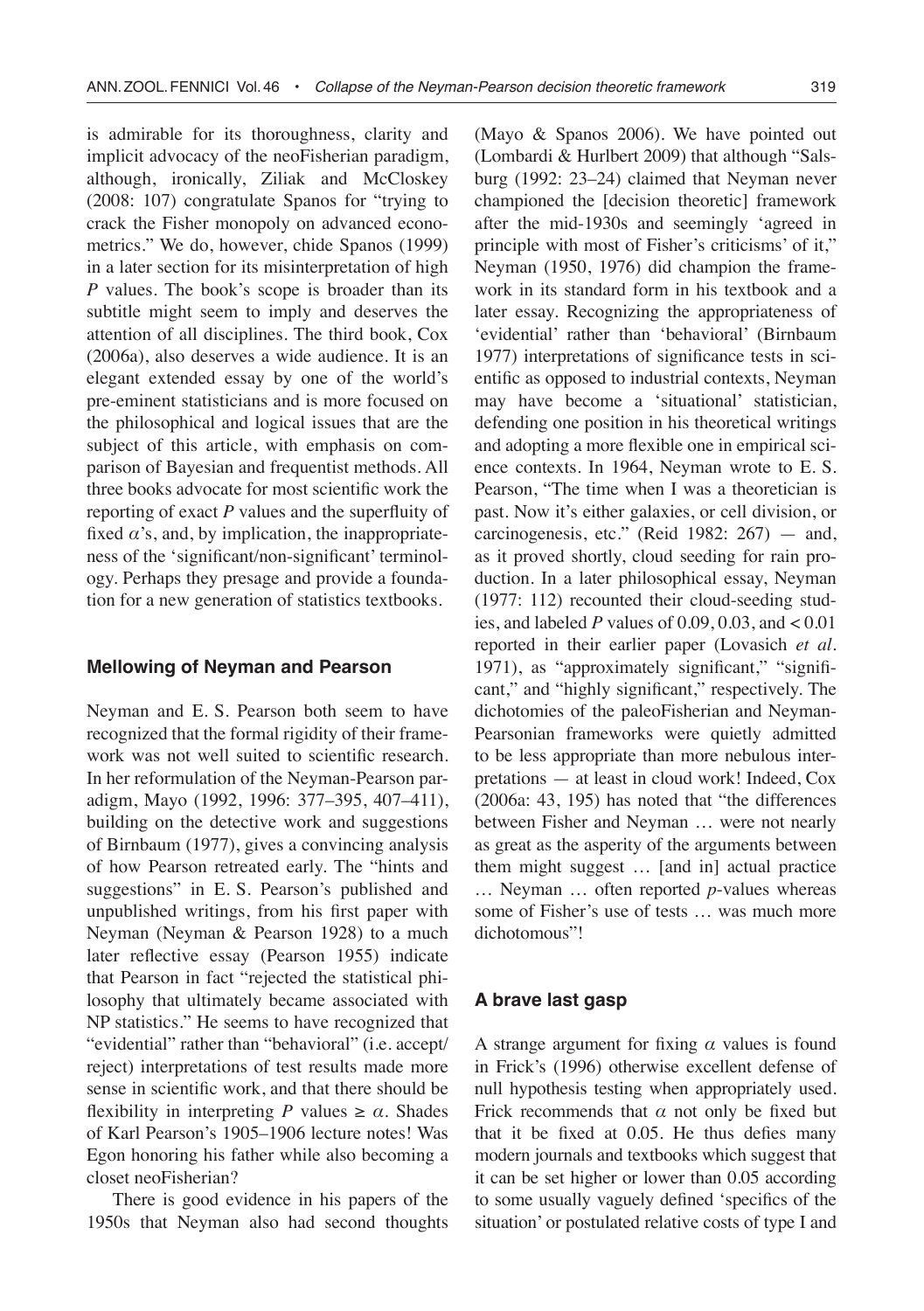type II errors. Referencing earlier authors, Frick counters that "there is little reason for experimenters to choose different levels of alpha … [as] two different experimenters should not reach different statistical conclusions given the same data … it is appropriate that alpha is set by the enterprise of psychology." Or, perhaps, he might suggest, by the "enterprise" of science as a whole?

Frick's clearly presented reasoning is valid only if we accept his premise that some  $\alpha$  always needs to be specified and that the 'significant/ non-significant' terminology is to be used. In that case, a result yielding  $P = 0.07$  *would* likely be described and interpreted differently by two researchers, one who sets  $\alpha = 0.05$  and another who sets  $\alpha = 0.10$ .

Once the superfluous, paleoFisherian-Neyman-Pearsonian premise is disposed of, however, the problem disappears, and the two researchers would likely come to more similar conclusions. Similar, not identical, of course, for individuals will always vary as to what they might term 'tentative', 'moderate', 'strong', or 'very strong' evidence against  $H_0$ .

The larger question Frick (1996) poses, and answers, is, "Should the experimenter decide what amount of evidence is sufficient for a finding to enter the corpus of psychology? Obviously not." We agree. Editors and referees and hopefully a wider readership — can and will make their own varied decisions as to what weight to accord that  $P = 0.07$  and will do so more judiciously in the absence of any prescribed  $\alpha$ . When all other criteria determining the value of a study to "the corpus of pyschology" are taken into account, good editors and referees will find some results with  $P =$ 0.07 more valuable and publishable than others with  $P = 0.02$ . So we agree with Frick that "allowing the experimenter to select alpha is unneeded and inappropriate." Let's just also not give that authority to editors, editorial boards, and all Higher Level Committees! They have no grounds for demanding specification of *α*, let alone the setting of it at any particular value. Ziliak and McCloskey (2008: 249) concur: "No uniform minimum level of Type I error should be specified or enforced by journals, governments, or professional associations."

# **Acceptance of null hypotheses**

A second defect of the decision theoretic framework is the notion that when  $P > \alpha$ , this is evidence that  $H_0$  is true and should be 'accepted' or 'retained'. That interpretation of high *P* values is neither a logical nor a necessary component of significance testing. It is, however, a notion present in the original formulation of the framework (Neyman & Pearson 1933b), and it represents one of the most widespread misinterpretations of significance tests by scientists (Grant 1962, Henkel 1976, Oakes 1986, Sedlmeier & Gigerenzer 1989, Cohen 1990, Altman 1991, Inman 1994, Schmidt 1996, Hurlbert 1998, Johnson 1999, Marden 2000, Tryon 2001, Hurlbert & Lombardi 2003, Balluerka *et al*. 2005, Levine *et al*. 2008a, b). Dar *et al*. (1994), for example, found that of 163 psychotherapy studies published during 1967-1988, 36% interpreted "[N]onsignficant results of … ANOVAs … to mean that the groups were statistically equivalent." Of 200 articles published in *Ecology* and *Journal of Ecology* in 2001–2002 or 2005 that reported a "non-significant result", Fidler *et al*. (2006) noted that 47% in 2001–2002 and 63% in 2005 interpreted  $P > \alpha$  as "no effect." Krueger (2001) claimed that "reasoning pragmatically, most researchers" accept  $H_0$  when  $P > \alpha$ . Taylor and Gerrodette (1993) warned how bad management decisions could result from acceptance of null hypotheses in conservation biology studies. This could occur if these are interpreted in terms of "the dominant paradigm for hypothesis testing … [that] involves a yes/no decision about the falsity of the null hypothesis" and no account is taken of the often low power of such studies deriving from small sample sizes, the infeasibility of manipulative experiments, and other constraints.

#### **An early discussion in Nature**

The logical fallacy involved in accepting  $H_0$ , or retaining it but not  $H_1$  also, on the basis of a high *P* value, though codified by Neyman and Pearson (1933a, 1933b), was not original with them. It doubtless evolved in close conjunction with the idea of a dichotomized *P* scale, K. Pearson's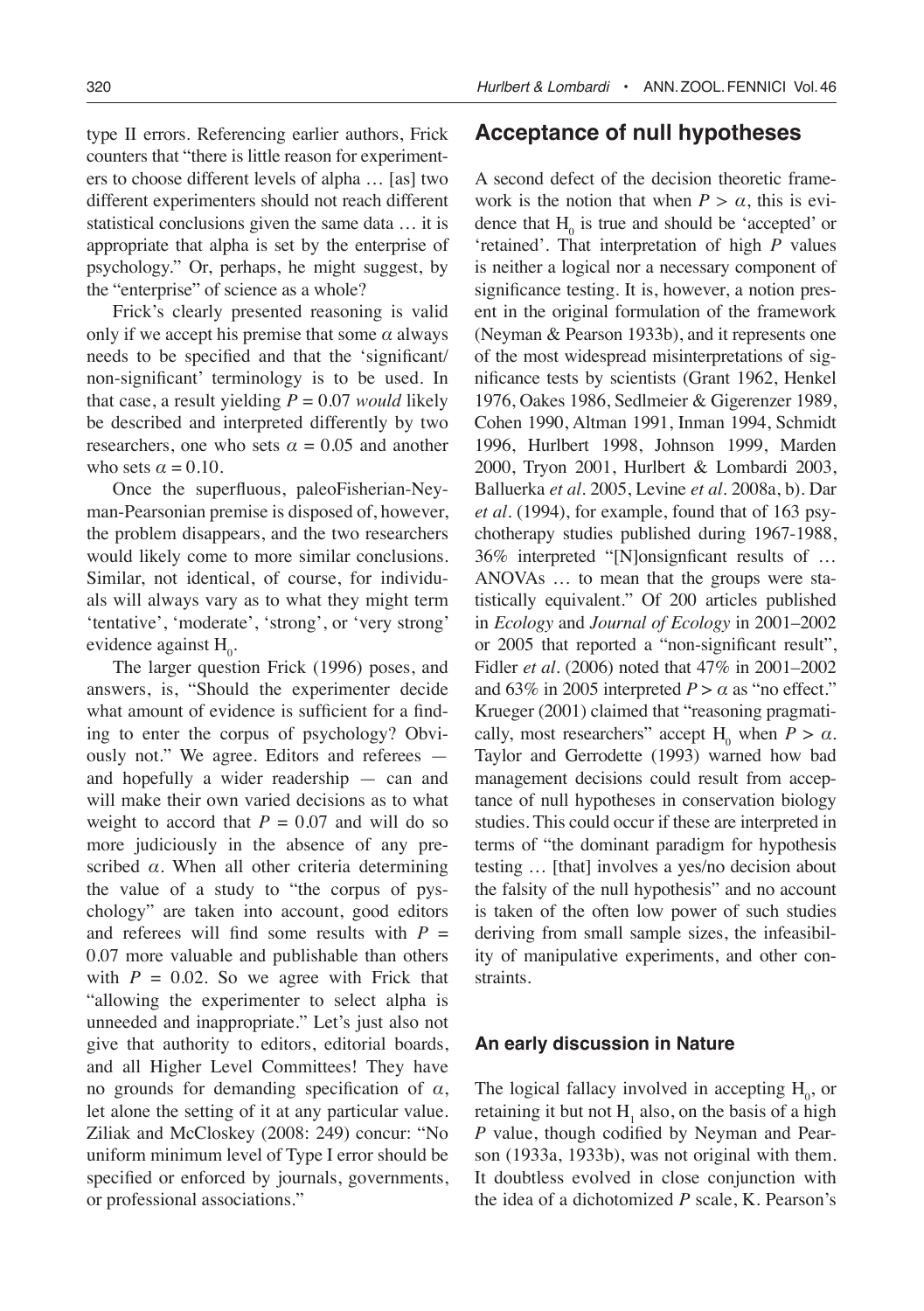and W. S. Gosset's (Student 1906–1907, Berkson 1942) notions about 'goodness-of-fit' tests, and Gosset's (Student 1908) original misinterpretation of *P* as the probability that  $H_0$  is true. As early as 1931 even statistics texts had begun stating, "The [null] hypothesis is accepted if the level is fairly high and … if the level is low (say below 0.05) the hypothesis is rejected" (Tippett 1931: 69–70).

An early discussion of the fallacy was provided in a series of letters by Buchanan-Wollaston (1935), Fisher (1935b), and K. Pearson (1935a, 1935b) in *Nature* (Inman 1994). Buchanan-Wollaston raised the issue giving it as one reason for distrust by Continental statisticians and scientists of British statistical procedures. Fisher replied that "Mr. Buchanan-Wollaston's point that [tests of significance are] cogent for the rejection of [null] hypotheses but not for their acceptance, deserves to be widely appreciated," and made the further valid point that "'errors of the second kind' [Type II errors] are committed only by those who misunderstand the nature and application of tests of significance." A person can voluntarily risk making a Type II error, i.e. risk accepting  $H_0$  or retaining only it when it is false, but such a risk is never compelled or argued for by the outcome of a significance test. If *P* is high and one decides that  $H_0$  cannot be rejected, one suspends judgment, and the only error possibly committed is that of having wasted resources on a study that provides no firm basis for choosing between  $H_0$  and  $H_1$  or for stating the direction (sign) of an effect. Such a study, of course, may provide useful information relative to statistical hypotheses other than the original one tested. For example the hypothesis that  $\mu_A$  is at least 50% greater than  $\mu_{\rm B}$  could be confidently rejected on the basis of the data in Table 1.

Unfortunately this simple message on the illogic of allowing a *P* value ever to drive the acceptance of  $H_0$  did not come through this scrambled Fisher-Pearson exchange. The letters addressed several other issues and were used by Fisher and Pearson to throw barbed comments at each other. More importantly, in the final letter of the exchange, Pearson (1935b) misread Fisher's unclear prose and accused him of a "logical fallacy" whereas the two men almost certainly

were in agreement on the point at issue. Fisher (1935b) had stated that "tests of significance, when used accurately … are never capable of establishing [null] hypotheses as certainly true." Pearson (1935b) countered that significance tests do not establish the truth or falsity of hypotheses, but only can provide evidence bearing on them. Pearson also correctly stated that "if an hypothesis is false, its reverse must be true," i.e. that if we reject  $H_0$ , we accept  $H_1$ , at least when  $H_1$  is the standard composite alternative hypothesis of ∂ ≠ 0. Where formal assessment of such additional hypotheses might be useful, there is an abundance of methodologies available (e.g., confidence intervals, confidence curves, likelihood ratios, severity curves).

This was nothing but bluster between irascible alpha males. Fisher was unclear and Pearson was nitpicking. Pearson must have known that Fisher's "certainly true" was a slip of the pen (Fisher should have simply said, 'supported strongly') and that Fisher, like Pearson himself, generally used "hypothesis" only in the sense of null hypothesis (Inman 1994). The term "alternative hypothesis" had only recently been introduced (Neyman & Pearson 1933b), and was never accepted by Fisher — though he certainly accepted the hypothesis that  $\mu_1 \neq \mu_2$  every time he rejected the hypothesis that  $\mu_1 = \mu_2!$ 

## **Modern reverberations and missteps**

Fisher (1955a) waited twenty years to expand

**Table 1.** Test of three null hypotheses concerning the difference between two treatments.

| Treatment<br>group | Values for<br>response<br>variable                        | m            | S                                                      |
|--------------------|-----------------------------------------------------------|--------------|--------------------------------------------------------|
| A                  | 13.37.23                                                  | 24.33        | 12.06                                                  |
| B                  | 19.30.41                                                  | 30.00        | 11.00                                                  |
|                    | Possible statistical tests                                |              |                                                        |
| Test $1$ :         | $H_{0}: \mu_{A} = \mu_{B}$<br>$t = 0.605$ .               | $d.f. = 4.$  | $H_i = \mu_A \neq \mu_B$<br>$P = 0.58$                 |
| Test $2$ :         | $H_0: \mu_{\alpha} = \mu_{\alpha} + 1$ ,<br>$t = 0.498$ . | $d.f. = 4$ , | $H_1 = \mu_{1} \neq \mu_{2} + 1$<br>$P = 0.64$         |
| Test $3$ :         | $H_0: \mu_{\alpha} = \mu_{\alpha} - 1$ ,<br>$t = 0.712$ . | $d.f. = 4.$  | $H_1 = \mu_{\rm A} \neq \mu_{\rm B} - 1$<br>$P = 0.52$ |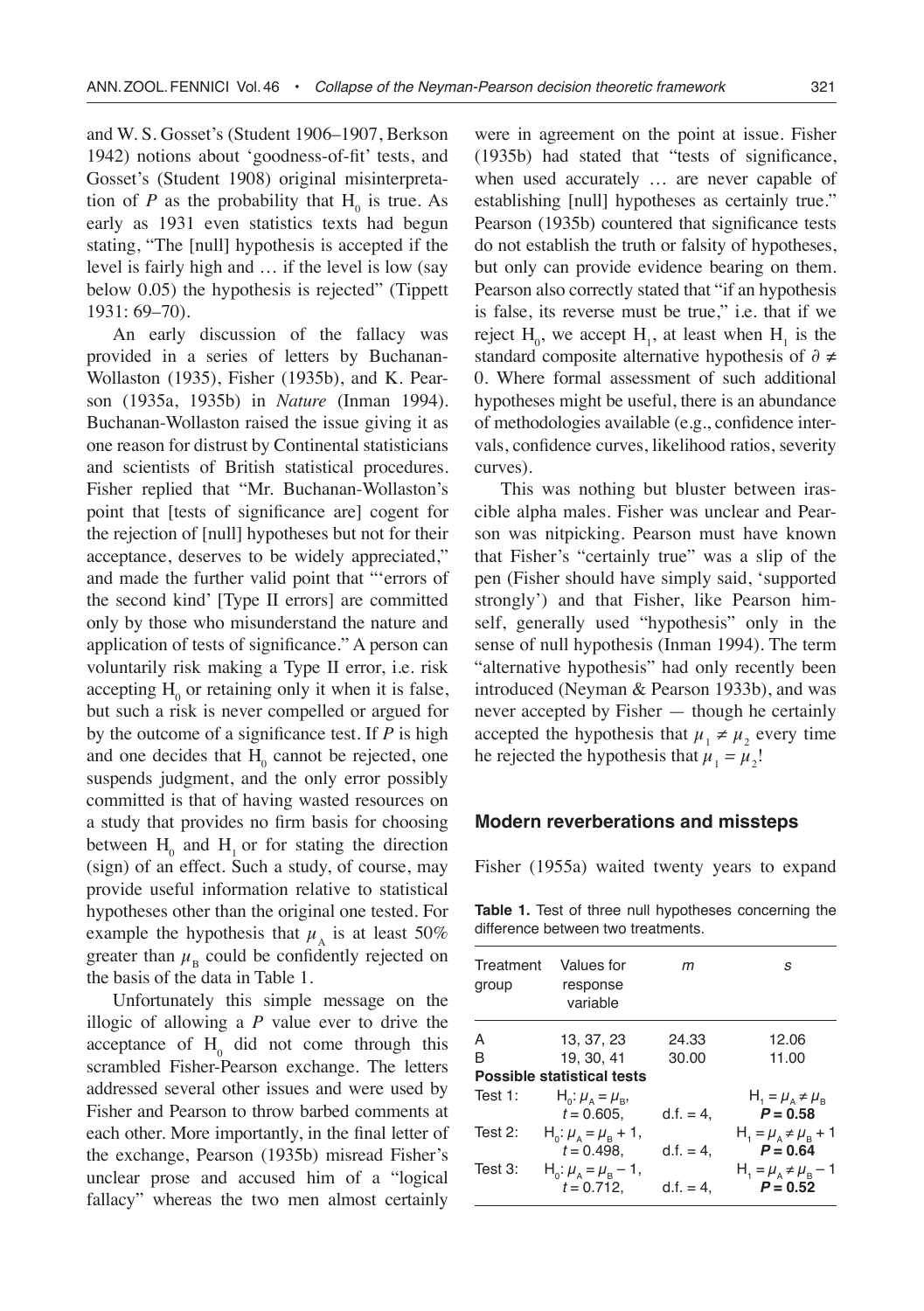on and clarify his point, concluding "it is a fallacy, so well known as to be a *standard* [Fisher's emphasis] example, to conclude from a test of significance that [if *P* is high] the null hypothesis is thereby established …." Neyman (1956) attempted to rebut Fisher but mostly talked around the main point and concluded by pointing out that, well, Fisher himself had once committed the fallacy in the past!

While any good modern textbook warns against this fallacy, in other places confusion still reigns. Ziliak and McCloskey (2008: 69, 225) gratuitously attribute Fisher's (1955a) remarks to his "studied ignorance of Type II error" and to "more despair ... by a man losing status with the highbrows." Throughout their book they make the assumption that significance tests are only used in the Neyman-Pearsonian manner where a high *P* value leads to 'acceptance' of the null or at least a favoring of it over the alternative hypothesis. That is why they accuse 94% of the 369 research articles published during 1980–1999 in the *American Economic Review* of commiting the "error" of not giving explicit attention to the power of the tests carried out, and 70% of the "error" of not "examin[ing] the power function" (p. 81, 83). This left those articles *supposedly* "risking high levels of Type II error." Yet that risk of Type II error has been and is non-existent for paleo- and neoFisherians.

In his otherwise fine text, Spanos (1999: 690) briefly becomes very non-Fisherian when he switches from characterizing *P* as a measure of the plausibility of  $H_0$  to suggesting Fisher believed that a *P* value can also provide a measure of "the strength of evidence for … the null hypothesis." Though in most of his text, Spanos seems to accept a neoFisherian paradigm, he gives a strange small table intended to demonstrate a nuanced, non-dichotomous interpretation of the *P* scale. It is as follows: " $P > 0.10$  ... strong support for  $H_0$ ;  $0.05 < P < 0.10$  ... some support for H<sub>0</sub>;  $0.02 < P < 0.05$  ... lack of support for H<sub>0</sub>;  $P < 0.01$  ... strong lack of support for  $H_0$ ." Under neither the paleo- nor the neoFisherian paradigm is it logically possible for a *P* value to provide support, let alone "strong support," for  $H_0$ .

Spanos makes the same mistake in the example he presents: an observed proportion, 0.48415, is tested for departure from  $H_0$ :  $\Theta = 0.4857$ . This yields a  $P = 0.617$  leading him to conclude that "the evidence is strongly in favor of  $H_0$ ." Yet the implicit H<sub>1</sub>:  $\Theta \neq 0.4857$  also is highly plausible given this *P* value. And a point  $H_1$ :  $\Theta = 0.4849$ would yield a  $P > 0.617$  and be seen as even more plausible than 0.4875 if it (0.4849) were to be set up as the null. (The small deviations involved in this example should not distract the reader; the same principle is demonstrable with larger ones). A. Spanos (pers. comm.) has indicated that the small table will be removed and these paradoxes resolved in the upcoming new edition of his book.

As many have acknowledged, acceptance of null hypotheses has often been driven by widespread misdefinition of *P*, the mistaken notion that it gives the probability that the null hypothesis is true  $-$  or something like that. A current glaring example is provided as an online "public service" by StatSoft (2007; Hill & Lewicki 2007): "The statistical significance of a result is the probability that the observed relationship (e.g., between variables) or a difference (e.g., between means) in a sample occurred by pure chance ('luck of the draw'), and that in the population from which the sample was drawn, no such relationship or differences exist …. Specifically, the *p*-value represents the probability of error that is involved in accepting our observed result as valid, that is, as 'representative of the population'. For example, a *p*-value of .05 (i.e., 1/20) indicates that there is a 5% probability that the relation between the variables found in our sample is a 'fluke'."

But it gets worse. StatSoft (2007) boasts on their website (http://www.statsoft.com/textbook/stathome.html) that their online manual "is the only internet resource on statistics recommended by Encyclopedia Brittanica." Never has it been so important to 'Distrust Authority,' as the bumper sticker says.

### **The missing example**

A high *P* value is as consistent with  $H_1$  as with  $H_0$ and is grounds only for indecision or suspension of judgment with respect to the truth of  $H_0$  (Fisher 1925, Tukey 1960, 1991, Kalbfleisch & Sprott 1976, Oakes 1986: 31, Abelson 1995, Cortina & Dunlap 1997, Harris 1997a, 1997b, Nickerson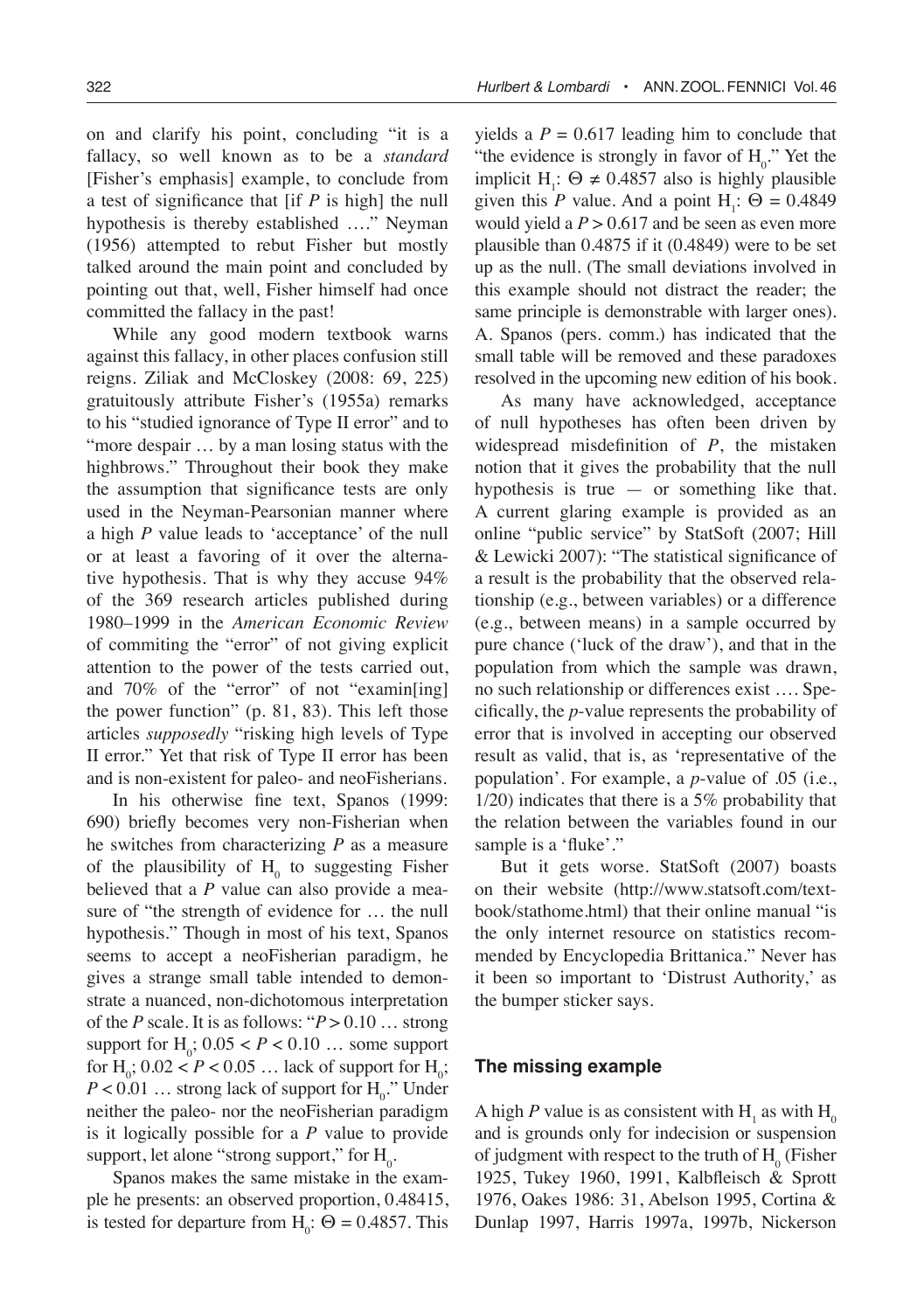2000, Tryon 2001, Lombardi & Hurlbert 2009). One is free to 'accept'  $H_0$  on grounds other than the test and resultant *P* value, but the high *P* value itself provides no grounds for preferring  $H_0$  over  $H<sub>1</sub>$ . Likewise, it is equally inappropriate to speak of a high *P* value as an argument for 'retaining' or 'failing to reject'  $H_0$  *and*, implicitly or explicitly, 'rejecting'  $H_1$ . Both  $H_0$  and  $H_1$  must be viewed as being consistent with the data, and so *both* must be "retained," *both* we must "fail to reject."

An example may help. Table 1 presents a simple hypothetical data set for comparing two treatments. A standard *t*-test of  $H_0: \mu_A = \mu_B$  yields a high *P* value (Test 1). Unthinking followers of the decision theoretic framework will accept, on this ground, the null hypothesis and conclude there is no difference between treatments.

That conclusion represents a logical error known as the fallacy of affirming the consequent as proof of the antecedent (e.g. Copi 1953: 251, Henkel 1976: 35, Ford 2000: 177): if A implies B, and B is observed, then A *is* — even though C, D, and E could also imply or explain B. In our example,  $A = no$  difference between treatments,  $B =$ high *P* value (usually),  $C =$  small effect size,  $D =$  high variances, and  $E =$  low treatment replication.

The fallacy becomes obvious if we carry out *t*-tests for the null hypotheses that  $\mu_{\lambda}$  is a little greater (Test 2) and a little smaller (Test 3) than  $\mu_{\rm B}$ . Both of these tests also yield high *P* values (Table 1). So, if a high *P* value constituted evidence in favor of the null hypothesis, we would now have evidence that simultaneously favors three mutually contradictory conclusions regarding the likely difference between  $\mu_A$  and  $\mu_B$ .

It is unfortunate that such examples are not given in textbooks as soon as the concept of significance testing is introduced. We know of no textbook that does so. On the other hand, the number of books (e.g., Marks 1982: 125, Oakes 1986: 11 (contra p. 31!), Sokal & Rohlf 1995: 65, Underwood 1997: 17, Lang & Secic 1997: 65, Steel *et al*. 1997: 94, Gotelli & Ellison 2004: 96; Hawkins 2005: 84ff) and review articles (e.g., Rozeboom 1960, Morrison & Henkel 1970: 309, Elenbaas *et al*. 1983, Leventhal & Huynh 1996) that promulgate the fallacy is large. Frick (1995) noted four other statistics textbooks, out of 15 examined, that promote it as well.

### **True parsimony**

A particular notion of parsimony combined with the notion that one should not suspend judgment and retain both  $H_0$  and  $H_1$  may sometimes underlie the confusion. For example, Gotelli and Ellison (2004: 91, 92, 96) cogently state that "absence of evidence is not evidence of absence; failure to reject a null hypothesis is not equivalent to accepting a null hypothesis (although it is often treated that way)." However, in discussing an example, they later state, "scientists favor parsimonious or simple explanations over more complex ones. … [and] that differences in GC [glucocorticoid] levels between the two groups can be most parsimoniously attributed to random variation among individuals." In other words, on the grounds of parsimony, they accept or retain only  $H_0$  and presumably would do so for any other statistical test yielding a high *P*. Yet no decision between  $H_0$  and  $H_1$  is required or can be logically justified. So true parsimony calls for retention of both  $H_0$  and  $H_1$ .

## **Logic as "nihilism"**

Perhaps thinking of the null hypothesis as a scientific hypothesis rather than just a part of the mechanics involved in obtaining a *P* value, some researchers feel it desirable to expand our conceptual frameworks so that acceptance of  $H_0$  can be a logically valid option, even without recurrence to information external to the data set being analyzed. Indeed, Neyman and Pearson (1933b:187, 195) early on expressed this impulse when they mused about establishing three options — accept  $H_0$ , reject  $H_0$ , remain in doubt — in their framework, and spoke of "problems … where [type II] errors can be divided into two classes — those which do not matter and those which do …."

Among recent writers, Frick (1995) argues this position most strongly and explicitly. He labels as "nihilism" the idea that a statistical test can never lead to the favoring of  $H_0$  over  $H_1$ . He posits that if, by six criteria he advocates, a study constitutes a "good effort" to detect an effect and comes up with a high *P* value, the conclusion should be that the effect is zero. In particular, he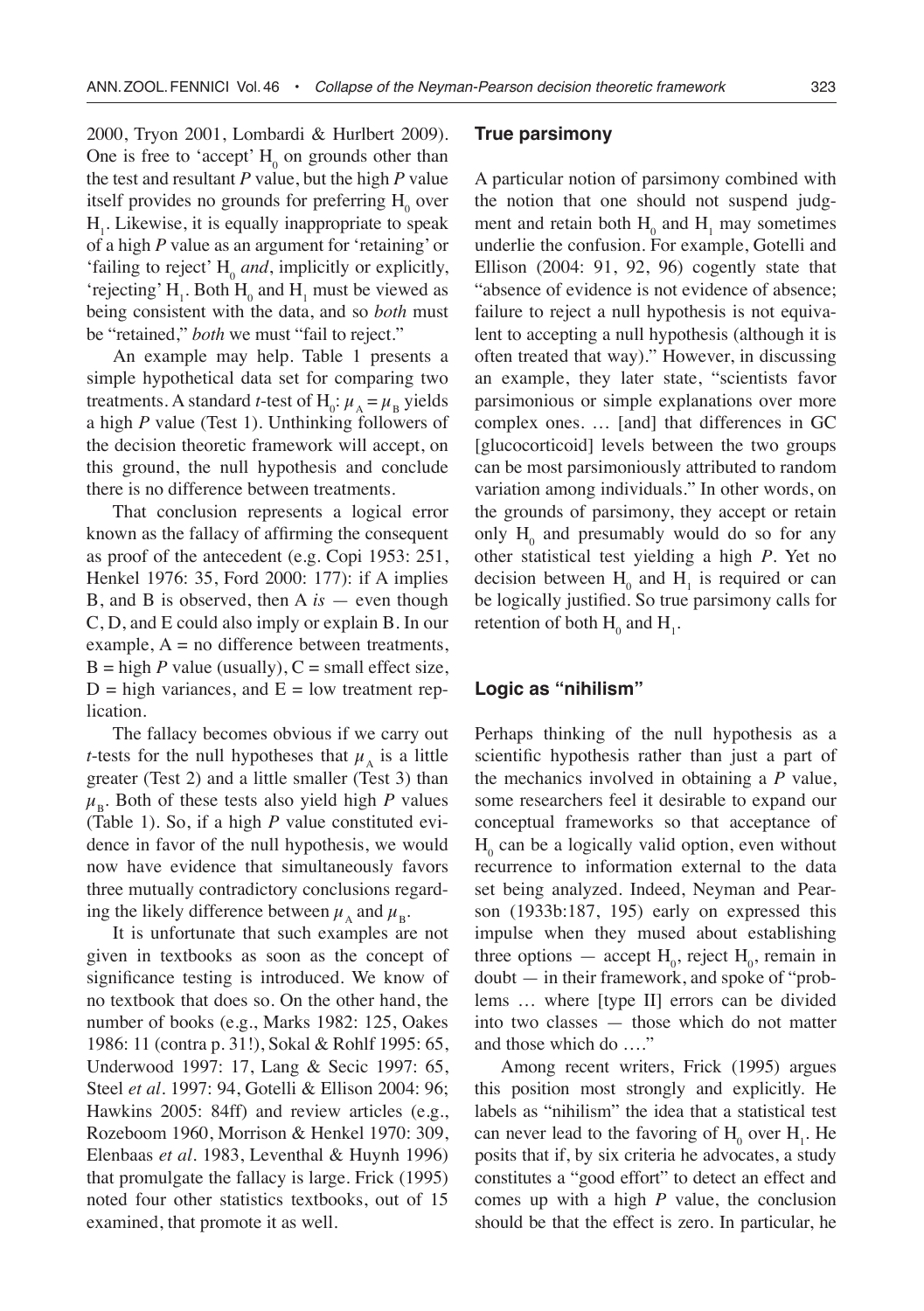hopes that "Perhaps psychology will eventually settle on one particular number [i.e. *P* value] that must be exceeded for the null hypothesis to be appropriately accepted. While a *p* value of less than .20 seems too low, a *p* value greater than 0.50 seems large enough." Just as he thinks *α* should be fixed at 0.05 for the field of psychology (Frick 1996 and above), so he also would recommend a critical *P* value to be designated for allowing acceptance of null hypotheses in that field.

The argument will not convince many. It is, at least in part, a reaction to a perceived incorrigibility of his outlaw colleagues. Frick (1995) despairs that "On a practical level, never accepting the null hypothesis is not a viable alternative. Although currently the opinion expressed most often is that the null hypothesis should never be accepted, the null hypothesis is, nonetheless, often accepted. Thus, the nihilistic position seems to be unenforceable." In fact, good scientists and statisticians for the better part of a century have found it quite "practical" to never accept null hypotheses.

#### **Three-decision procedure**

We are left, then, with what has been termed the "three-decision problem" (Lehmann 1950), "three-decision procedure" (Kaiser 1960) or "three-valued logic" (Harris 1997a). Its earliest explicit formulation was given by Bahadur (1952) who noted approvingly that "the manner in which the two-sided *t*-test is widely used in practice" entails either concluding there is an effect, with a particular sign, or "reserving judgment." Cox (1958) also gave an early formulation of the idea, stating that "the significance test is concerned whether we can, from the data under analysis, claim a difference in the same direction as that observed … [or] whether the direction of any effects has been reasonably well established …." The idea has been refined and recommended by Kaiser (1960), Tukey (1991), Abelson (1995), Harris (1997a, 1997b), Tryon (2001), and Cox (2006a).

In a two-group case, one examines the *P* value yielded by a significance test for a difference between groups and concludes one of three things: the difference between the true population means seems to be negative, it seems to be positive, or it cannot confidently be stated to be either so judgment is reserved or suspended. We add here only one element — that the interpretation should be a shaded one made without reference to a specified  $\alpha$  and without use of terms such as 'significant' and 'non-significant'.

Hunter (1997) strongly disparaged this "three-valued" logic paradigm. He stated: "Harris [1997b] argues that the computations of the significance tests can be saved by using a radically different interpretation scheme. However, his scheme was put forward 35 years ago by Kaiser and was adopted by no one. So even though his new scheme would be an improvement, we already know that it will not work in practice." Kirk (2007) likewise claimed "the three-outcome test [has] … found little acceptance among researchers."

These statement seem naive. Harris (1997a) is certainly correct when he states, "To their credit, most researchers and textbook authors actually follow three-valued logic." This indeed is the logic fully implicit in Fisher's original conception of null hypothesis testing and explicit in writings of early neoFisherians such as Bahadur (1952) and Cox (1958). It seems to have been the quiet guide of *all* those who have used significance tests with understanding of their actual properties and limitations. That is why Harris (1997b) can say, with full justification, that "Adopting three-valued hypothesis-testing logic would require no changes in the conduct of scientifically appropriate research, but only changes in the way we describe the underlying logic of NHST [null hypothesis significance testing] in textbooks, to our colleagues, and to ourselves."

Three-valued logic is thus an important element in the neoFisherian paradigm, a happily positive inheritance from its paleoFisherian progenitor. We modify it only by not requiring specification of an  $\alpha$ , thus making the trichotomy a fuzzy one rather than a rigid one.

# **Hybrids and reformulations**

There have been several attempts to ajudicate the historic conflict between the Fisherian and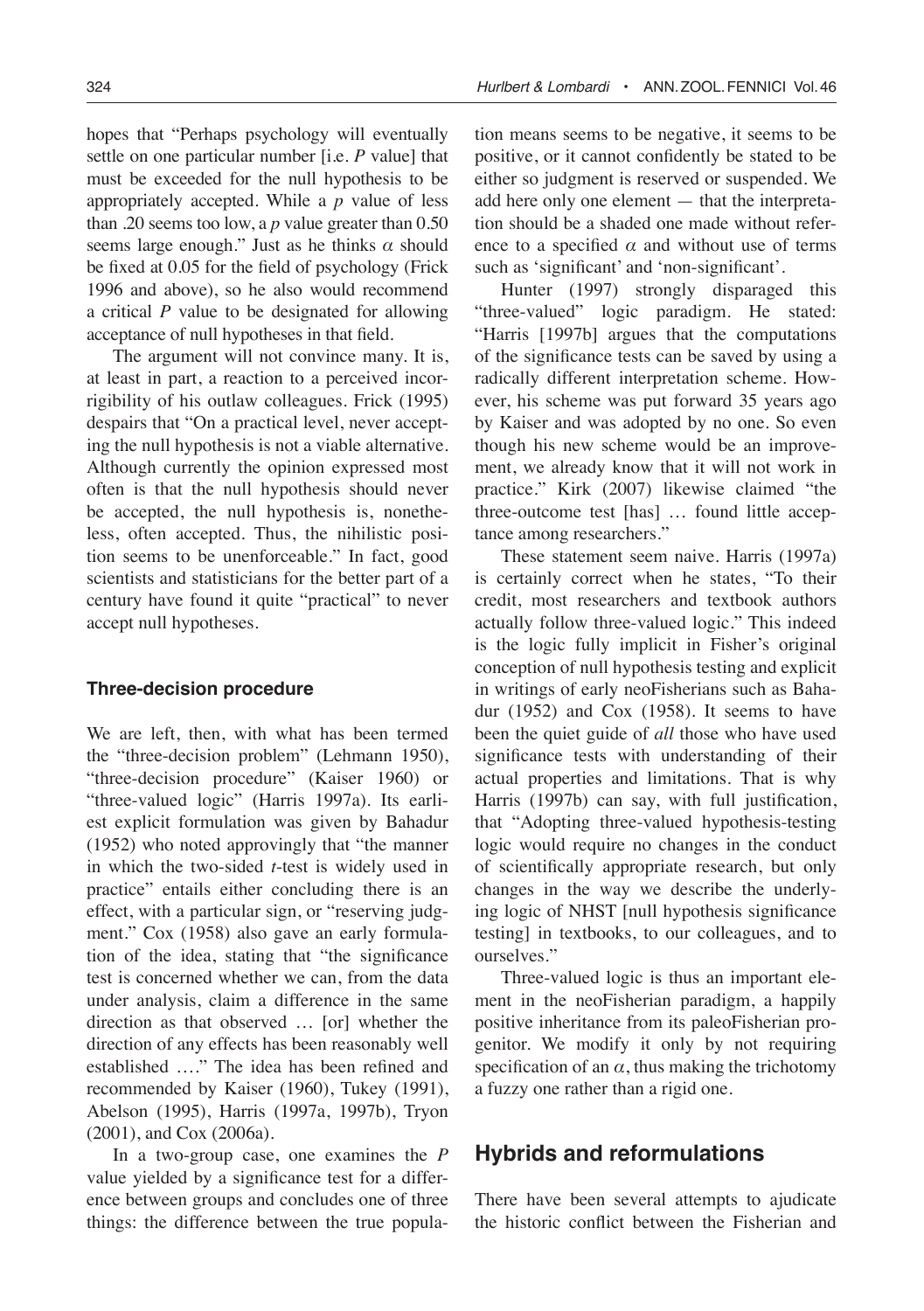Neyman-Pearsonian theories of statistical tests. Three are worth comment here. They all move in the direction of our conception of the neoFisherian paradigm without quite getting there.

#### **Lehmann's unified theory**

E. L. Lehmann (1993), one of Neyman's early doctoral students and author of the definitive treatise on Neyman-Pearson methods (Lehmann 1959, Lehmann & Romano 2005), suggests "the two theories are complementary rather than contradictory and that a unified approach is possible that combines the best features of both." Which might be more appropriate will vary according to the context or frame of reference of a study. Lehmann suggests "one should routinely report the *p* value and, where desired, combine this with a statement on significance at any stated [*α*] level." The later requirement would seem, in any circumstance, to be superfluous. Specification of  $\alpha$  is said to be sometimes needed because "definite decisions … are often required" or because "some statisticians (and journal editors) see an advantage in standardization." No examples from research contexts are given where "definite decisions" would be needed. Neither reason seems compelling, nor does Lehmann explicitly indicate how values of  $P \ge \alpha$  would be interpreted under his unified theory.

### **Chow's defense of the hybrid**

Chow (1996) gives a strong defense of significance tests and *P* values. He considers at length the criticisms leveled against significance tests, shows that many are irrelevant or in error, and additionally offers an extended critique of Bayesian methods. Chow may be unique, however, in that the paradigm he chooses to defend is specifically the paleoFisherian-Neyman-Pearsonian hybrid. In response to Gigerenzer's (1993) claim that NHST is "burdened with conceptual confusion," Chow responds (p. 24) that "the hybridism is not necessarily problematic. It is detrimental to research rigour only if it is established that either the [paleo]Fisherian or the Neyman-Pearson approach has to be adopted in its entirety. Moreover, it has to be assumed that either the Fisherian or the Neyman-Pearson treatment is adequate by itself for the task."

Thus Chow (1996) advocates fixing *α*, talking about 'significant' differences, and 'accepting  $H_0^{\dagger}$ . But he is also comfortable with simultaneously reporting exact *P* values or even using notation such as  $\leq 0.05$ ,  $\leq 0.01$ , and  $\leq 0.001$ , knowing some will interpret such notation to imply having established *a priori α* values of 0.05, 0.01, or 0.001. Chow's objections (p. 38) to the neoFisherian paradigm would seem to be weak:  $\alpha$  must be fixed, preferably at 0.05, because that is at least fuzzily "meaningful and objective at the mathematical level" and it gives us an unambiguous "decision criterion." Use of the latter criterion might save some editors and readers some strain on the brain, as discussed, but otherwise has no redeeming value. In sum, Chow's arguments on this point seem to be primarily a rhetorical exercise designed to justify continued use of the word 'significant'.

# **Mayo's reformulation and severity paradigm**

In a wide-ranging and primarily philosophical treatise, Mayo (1996) synthesized a project she began in the 1980s to develop more "rational methods of hypothesis appraisal, … more adequate methods of inductive inference" (p. ix). She rejects "the global inductive approaches … so attractive to philosophers" and comes up with "a model of experimental [i.e. empirical] learning that is more of a piecemeal approach, whereby one question may be asked at a time in carrying out, modeling, and interpreting experiments [i.e. empirical research generally] …" (p. xi). At the core of this paradigm is "a reformulation of standard Neyman-Pearson statistics that avoid[s] the common misinterpretations and seem[s] to reflect the way those methods are used in practice" (p. x). This reformulation she labels *error-probability statistics* or just *error statistics*. Mayo (1997, 2005), Mayo and Cox (2006), Mayo and Spanos (2006, 2009) give briefer, up-to-date summaries of her ideas.

At the core of Mayo's philosophy and *error statistics* is the notion that before a hypothesis,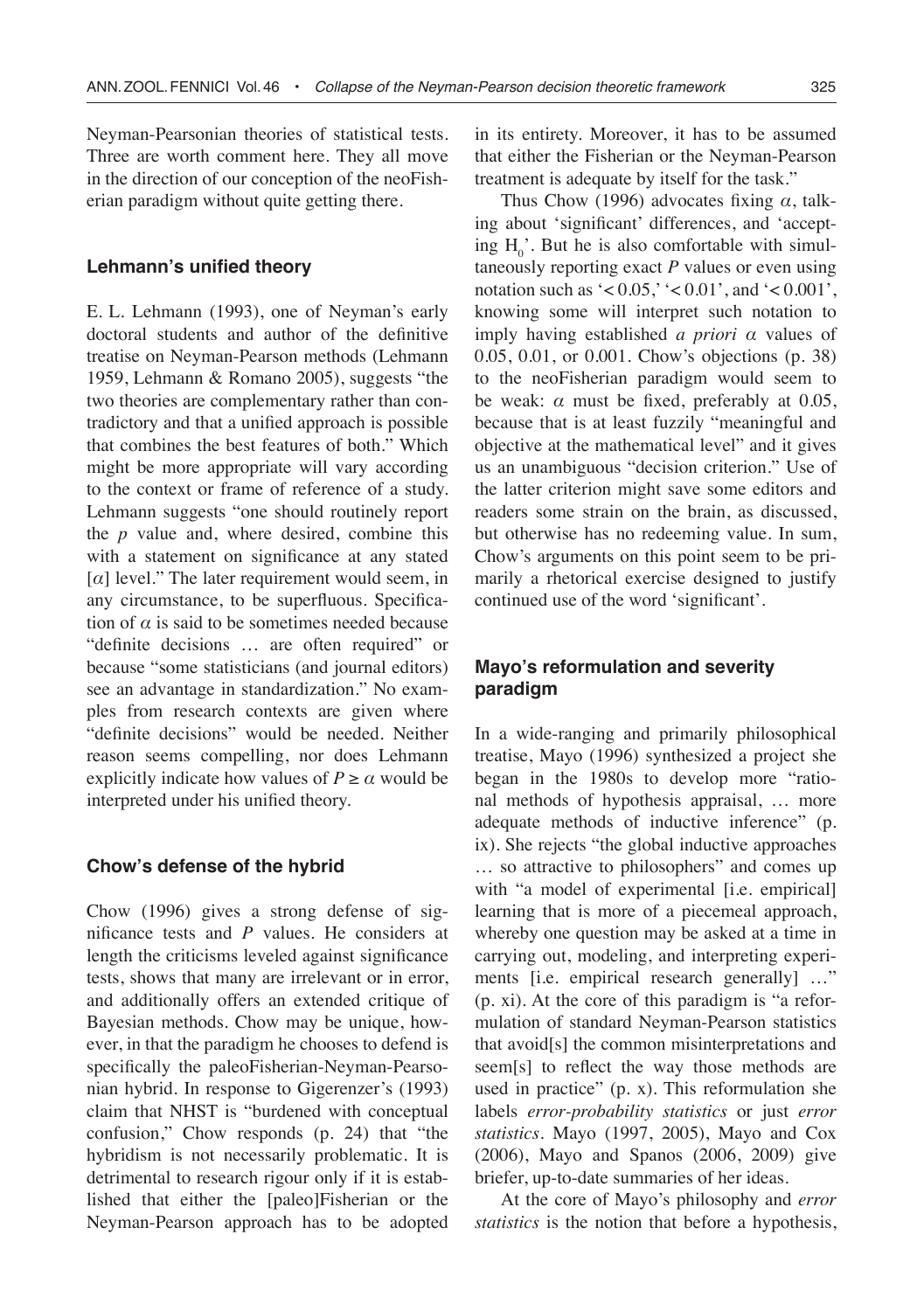statistical or scientific, can be accepted it must be subjected to, and pass, a *severe* test. In the context of significance tests, the idea is that Pearson paradigm rather than a replacement of that paradigm with a neoFisherian one. Mayo patiently critiqued error-ridden early versions of this section, and somewhat agrees (pers. comm.) with the neoFisherian paradigm as far as we have taken it, but she also regards our version of the paradigm as minimalist and incomplete.

# **Misdirected critiques**

Statistical methodologies have been misinterpreted and misused on a large scale throughout their history. Not surprisingly this has stimulated critiques of statistical malpractice on many issues and in many disciplines. Within this corpus of statistical criticism, however, there has been much chastisement of scientists and statisticians for statistical crimes not committed, and much repetition of old erroneous claims. Indeed, the error rate in the literature of statistical criticism may well be as high as that in the disciplinary literatures that the critiques review. In the present context, this applies to many of the claims that *P* values are used too much and effect sizes and confidence intervals too little. It also applies to attacks by Bayesians who, oblivious to their main intended use, argue for getting rid of significance tests altogether. Arguments on these matters have affected the issue of one-tailed tests mostly indirectly, by creating a great deal of 'noise' in the larger debating arena.

# **Overemphasis on P values?**

Most of the time investigators know or suspect on both evidentiary and logical grounds that a Type I error is not likely: there are strong *a priori* grounds for believing that  $\partial \neq 0$  (e.g. Savage 1957, Nunnally 1960, Tukey 1960, 1991, Smith 1962, Meehl 1967, Carver 1978, Oakes 1986:39, Cohen 1990, 1994, Chow 1996, Johnson 1999, Stoehr 1999, Anderson *et al*. 2000, Quinn & Keough 2002: 53). Our main focus then should be on description or estimation rather than on hypothesis-testing, e.g., on estimating *∂* (or other measures of effect size) with sufficient precision and not merely on testing whether *∂* = 0. Yates (1951) long ago noted that "the empha-

*severity* of an inference concerning  $H_1$  can be quantified as  $(1 - P)$ , the *P* value being that from a one-tailed test. Severity also can be calculated via additional one-tailed tests for a series of hypothetical discrepancies or effect sizes, that is for inferences more specific than  $\partial \neq 0$ , such as H<sub>1</sub>:  $\partial$  < *g* (which would be tested against H<sub>0</sub>:  $\partial$  $\ge$  *g*) or H<sub>1</sub>:  $\partial$  > *g* (which would be tested against  $H<sub>o</sub>: ∂ ≤ g$ ). One can specify an *α* in order to have a criterion for which inferences do or don't pass with 'high severity' defined as  $1 - \alpha$ . One can also calculate and plot a severity curve (*g versus*  $1 - P$ ), without defining an arbitrary boundary between 'high' and 'low' severity, just as a good neoFisherian abandons the arbitrary distinction between 'significant' and 'non-significant' differences, can use a confidence band instead of a confidence interval, and can do power analyses without depending on a single fixed *alpha*. Mayo considers severity analyses to be indispensable to preventing fallacious interpretations of *P* values, especially low ones.

We attempt no full elucidation of severity analysis here, which would require graphical representations and detailed examples. Exactly in what types of situations such additional apparatus might be both needed and feasible will be a subjective matter. Severity analysis can help discourage fallacious interpretations of *P* values, although, in our own experience, it is not essential to that end. Manuscripts presenting large numbers of significance tests will be greatly lengthened if a severity analysis is presented for each one. If severity analyses are not essential to a researcher's objectives, they may be viewed with skepticism by reviewers and editors.

In his review of her book, Lehmann (1987) noted that Mayo's views seemed closer to those of Fisher than those of Neyman and Pearson. Though much of her recent work has been in collaboration with apparent neoFisherians such as D. R. Cox and A. Spanos, even her recent works (e.g. Mayo 2005, Mayo & Spanos 2006) use much of the terminology, sometimes with redefinitions, of the Neyman-Pearsonian framework, and she continues to view her work as a "reformulation" or extension of the Neyman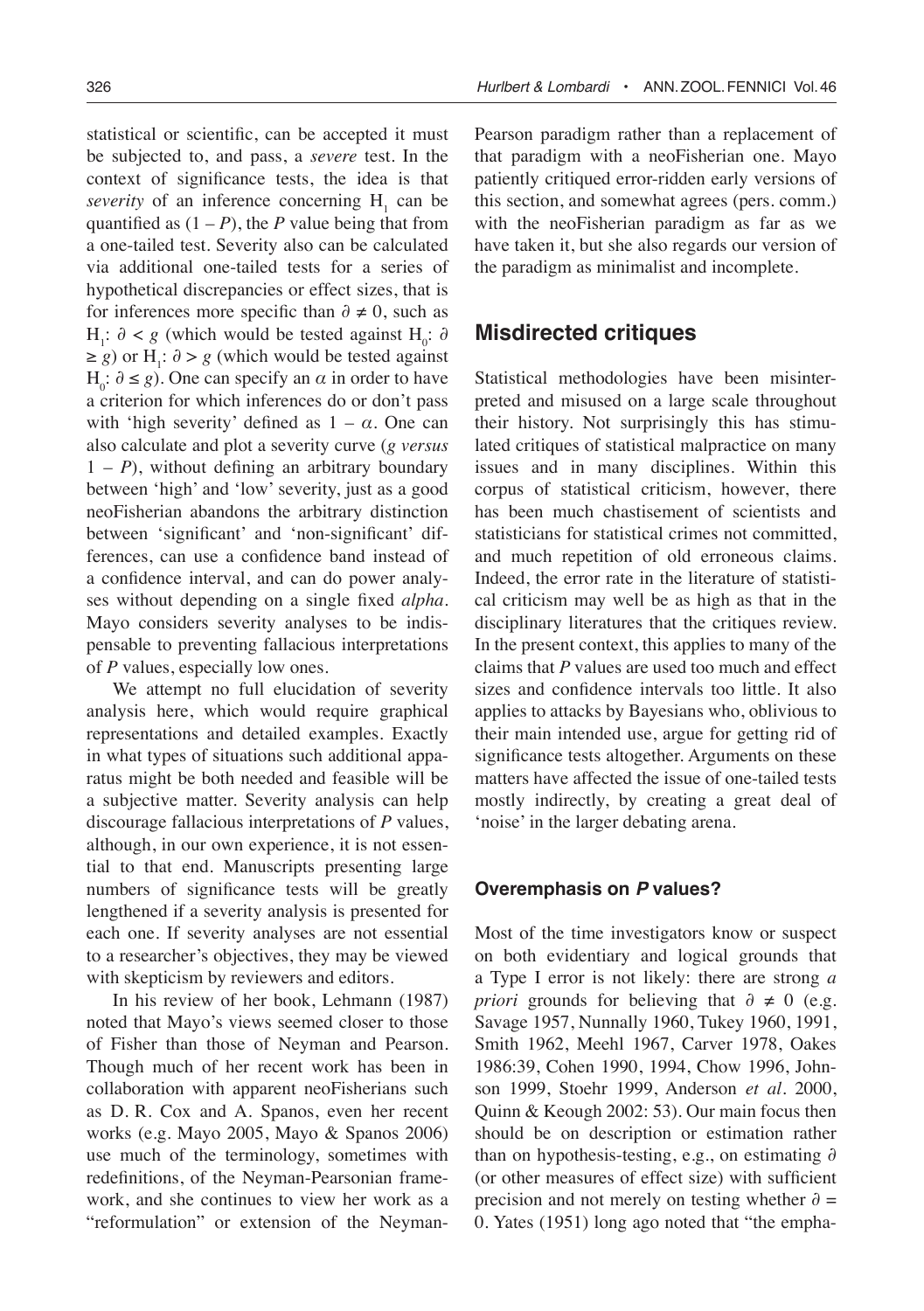sis given to formal tests of significance throughout [Fishers's] *Statistical Methods*, and to a great extent also in The *Design of Experiments* … has caused scientific research workers to pay undue attention to the results of the tests of significance … and too little to the magnitude of the effects they are investigating." This situation persists in many disciplines half a century later and has been widely decried, most recently and vehemently  $-$  and confusingly  $-$  by Ziliak and McCloskey (2008). The confusions, inaccuracies and polemics in that book distract from its main message, however; these have been partially catalogued by Hoover and Siegler (2008) and Spanos (2008).

This situation in no way constitutes an argument against testing null hypotheses of the form H<sub>0</sub>:  $\partial$  = 0. As Quinn and Keough (2002) nicely state, in the great majority of situations, a "rejection of the  $H_0$  is not important because we thought the  $H_0$  might be true. It is important because it indicates that we have detected an effect worth reporting and investigating further." Others have emphasized the same point (Chow 1996, Eberhardt 2003, Stephens *et al*. 2005). Those many who have disparaged significance testing on the ground that the standard 'nil' null is "silly," "meaningless," "vacuous," "implausible," "obviously false," or "nonsensical" are only reflecting profound confusion about the function of significance tests and the  $H_0$ .

Complaining of an overemphasis on *P* values by researchers, many critics (e.g. Rozeboom 1960, 1997, Carver 1978, 1993, Guttman 1985, Oakes 1986, Shaver 1993, Cohen 1994, Falk & Greenbaum 1995, Schmidt 1996, Hunter 1997, Schmidt & Hunter 1997, Royall 1997, Nix & Barnette 1998, Johnson 1999, Anderson *et al*. 2000, Nicholls 2001, Kline 2004, Fidler *et al*. 2006, Wagenmakers 2007, Lukacs *et al.* 2007, McCarthy 2007, Ziliak & McCloskey 2008, Cumming & Fidler 2009) have recommended doing away with significance testing and reporting of *P* values altogether or at least in most situations. We even find occasional premature 'obituaries' that claim "the traditional null-hypothesis procedure has already been superseded in modern statistical theory by a variety of more satisfactory inferential techniques" (Rozeboom 1960) or that make reference to "the collapse of null hypothesis significance testing as a statistical paradigm" (Guthery *et al.* 2001). With few exceptions, however, the complaints of such critics concern the misuse and misinterpretation of significance tests and *P* values by investigators and not the inherent properties, under the neoFisherian paradigm, of the tests or *P* values themselves. Individual scientists and statisticians have been at fault, not the methodology. The critiques are themselves often full of exaggerations and logical and factual errors, as has been abundantly documented (e.g. McGinnis 1958, Abelson 1995, 1997, Chow 1996, Mayo 1996, Cortina & Dunlap 1997, Estes 1997, Hagen 1997, 1998, Mulaik *et al*. 1997, Reichardt & Golub 1997, Rossi 1997, Levin 1998b, MacLean & Ernest 1998, Nickerson 2000, Balluerka *et al.* 2005, Harris 2005, Boruch 2007, Hoover & Siegler 2008, Spanos 2008).

The strong attack by Ziliak and McCloskey (2008: 2) on *P* values and signficance tests starts off on an even keel with words of wisdom: "statistical significance, or lack of it … is on its own almost valueless … [it] should be a tiny part of an inquiry concerned with the size and importance of relationships." Who could disagree? In a report on an aquatic microcosm experiment, Greenwald and Hurlbert (1993) dedicate 23% of the article to graphical representation of effect sizes, report 303 *P* values in the graphs themselves (thus taking up no extra space), and present and discuss the results with no mention of 'statistical significance'. Or consider Hart *et al.* (1998) where 22% of the paper is given over to graphical representations of effect sizes, *P* values in abundance are unobtrusively included within the graphs, and there is nary a mention of 'statistical significance."

Unfortunately, Ziliak and McCloskey quickly get carried away with their own wittiness, neologisms, and iconoclastic fever, producing overblown rhetoric and many inaccuracies about history and statistics. "Statistical significance" is characterized as an "error" (p. xvi) and "a philosophy of mere existence" (p. 7). It is "a view from nowhere … about precisely nothing" (p. 9), and "always a false start" (p. 15), a "mutation" (p. 22), and a sign of "phoniness" (p. 25). A significance test procedure that does not allow acceptance of the null hypothesis and that is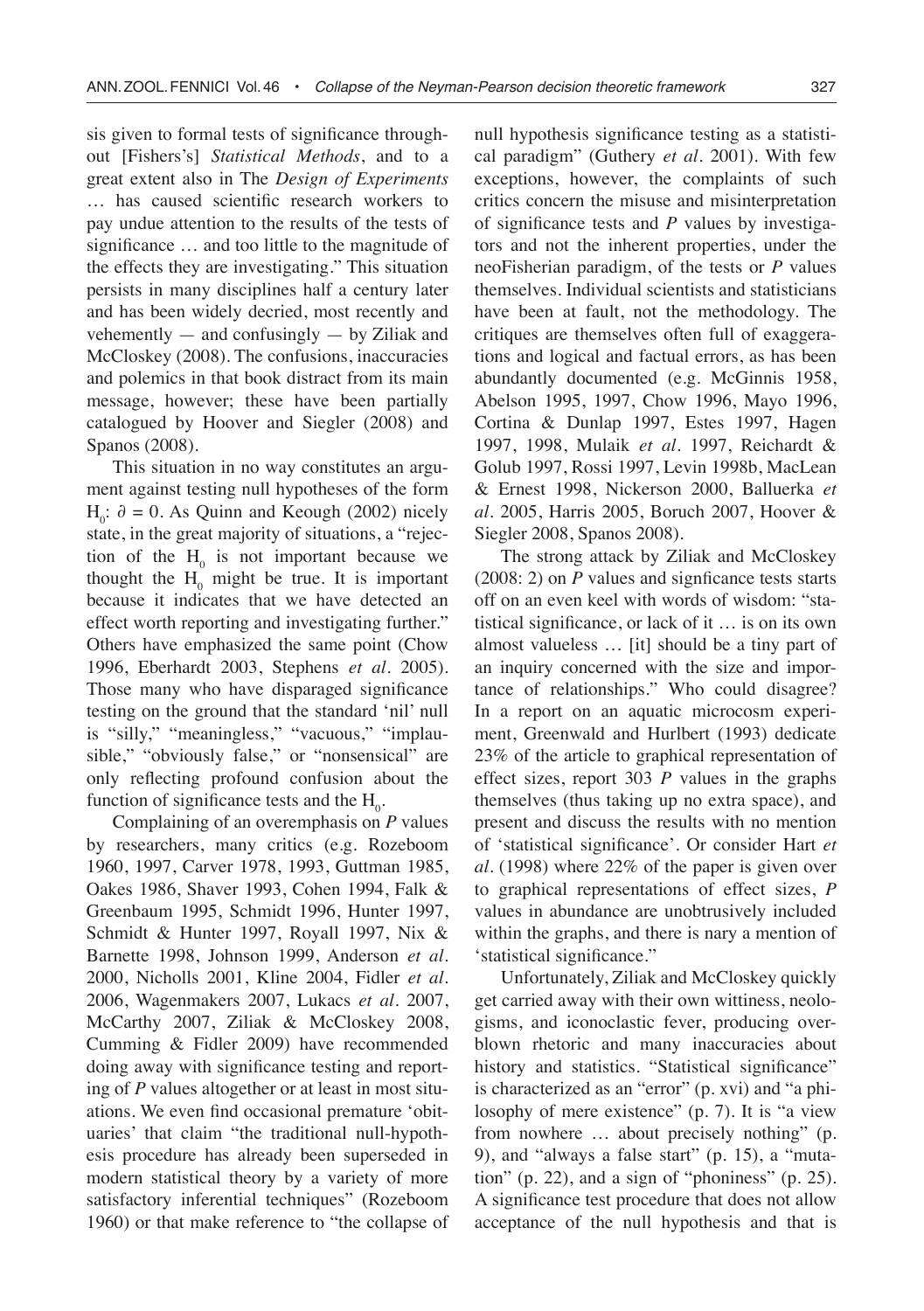unaccompanied by a power analysis is said to be "meaningless, no better than a table of random numbers" (p. 9). And all this before Chapter 2! Later on, their rhetorical momentum drives them to claim that "Statistical significance is hurting people, indeed killing them" (p. 186). Ziliak and McCloskey simply cannot envisage the possibility of a simple neoFisherian approach like that reflected in Greenwald and Hurlbert (1993), Hart *et al.* (1998) or other papers cited earlier.

Hagen (1997) has perhaps put it best: "The logic of the NHST [null hypothesis significance test] is elegant, extraordinarily creative, and deeply embedded in our methods of statistical inference. It is unlikely that we will ever be able to divorce ourselves from that logic even if someday we decide that we want to. … the NHST has been misintepreted and misused for decades. This is our fault, not the fault of the NHST."

We presume, of course, that the "logic" Hagen refers to is that of the neoFisherian paradigm!

#### **Neglect of effect sizes?**

Some modern critics, echoing Yates (1951), have charged that excessive focus on *P* values and "statistical significance" has caused many researchers to even forego presentation of means or effect sizes. Guttman (1985) claimed that "[i] t is rather typical [of the use] of analysis of variance that … the actual means are not published." Of 163 articles in the *Journal of Consulting and Clinical Psychology*, Dar *et al*. (1994) reported that a few reported "differences in proportions or means" but that "no measures of effect size (i.e., eta or omega squared or other measures of the percent of variance accounted for by the independent variables) were ever reported in the context of an ANOVA." With editorial 'encouragement' (Kendall 1997), the percentage of articles in that journal reporting standardized effect sizes rose to 20 by 1993 and to 46 by 2000–2001 (Fidler *et al*. 2005a). On the other hand, of 704 articles published between 1982 and 2000 in *American Journal of Public Health* or *Epidemiology*, essentially all reported effect sizes, yet none used "effect sizes in standard-deviation units"

(Fidler *et al*. 2004a). Vacha-Haase *et al*. (2000) determined that only 49% of 1995–1997 articles using significance tests in *Psychology and Aging*  and *Journal of Counseling Psychology* reported effect sizes. They also summarized results of nine other studies of psychology journals that found frequency of effect size reporting in the 1990s to range from 10% to 88%. For 95 articles in the *Journal of Wildlife Management*, Anderson *et al*. (2000) stated that "Approximately 47% … of the *P*-values … appeared alone, without estimated means, differences, effect sizes, or associated measures of precision." Graham and Edwards (2001) examined 184 articles that used ANOVA in four major ecological journals published in 1998. They claimed that only two of these articles provided information on effect sizes and that "[w]hen using ANOVA to interpret results of ecological experiments, most ecologists have simply reported *P* values as evidence of, or lack thereof, the biological importance of some factor...on a response variable …." However we examined just the first 10 papers in their set of 184 (those in the first 1998 issue of *Ecology*) and found that at least 9 presented clear information on effect sizes in their tables and figures, most often via group or treatment means. When simple linear regression was also used in some of these papers, slopes of regression lines were given. Expressing how much change in Y is produced or expected per unit change in X, those slopes are effect size measures of primary interest to ecologists.

The real complaint of most of these critics is that many, perhaps most, scientists usually do not calculate and present the standardized measures of effect size so popular with power and meta-analysis *aficionados* over the last decades. These measures include those such as  $r^2$ ,  $d/s$ ,  $\omega^2$ ,  $\eta^2$  and so on, which represent the predictive value of an independent variable or the percentage of total variance explained by it in the particular study. With the exception of  $r^2$  these measures are indeed usually left uncalculated by researchers, because they rarely are useful to clear interpretation of direct measures of effect size (e.g. *d*, percent change, slope of a regression line, etc.) and the phenomena they bear on. A major value of standardized effect size measures is often said to be their indispensability for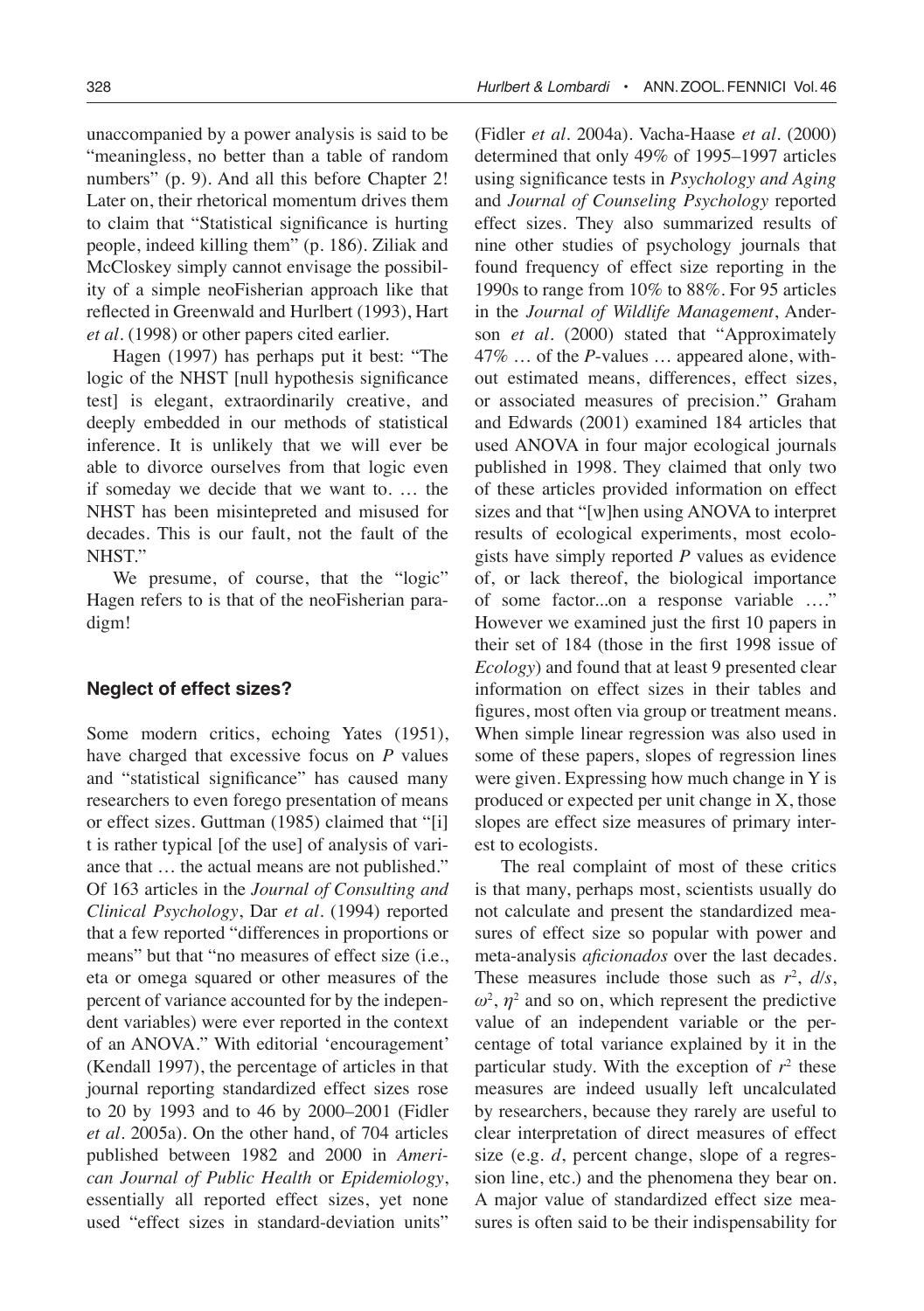meta-analyses. Yet routine use of measures of predictive value as measures of effect size has massively compromised the meta-analysis literature as many have pointed out (e.g. Oakes 1986: 49ff, 156ff, Hurlbert 1994, Abelson 1995, 1997, Osenberg *et al*. 1997, 1999, Petraitis 1998). Fortunately, warnings of their inappropriateness and potential for misuse are on the increase (Greenland 1998, Levin 1998a, Wilkinson & TFSI 1999, Lenth 2001, Jacard & Guilano-Ramos 2002, Fidler 2002, Di Stefano 2004, Rutledge & Loh 2004, Balluerka *et al.* 2005, Nakagawa & Cuthill 2007, and R. J. Harris, G. Loftus, K. R. Rothman  $\&$  P. E. Shrout  $-$  all pers. comm. to Fidler 2002). Unfortunately, the APA (2001: 25) publication manual and some recent authors (e.g. Kline 2004, Levine *et al*. 2008b) imply that only standardized measures of effect size are legitimate or useful.

Response variables are sometimes defined and measured on artificial or abstract scales. In some disciplines such as animal behavior, psychology and education, this is very common. Effect sizes expressed as absolute increments or decrements or as percent change along such scales can be difficult to interpret and relate to the phenomena under study. Nevertheless, even in such situations conversion of those simple types of effect sizes to standardized ones makes their interpretation less clear, not more clear, even if such conversion can confer a superficial mathematical elegance on poorly conceived and conducted meta-analyses.

Ziliak and McCloskey (2008) argue that Fisher drove many sciences to such an obsessive focus on statistical significance that scientists on a massive scale gave up considering the size and importance of effects in their research reports, costing us "jobs, justice, and lives." Throughout their book they rail against "sizeless scientists", "sizeless sciences", and the "sizeless stare of significance tests." They refer to some of the articles we cite above, and they do analyze in detail several case studies where indeed an obsession with *P* values produced misguided statistical analyses and naïve and damaging interpretation. However, in their own scrutiny of 369 papers in the *American Economic Review* (1980–1999) they do not claim to have found a single paper that omitted information on effect size, much the

same result as obtained by Fidler *et al*. (2004a). They do complain that ca. 20%–40% of the papers do not "discuss" or "interpret" the effect sizes they document.

Thus, we consider the allegations of massive underreporting of effect sizes in the natural, behavioral and social sciences to be unfounded. If indeed the matter were more than a 'tempest in a teapot', then it *would* signal a massive, collective, intellectual failure on the part of editors and referees as well as researchers. Consider a simple experiment involving a control treatment and an experimental one. It seems difficult to imagine that a serious researcher would ever prepare, or an editor ever accept, a report on that study that did not give, in tables, figures or text, the relevant response variable means for the two treatments. If that is done, rarely will any standardized effect size calculations be useful, though other supplementary statistics may be, such as confidence intervals, expression of effect as percent change, and so on.

Whether the *importance* or *substantive significance* of effect sizes is sufficiently discussed in a paper is a separate matter and one involving more subjective judgment. Lack of careful interpretation can be a serious problem, as Zilak and McCloskey (2008), among others, emphasize. They suggest that ca. 20%–40% of the *Americian Economic Review* papers they examined do not "discuss" or "interpret" their effect sizes at all. They suggest the problem is equally severe in other disciplines, but quantitative data on that point are lacking.

More controversial is the claim by Ziliak and McCloskey (2008) that it was Fisher who encouraged everyone to focus on *P* values and forget effect size and importance. They do not make their case. Fisher presented information on effect size in every paper he ever wrote that contained real or hypothetical data sets. Ziliak and McCloskey's complaint that "he rarely *mentioned* [our emphasis] magnitudes — such as the size and meaning of correlation coefficients"  $(p. 224)$  — is irrelevant. And their complaint that Fisher recommended we "should not care about the size of experimentally determined death rates or the loss of life in treatment and control groups" (p. 225) is simply vicious and unsupported.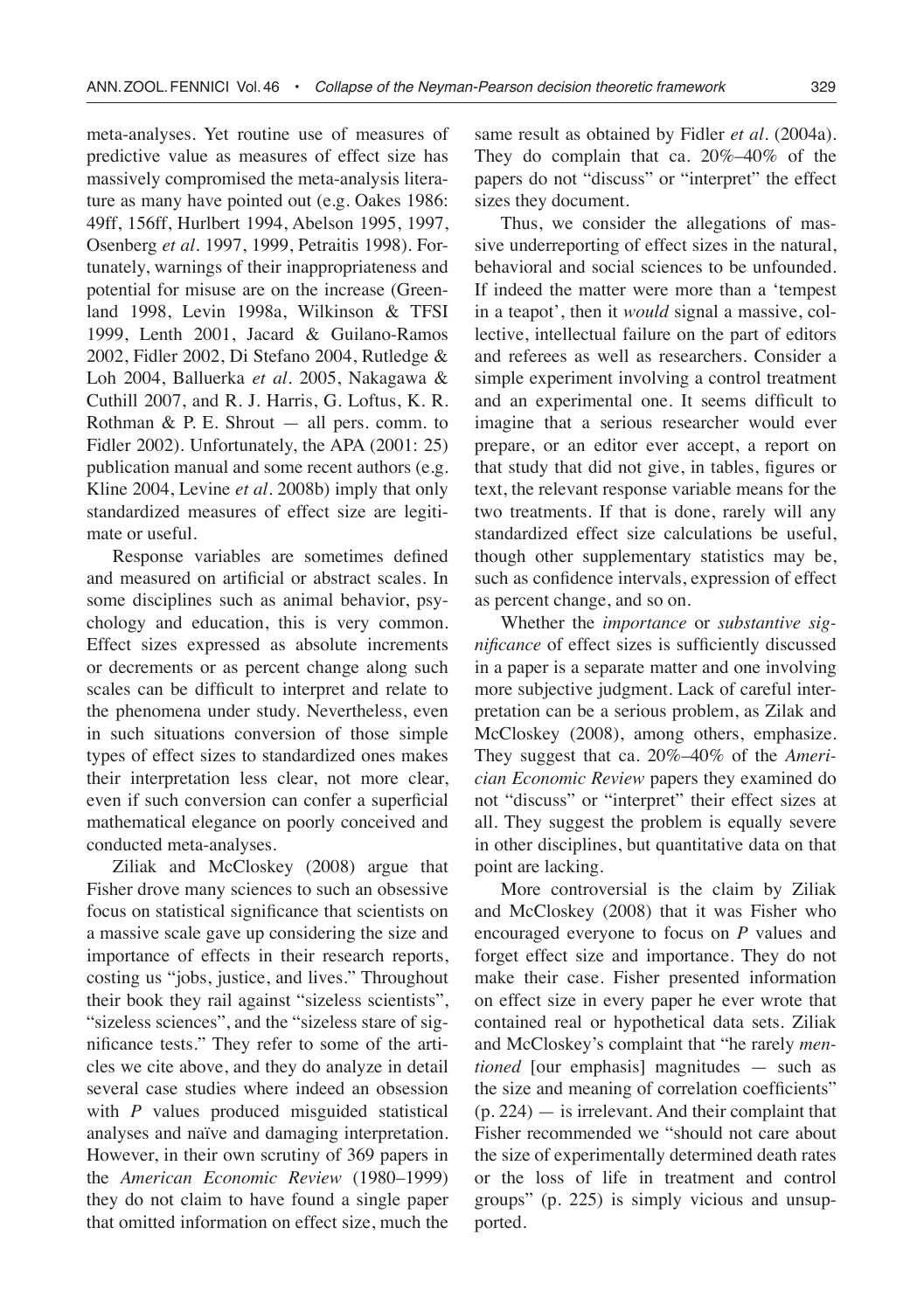If Fisher did not assess the 'importance' of effect sizes in the data sets he dealt with, surely it was for the same reason writers of statistics books neglect 'importance' in discussing examples they use: it is not appropriate or necessary to their instructional objectives. Cogent assessments of 'importance' are primarily the responsibility of the subject matter specialists, not of the statisticians who may advise them. Moreover, even a subject matter specialist will have limited ability  $-$  and space!  $-$  to spell out all the many ways in which a given finding may be 'important' to other problems and disciplines or to society at large. Presentation of effect sizes in a clear way that facilitates independent evaluation by others should be the first objective.

# **Confidence intervals imperative?**

Significance tests represent only a small early step in extracting the information in a data set. Various additional information-extracting statistical procedures can be carried out prior to final, more subjective assessment of the import of findings for the phenomena under study. These procedures are so numerous and their utility so context specific, no careful review or comparison of them can be attempted here. Two of the oldest are confidence intervals and power analyses; two of the newest are confidence bands and severity curves. In focusing primarily on confidence intervals, this section is not arguing for their superiority over other procedures but only contesting those who have argued that confidence intervals render significance tests superfluous.

# Basic considerations

One common reaction to misuse of *P* values has been the recommendation that instead of presenting them we present the two-sided confidence interval about parameter estimates, as first proposed by Neyman (1937). This of course requires the same largely arbitrary specification of an  $\alpha$  as is required in the Neyman-Pearson decision theoretic framework by the test of  $H_0$ . Observation of whether the confidence interval

does or does not include the value zero (or *c*) does in fact constitute a test of  $H_0$ :  $\partial = 0$ . One does not have to use this overlap criterion in a 'hard' way: degree of acceptance of  $H_1$  can be modulated according to the degree to which the confidence interval overlaps or is distant from zero (e.g. Grant 1962, Cumming & Finch 2005).

So many have been so happy for so long with the 95% confidence interval, we are apt to neglect its arbitrary nature in this situation. There never was, of course, any requirement that the  $\alpha$  selected for the test of  $H_0$  by an (unenlightened paleoFisherian or Neyman-Pearsonian!) investigator be the same as the  $\alpha$  used in calculating a confidence interval. They could, for example, carry out significance tests with  $\alpha$  = 0.05 while calculating a 90%, 80% or 75% confidence interval by setting  $\alpha = 0.10, 0.20$ or 0.25. We are sympathetic to Cohen's (1990) suggestion that "our interests are often better served by more tolerant 80% intervals." In many situations, especially where temporal trends in a response variable are being shown graphically for two or more groups or treatments, the shorter confidence interval obtained with an  $\alpha$ 0.05 will improve figure clarity. This is also why many authors reasonably elect to show standard error bars around their means rather than the traditional 95% confidence intervals.

One valuable function of confidence intervals is the provision of "humility" as they usually are wide (Harris 1997b). This suggests the option of calibration to personal psychological need. During years when things are going badly in the lab, the researcher can seek the solace of 80% confidence intervals. To moderate hubris during good times, 99% confidence intervals could be used.

Emil Spjotvoll (p. 65 in Cox 1977) was one of the first to contest the idea that confidence intervals are more useful and informative than tests. He stated, "My feeling is that they contain different kinds of information. When working with confidence intervals we use a fixed confidence level and hence we do not have the flexibility that [the exact *P*] gives us in measuring inconsistency with a given hypothesis. We could, of course, write up the intervals corresponding to a number of levels or finding [sic] ways of representing this graphically, but I believe this will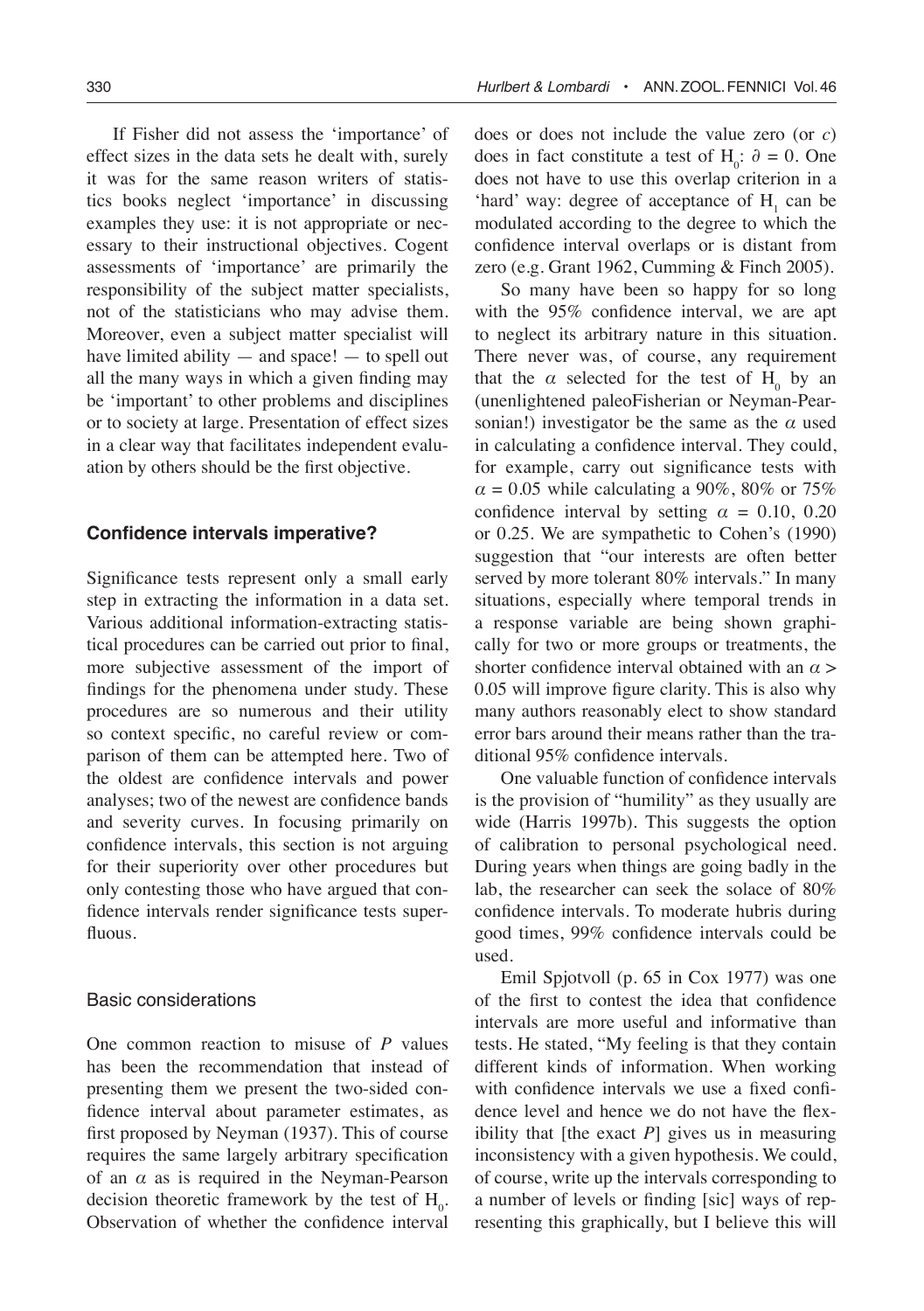probably be more confusing than illuminating." Many others have also opined that confidence intervals complement significance tests and *P* values and cannot serve as replacements for them (e.g. Frick 1995, Cortina & Dunlap 1997, Levin 1998b, McLean & Ernest 1998, Harris 2005). Presentation of multiple confidence intervals for individual estimates does have its champions and might sometimes be useful with very simple data sets. Rozeboom (1960) suggested that reports might with "some benefit … simultaneously present *several* confidence intervals for the parameter being estimated." Salsburg (1985) proposed using 50%, 80%, and 99% confidence intervals simultaneously in clinical studies. Mayo and Cox (2006) state that "the provision of confidence intervals, in principle at a range of probability levels, gives the most productive frequentist analysis."

Appraisal of the value of confidence intervals must also consider that, in most studies, their width will have little bearing on interpretation of the effects demonstrated. So long as the associated *P* value is low, we conclude that an effect of some particular sign and approximate magnitude has been demonstrated. In studies testing broad theory or extraordinary claims (e.g. of telepathic ability), confident knowledge of the existence and sign of an effect is sometimes the sole objective. In those cases, a low *P* value by itself may provide sufficient confirmatory documentation (Frick 1996, Chow 1996, Abelson 1997, Balluerka *et al.* 2005). In most other types of studies in both basic and applied research, the magnitude of the effect is also of direct interest. But only in some fraction of these will routine calculation of confidence intervals be useful.

The width of the confidence interval usually contains no information on the phenomenon being investigated nor does it aid assessment of the external validity of a finding, the degree to which it is generalizable to other and/or larger contexts or systems. The width is an artifact of study design protocols, in particular, in the case of an experiment, the number of experimental units employed and the steps taken to achieve some degree of homogeneity among those units. In some contexts, such as clinical medical research, it is highly desirable to examine variability of response among experimental units (usually patients) in order to understand its possible relation to stratification factors (e.g., age, sex, race) and implications for clinical practice. In such contexts, the more useful sorts of confidence intervals might be ones that express the variability of response, not the precision with which mean response is estimated (Salsburg 1989, 1992, Yancey 1996).

#### The crusade

The largely self-evident facts summarized above are much at odds with an almost religious crusade that began some decades ago to demand that authors greatly increase the reporting of confidence intervals in research papers and greatly decrease the reporting of *P* values. The fields of medicine and psychology have been the main arena for this debate. Recent papers by F. Fidler and her colleagues (Fidler 2002, Fidler *et al*. 2004a, 2004b, 2005a, 2005b, 2006, Cumming *et al*. 2007) give an excellent overview of the crusade, albeit from the point of view of the current crusade leaders themselves. They also collectively offer a full bibliography on the topic.

Following accumulation of a small arsenal of critiques in the literature, a few editors led the charge. In 1977 under the influence of K. R. Rothman, the *New England Journal of Medicine* began strongly urging more use of confidence intervals and decreased reporting of *P* values. When he became assistant editor of the *American Journal of Public Health* in 1983 and founding editor of *Epidemiology* in 1990, he became more demanding in these matters, sometimes advising authors, "All references to statistical hypothesis testing and statistical significance should be removed from papers. I ask that you delete *p* values as well as comments about statistical significance" (as quoted by Fidler *et al.* 2004b). On the basis of writings by D. G. Altman and S. Gore, *The British Medical Journal* by 1986 was recommending use of confidence intervals in place of *P* values. Perhaps by 1988, the infidels had rallied, and the tide had turned in favor of moderation and balance. By that year, "over 300 medical and biomedical journals had notified the International Committee of Medical Journal Editors (ICMJE) of their willingness to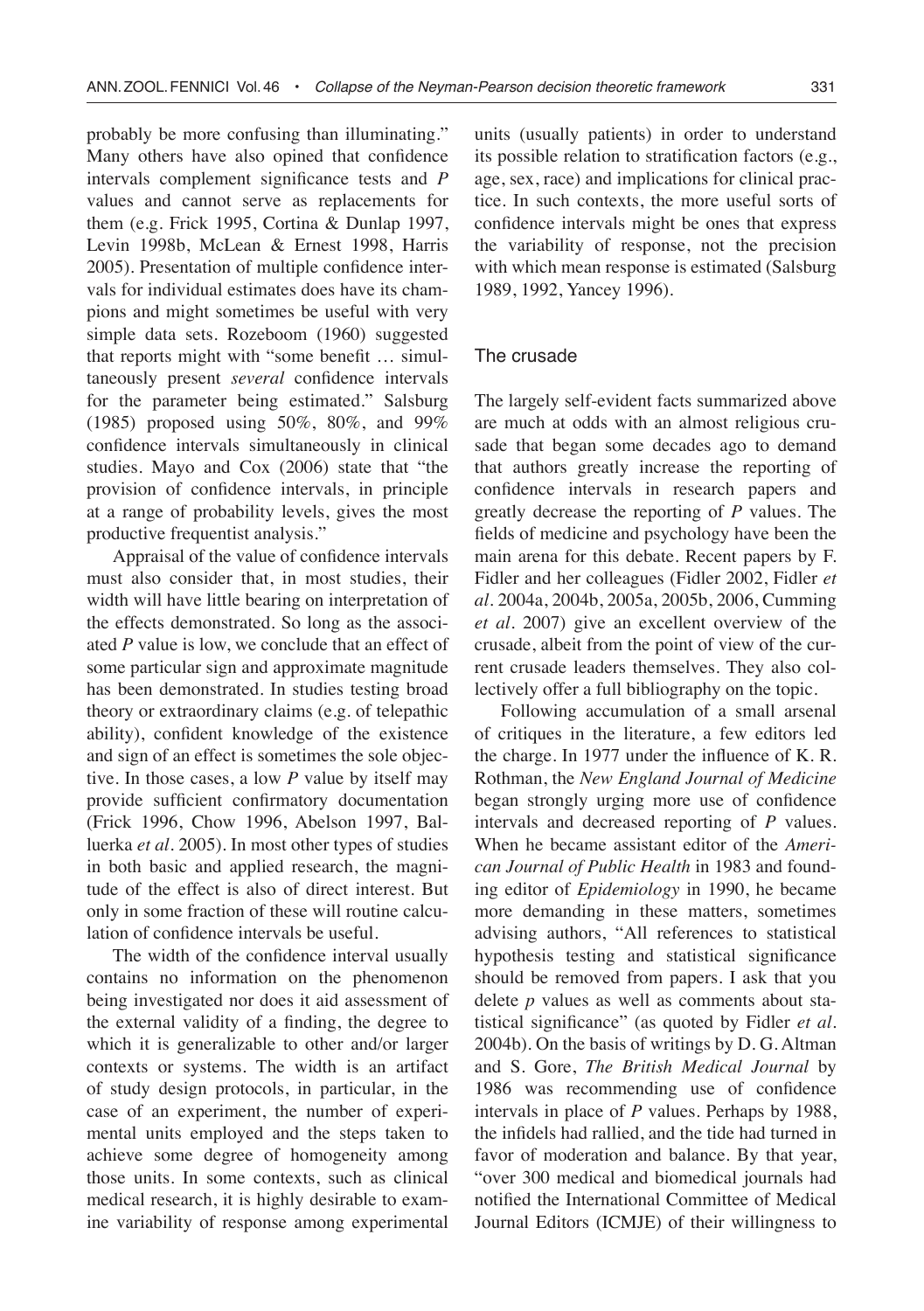comply with the [ICMJE] guidelines for publication" (Fidler *et al*. 2004b). The current version of those guidelines states, "When possible, quantify findings and present them with appropriate indicators of measurement error or uncertainty (such as confidence intervals). Avoid relying solely on statistical hypothesis testing, such as use of *P* values, which fails to convey important information about effect size" (ICMJE 2007: 35). Fine advice, but isn't it what good scientists and good statisticians have been doing for more than half a century? In his review of this debate, Walter (1995) noted that authors in epidemiology now appropriately use both techniques and warned about the setting of overly rigid editorial policy on such matters. Though aimed primarily at medical researchers, Altman *et al*. (2000) is an excellent guide to the calculation of confidence intervals for a variety of types of data.

In psychology a somewhat similar trajectory has been followed by editors and editorial boards, and this is well reviewed in Fidler (2002), Fidler *et al*. (2004b, 2005a, 2005b) and Cumming *et al*. (2007). Though the crusade in psychology at the editorial level got a later start than had that in medicine, it has been conducted with greater vehemence. Irresponsible hyperbole such as "the use of statistical significance testing in the analysis of research data has been thoroughly discredited … [it] retards the growth of knowledge; it never makes a positive contribution … instead use confidence intervals and point estimates …" (Schmidt & Hunter 1997) has abounded in the psychological literature for decades. Ecologists, unfortunately, are now being encouraged to join this crusade (Johnson 1999, Di Stefano 2004, Fidler *et al*. 2004b, Fidler *et al*. 2006).

The more aggressive crusaders for "reform" in psychology have advocated doing it by revising the influential APA Publication Manual to make it more rigidly prescriptive on statistical matters. The recommendations of a task force (Wilkinson & TFSI 1999) formed to suggest changes in the manual did not satisfy some reformers (Fidler 2002 and persons quoted therein). Those recommendations did state bluntly and without qualification that, "Interval estimates should be given for any effect sizes involving principal outcomes," but they did not forbid, or even discourage, use of significance tests. The Statistics Task Force that revised the manual itself retained broad-minded, non-dictatorial statements about both significance tests and confidence intervals. The manual (APA 2001: 22) only says the latter "can be an extremely effective way of reporting results … [and are] therefore strongly recommended."

#### Clutter versus clarity

When editors have taken hard stands for or against particular statistical practices, authors not surprisingly have changed their behavior. Recommendations against reporting *P* values and in favor of reporting confidence intervals have had definite, sometimes large effects in the direction desired by editors (e.g. Fidler *et al*. 2004a, 2005a, 2006, Cumming *et al*. 2007). Those changes invariably have been labelled as positive "reform" by the crusaders. Yet no logic can justify tallying as a positive act every use of confidence intervals or tallying as a negative act every use of a significance tests. So before we could label the documented changes in statistical practice a *positive* "reform", the difficult task would have to be carried out of assessing how each statistical decision in a large set of articles contributed to the clarity and cogency with which the substantive findings of the research are presented. No one has done this yet, and probably nobody wants to!

Fidler *et al*.'s (2006) analysis of statistical practices in the journals *Conservation Biology*, *Ecology*, and *Journal of Ecology* is an excellent case in point. In three tables, they present the frequency in these journals of a large number of statistical practices, both 'good' and 'bad'. For each of the 64 frequencies reported, its 95% confidence interval is also reported, an act all *bona fide* crusaders would applaud. Neither individually nor collectively are these confidence intervals interpreted by Fidler *et al*. in any way, however. They serve no function. Their complete excision from the article would require no change in text or conclusions, and would permit a large reduction in sizes of the tables. Yet these authors castigate other researchers for the same failure. After making favorable comment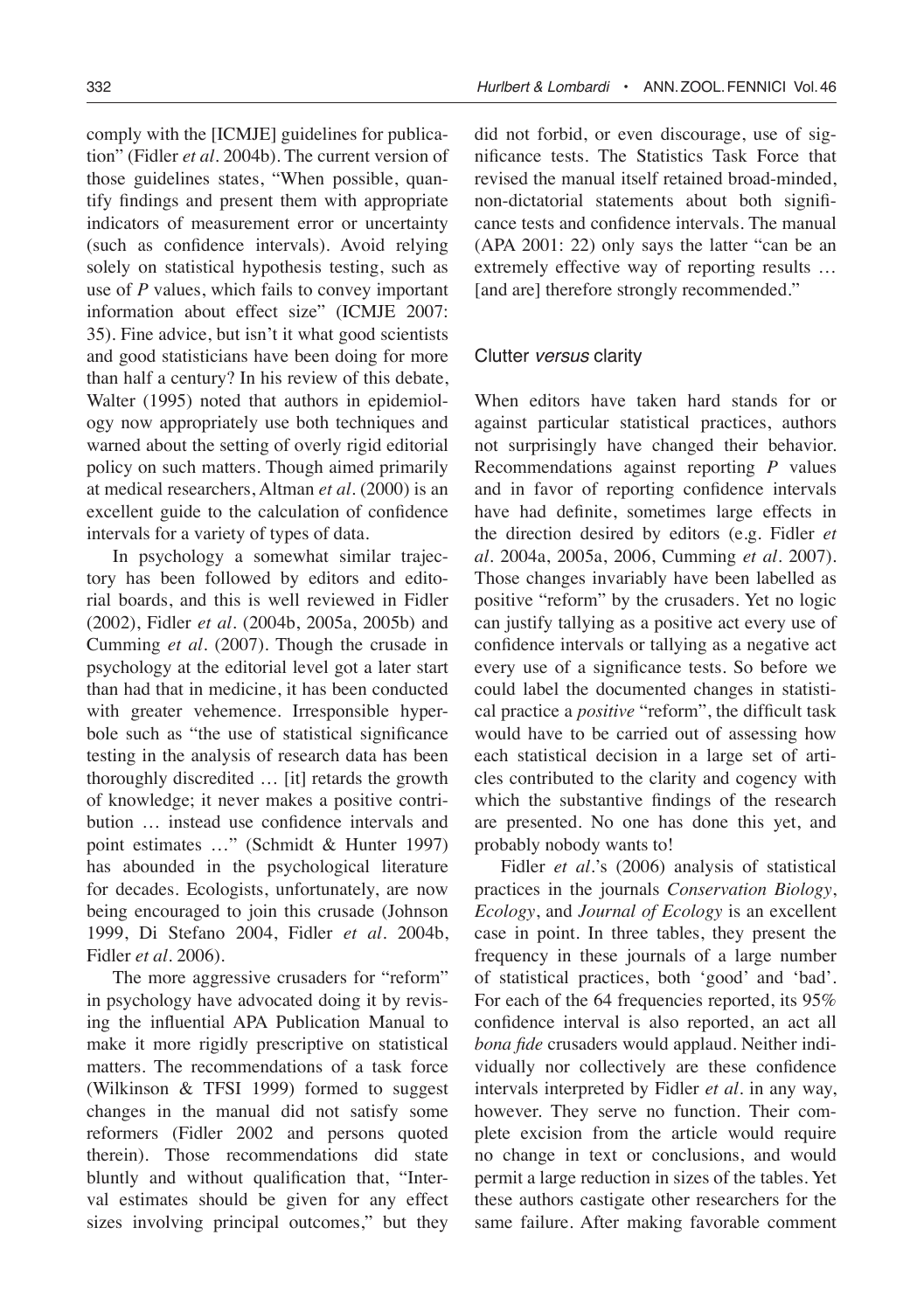on increased use of confidence intervals in *Epidemiology* and the *American Journal of Public Health*, Fidler *et al*. (2004a) complained that, "In both journals, however, when CIs were reported, they were rarely used to interpret results or comment on precision. This rather *ominous* [our emphasis] finding holds even for the most recent years we surveyed."

Research projects vary greatly in size, scope and complexity, as do the articles reporting them. In many type of articles, no confidence intervals will be wanted or needed; they were used, for example, in only one of the eleven, effect sizefocused, ecological papers cited at the beginning of this article. In other studies, their sparing use will be sufficient, and in yet others they might be useful for every effect size estimated. Where large numbers of frequencies, means, effect sizes, and other statistics are reported, confidence intervals will often add only clutter, just as they do in Fidler *et al*. (2006), not clarity and cogency. Rote use of confidence intervals will thus contravene the wise advice in the APA (2001) publication manual to always seek the "minimally sufficient analysis", as well as the advice of the Ecological Society of America to authors that, "The purpose of statistical analysis is to increase the conciseness, clarity and objectivity with which results are presented and interpreted, and where an analysis does not serve those ends it probably is inappropriate" (ESA 2006).

The more zealous advocates of abandoning explicit significance tests and the reporting of *P* values in favor of reporting of confidence limits exclusively usually have a narrow frame of reference, that of small experiments or studies - those involving few treatments and only one or a few response variables or monitoring dates. In many disciplines large numbers of response variables and monitoring dates can result in tens or hundreds of comparisons among treatments being of interest. While *P* values for all such comparisons usually can be reported without causing large increase in size and complexity of tables, figures, or text, the same would not be true for confidence intervals. Even in small studies where the number of implicit or explicit comparisons is limited, often more useful than the standard confidence intervals will be Tryon's (2001) inferential confidence intervals, which are calculated in such a way that whether or not two intervals overlap corresponds to whether or not a test for a difference between the two means will yield  $P > \alpha$  or  $P < \alpha$ . This procedure is approximately equivalent to calculating a confidence interval about the difference between the means and observing whether it includes zero. When there is need for additional "worrying the bone" of data sets, one can calculate other adjunct measures such as counternulls (Rosenthal & Rubin 1994), confidence distributions (Poole 1987, Schweder & Hjort 2002, Schweder 2003, Bender *et al.* 2005), probabilities of replication (Krueger 2001, Killeen 2005) or severity curves (Mayo 2005, Mayo & Spanos 2006). These can help illuminate the meaning of *P* values thus discouraging their misinterpretation and providing complementary perspectives. Coverage of them even in introductory statistics courses would be salutary even if their actual use will not be needed very often.

Fiona Fidler (pers. comm.) kindly critiqued this manuscript for us and offers that we agree on most major points. We agree that rigid institutionalization or prohibition of any one technique would be counter-productive, that misuse and misinterpretation of significance tests has been the main problem, and that "best statistical practice requires consideration of the full range of possible statistical techniques and researchers' informed judgement to choose the most appropriate design, measure and analyses to serve the particular research goals" (Fidler & Cumming 2008). Her one key disagreement is that she believes significance tests must be deemphasized and used less frequently because our students and colleagues will never learn to use them appropriately. We respond by asking that the neoFisherianism be given a chance. If our students and colleagues have not responded well to force-feeding with the paleoFisherian and Neyman-Pearsonian paradigms, perhaps that speaks well to their intelligence.

#### **Fallacy of the obese n**

The demon of the overlarge sample: It lurks quietly in the darkness, waiting for researchers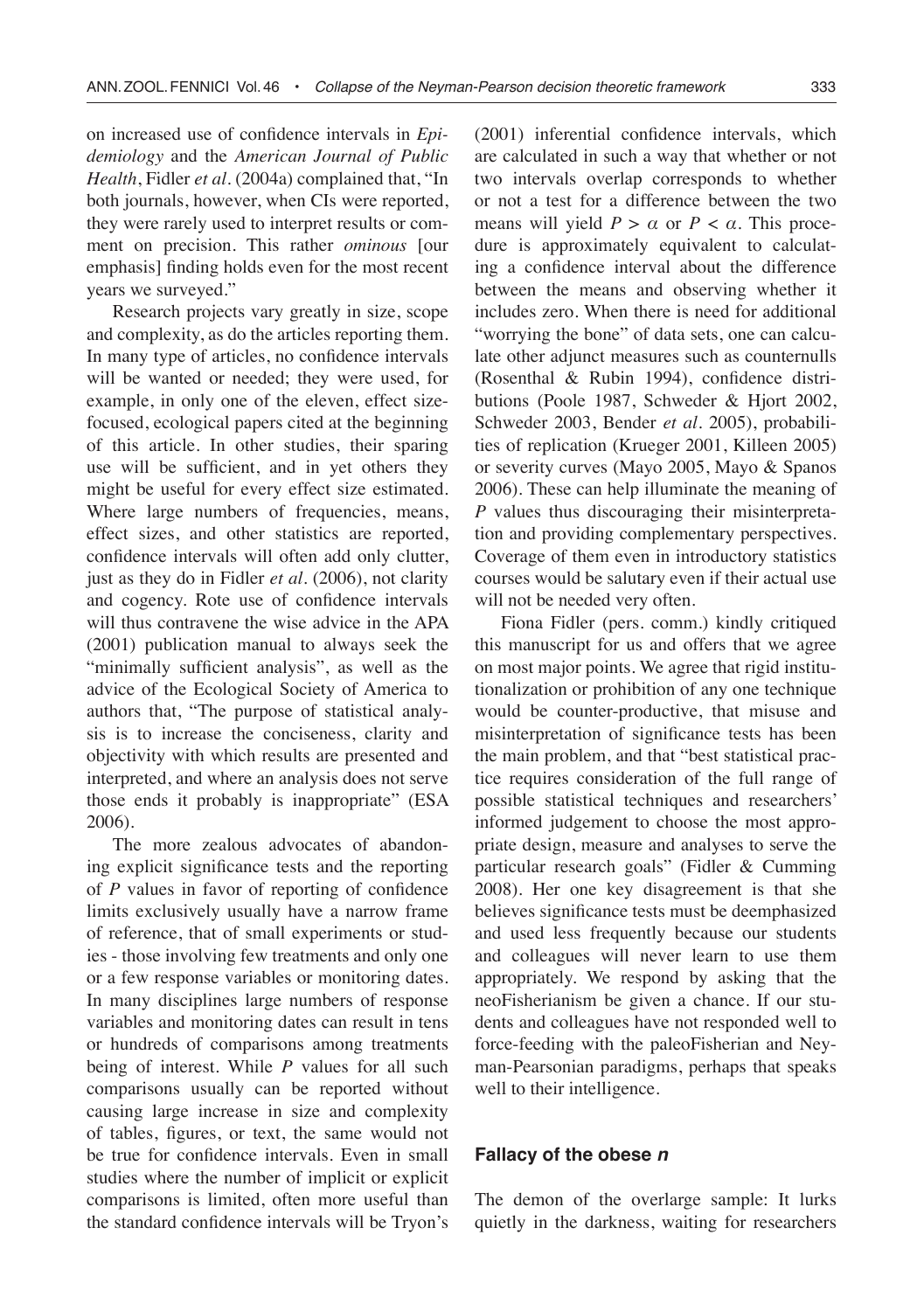to pass by who are too focused on obtaining adequate sample sizes. If sample sizes are too large, one may be "in danger" of getting very low *P* values and establishing the sign and magnitude of even small effects with too much confidence. Oh, the horror of it all.

Though this "danger" has repeatedly been called to our attention for half a century, few have paid much heed — fortunately. The concern derives from intersection of the generally accepted fact that almost all nil null hypotheses are false with the fact that the primary value of low *P* values is indeed as indicators of confidence in the estimated sign and magnitude of effects. Berkson (1938) was an early instigator of the confusion, saying: "an observant statistician will agree that … when the numbers in the data [i.e. sample sizes] are quite large, the *P*'s tend to come out small …. If this be so, then we have something here that is apt to trouble the conscience of a reflective statistician …. If we know in advance the *P* that will result from an application of a Chi-square test to a large sample, there would seem to be no use in doing it on a smaller one." Carver (1978) discussed how "Controlling experimenter bias is a much discussed problem, but not enough is said about the experimenter's ability to increase the odds of getting statistically significant results simply by increasing the number of subjects in an experiment. In effect, Carver labeled as "bias" any attempt to gain power by increasing sample size. Good (1982) claimed that "a given *P* has dimishing significance as *N* increases" and used a Bayesian rationale for suggesting that a "standardized *P* value" be reported; where  $N > 100$ , this would approximately equal the *P* value that would have been obtained if N had been exactly 100. Serlin and Lapsley (1985) argued for "adopting a methodology … that, even with infinite sample size, does not always reject the null hypothesis [when it is false]." Anderson (1987) suggested "the appropriate significance level should be adjusted to sample size." Levin (1998b) says that "intelligent hypothesis testing…will be based on sample sizes that are … not so large as to detect effects that are deemed to be substantially trivial." Anderson *et al*. (2000) reason that "using a fixed *α*-level to decide to reject or not reject the null hypothesis makes little sense as sample size

increases  $\ldots$  [so] theoretically,  $\alpha$  should go to zero as *n* goes to infinity." Daniel (1998) notes that "for a given statistical effect, a large sample is more likely to guarantee the researcher a statistically significant result than a small sample is … [with a large sample] even inordinately trivial differences between the two groups could be statistically significant … [a statistical signficance test] is largely a test of whether or not the sample is large …." Ziliak and McCloskey (2008: 67, 81) accuse 22% of the 1980–1999 research articles in *American Economic Review* of the "error" of failing to "use a small number of observations, such that statistically significant differences are not found merely by choosing a very large sample." Levine *et al*. (2008a) announce that "Perhaps the most widely recognized limitation in NHST is its sensitivity to sample size …. When sample sizes are large, even trivial effects can have impressive-looking *p* values." Rindskoff (1997), Nix and Barnette (1998), Thompson (1998), Marden (2000), and dozens of other writers seem to concur that the overlarge sample is a real "danger".

Proponents of the danger of the obese *n* seem to worry too much about the 'bottom of the class' — those persons who confuse statistical significance with importance or substantive significance, and those who confuse strong confirmation of a prediction with strong confirmation of the theory or scientific hypothesis that generated the prediction. Such proponents want to keep low *P* values out of the hands of the 'bottom of the class' for the same reason we should keep matches out of the hands of children. But outlawing matches, i.e. powerful tests, does not seem a reasonable solution. The fallacy of the obese *n* has been well discussed by Mayo (1985, 1996: 401–403, Mayo & Spanos 2009), who also points out that this fallacy has sometimes been part of the weak arsenal with which Bayesians have attacked frequentist statistics.

# **Statistical hypotheses versus scientific hypotheses**

Confusion between scientific inference and statistical inference has abounded in the statistical and disciplinary literature for much of the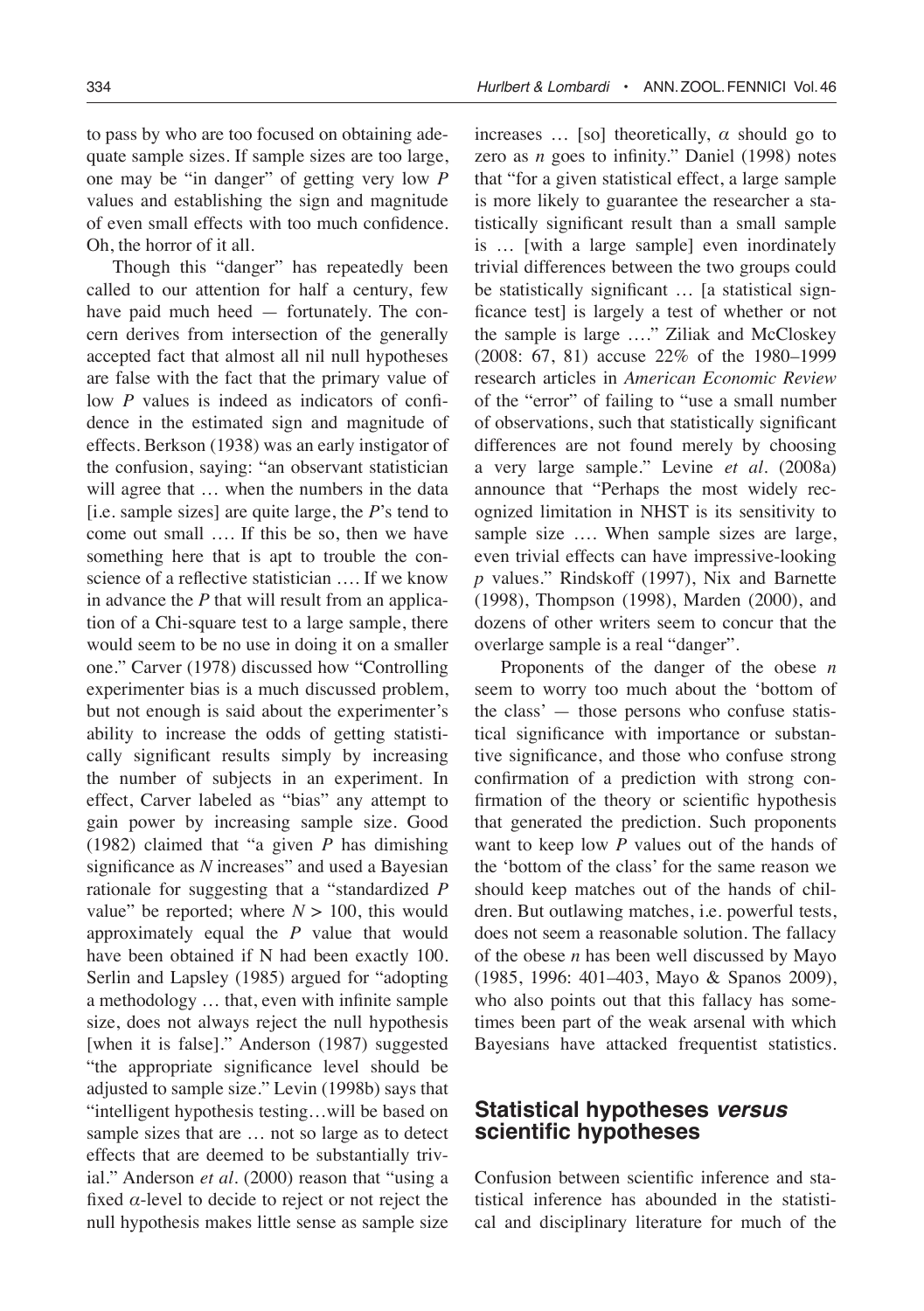past century. It has been most conspicuously reflected in the common failure to distinguish the concepts of *statistical hypotheses* and *scientific hypotheses*. In particular, many authors refer to the alternative statistical hypothesis  $(H<sub>1</sub>)$  as the "scientific" or "research" hypothesis (e.g. Feinstein 1975, Carver 1978, Gigerenzer & Murray 1987: 12ff, Daniel 1990: 6, Wolterbeek 1994, Johnson 1999, Quinn & Keough 2002: 5). Thus we often find statements like: "the point of statistical analysis in ecological research is the testing of a *scientific* hypothesis that the imposed treatment had the hypothesized effect;" (Ellison 1996); "traditional significance tests present *p*-values as a measure *against* a theory" (Thompson 2006); or "The accepted standard in most of ecology … is that a claim for a successful theory requires rejection of a reasonable null hypothesis" (Gotelli & McGill 2006). Since true scientific hypotheses usually have a 'directional' character, the conflation of the two concepts has, for some scientists, lent an air of legitimacy to directional statistical hypotheses and 1-tailed tests.

## **Clear distinction despite Fisher**

R. A. Fisher has sometimes been blamed for this confusion. Schmidt and Hunter (1997: 42), for example, claim the fact "that many researchers believe that null hypothesis significance testing and hypothesis testing in science in general are one and the same thing is a tribute to the persuasive impact of Fisher's writings …. In his writings, Fisher equated null hypothesis significance testing with scientific hypothesis testing." But did he? There is no hard evidence that Fisher failed to appreciate the distinction between statistical hypotheses and scientific hypotheses. However, his frequent lack of clarity and the particular titles he chose for some works clearly misled people. Among those titles were: *The logic of inductive inference* (1935c), *Statistical methods and scientific induction* (1955), and *Statistical methods and scientific inference* (1956). He tended to get into trouble when he moved from the realm of mathematical statistics, where he was king, into the realm of the philosophy of science, where he was not and where precision of symbolic notation

less easily offsets verbal imprecision. As Kendall (1963) noted, "Fisher had no gifts of exposition, even of his own ideas, and rarely set out explicitly the assumptions on which he was working." Fisher was "a genius of the first rank, perhaps the most original mathematical scientist of the century. A difficult genius though, one in whom brilliance usually outdistances clarity" (B. Efron, in discussion of Savage 1976).

Fisher's foibles are a weak excuse, however, for us to invoke in the 21st century and decades after the distinction between scientific and statistical hypotheses has been repeatedly clarified. Cox (1958) emphasized the distinction between "statistical inference" and "scientific inference" and how small a role the former sometimes plays in the latter. Anscombe (1961) stated "All scientific theories ultimately rest on a simple test of conformity: universal hypotheses are confirmed by noting the incidence of favorable cases, statistical hypotheses are confirmed [or at least supported] by significance tests." Bolles (1962) amplified this, stating, "The final confidence [a scientist] can have in his scientific hypothesis is not dependent upon statistical significance levels; it is ultimately determined by his ability to reject alternatives .... The effect of any single experimental verification [of a prediction] is not to confirm a scientific hypothesis but only to make its *a posteriori* probability a little higher than its *a priori* probability …. One of the chief differences between the hypotheses of the statistician and those of the scientist is that when the statistician has rejected the null hypothesis, his job is virtually finished. The scientist, however, has only just begun his task." Clark (1963) succinctly said, "Statistical hypotheses concern the behavior of observed random variables, whereas scientific hypotheses treat the phenomena of nature and man." Meehl (1967) said, "It is important to keep clear the distinction between the *substantive theory* of interest and the *statistical hypothesis* which is derived from it …. [I]n practice there is a tendency to conflate the substantive theory with the statistical hypothesis, thereby conferring upon [the substantive theory] somewhat the same degree of support given  $H[H_1]$  by successful refutation of the null hypothesis." Henkel (1976: 34) noted, "A statistical hypothesis is a statement about a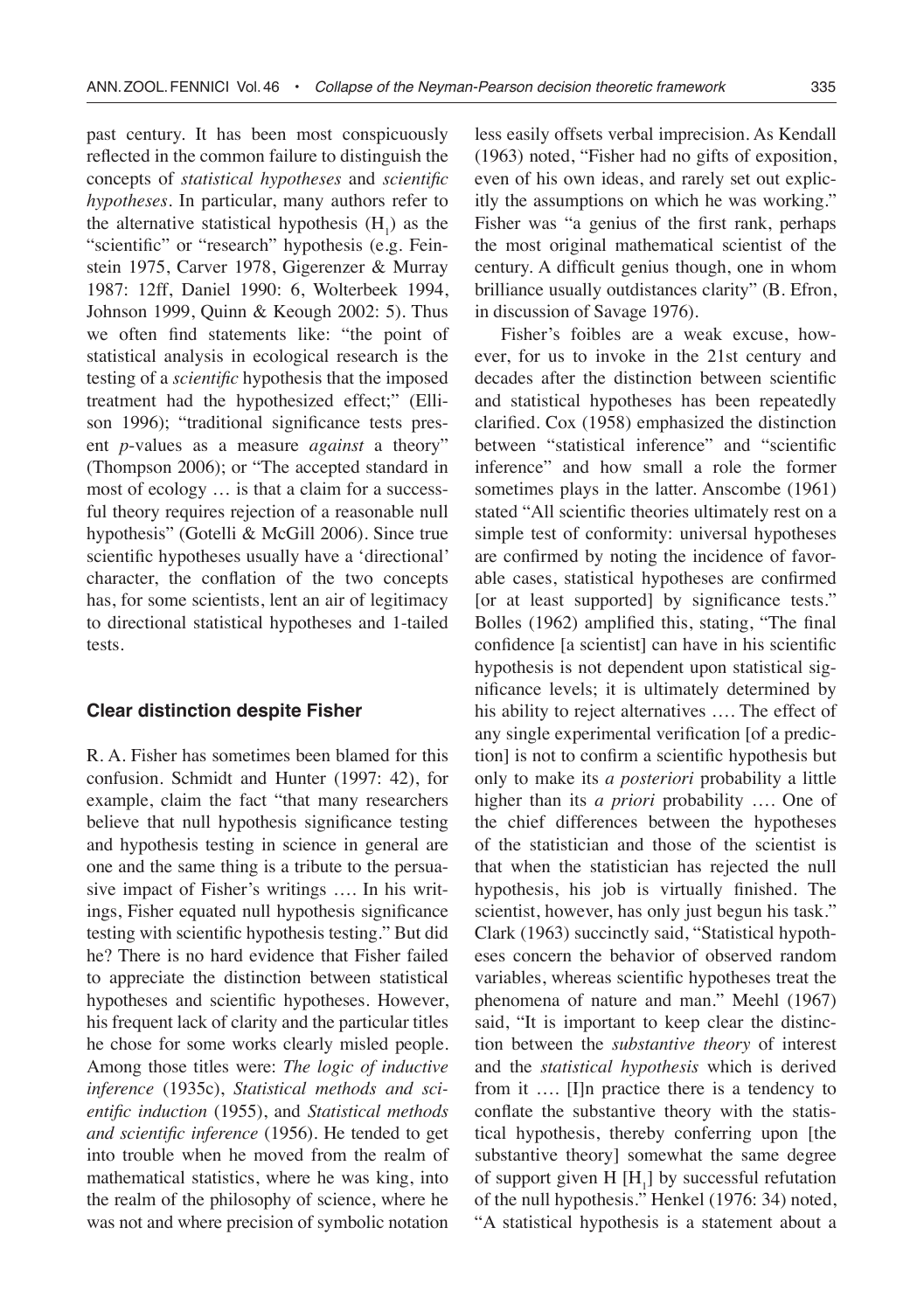population parameter, or parameters. Statistical hypotheses are usually not the same as the substantive, or scientific, hypotheses that we wish to test, but should be a logical consequence of the substantive hypotheses." Finally, we can cite Simberloff (1990): "Scientific hypotheses are about phenomena in nature. Statistical hypotheses are about properties of populations based on samples …. Rejection of one or more statistical hypotheses would constitute one piece of evidence to be weighted in deciding whether to reject a scientific hypothesis." There would not seem to be much room for confusion. But for some people the force or *cachet* of 'hypothesis' may simply overwhelm the distinction attempted by the qualifiers 'scientific' and 'statistical'.

In most contexts, statistical hypotheses are only of two sorts: null  $(H_0)$  and alternative  $(H_1)$ . There are various ways of structuring these according to where we wish to assign the burden of proof in a test. For example, as discussed earlier, H<sub>0</sub> could be that ∂ is zero, is some particular non-zero value, or is greater or lesser than some particular value. Neyman (1950) preferred the term "hypothesis tested" to "null," to avoid any implication that it was always that  $\partial = 0$ , but the suggestion was never widely accepted. In sum, statistical hypotheses are simply part of the mechanics of carrying out an assessment or summary of a given data set using simple formal procedures that help determine what the data set may or may not tell us with some degree of certainty. A scientific (or substantive or research) hypothesis, on the other hand, is tested only by assessments of multiple data sets or pieces of information, many of these assessments perhaps involving no statistical tests of any sort at all.

The same distinctions can be made in the language of models without any recourse to the term 'hypothesis'. Thus Spanos (1999: 544) states, "Statistical models are viewed as *first stage models* in the sense that their primary goal is to provide *statistically adequate descriptions* of observable stochastic phenomena; statistical models do not pretend to offer explanation …. [They] are specified exclusively in terms of the observable random variables that presumably have given rise to the data. This should be contrasted with theory models which are defined in terms of theoretical concepts that might or might

not have a direct connection with observational data."

Unfortunately these waters are continually being muddied over and over again, especially in the literature of statistical criticism. As a recent example, Lukacs *et al*. (2007) state that "statistical models should represent a translation of scientific hypotheses to their equivalent mathematical expression. … The science hypotheses and statistical models should always be very tightly linked." Failure to keep clear the distinction between statistical hypotheses (or models) and scientific hypotheses has driven many of the attacks on Fisherian significance testing by advocates of Bayesian, likelihood, information theoretic and even Neyman-Pearson methods. For these reasons we have treated the matter here at greater length than its simplicity might otherwise call for.

## **Same distinction in applied research**

It is sometimes implied that, in practical contexts where the scientific question seems simple will this medicine improve patient survival? will this fertilizer increase yield? will this teaching method improve student test scores? — there is a one-to-one correspondence between the scientific hypothesis and the alternative hypothesis. But this results from a simplistic view of what the "practical scientist" must demonstrate. Chow (1987) is the clearest writer we find on this matter. He contrasts the testing of a fertilizer with the testing of a psychological theory, noting that issues of "generality" are relevant in both contexts and imply the need in each case of *many* studies and perhaps *many* sets of null and alternative hypotheses. In the fertilizer study, implicitly the usual context would entail assessment of the fertilizers effectiveness under different soil and climatic regimes and different crop management practices as Yates (1951) had also pointed out. Otherwise the reliability of advice to farmers may be very doubtful. So a multiplicity of similar experiments might be called for to give them high collective generalizability or external validity. And a professional agronomist, if not his field technicians, may well have interest in further questions and experiments aimed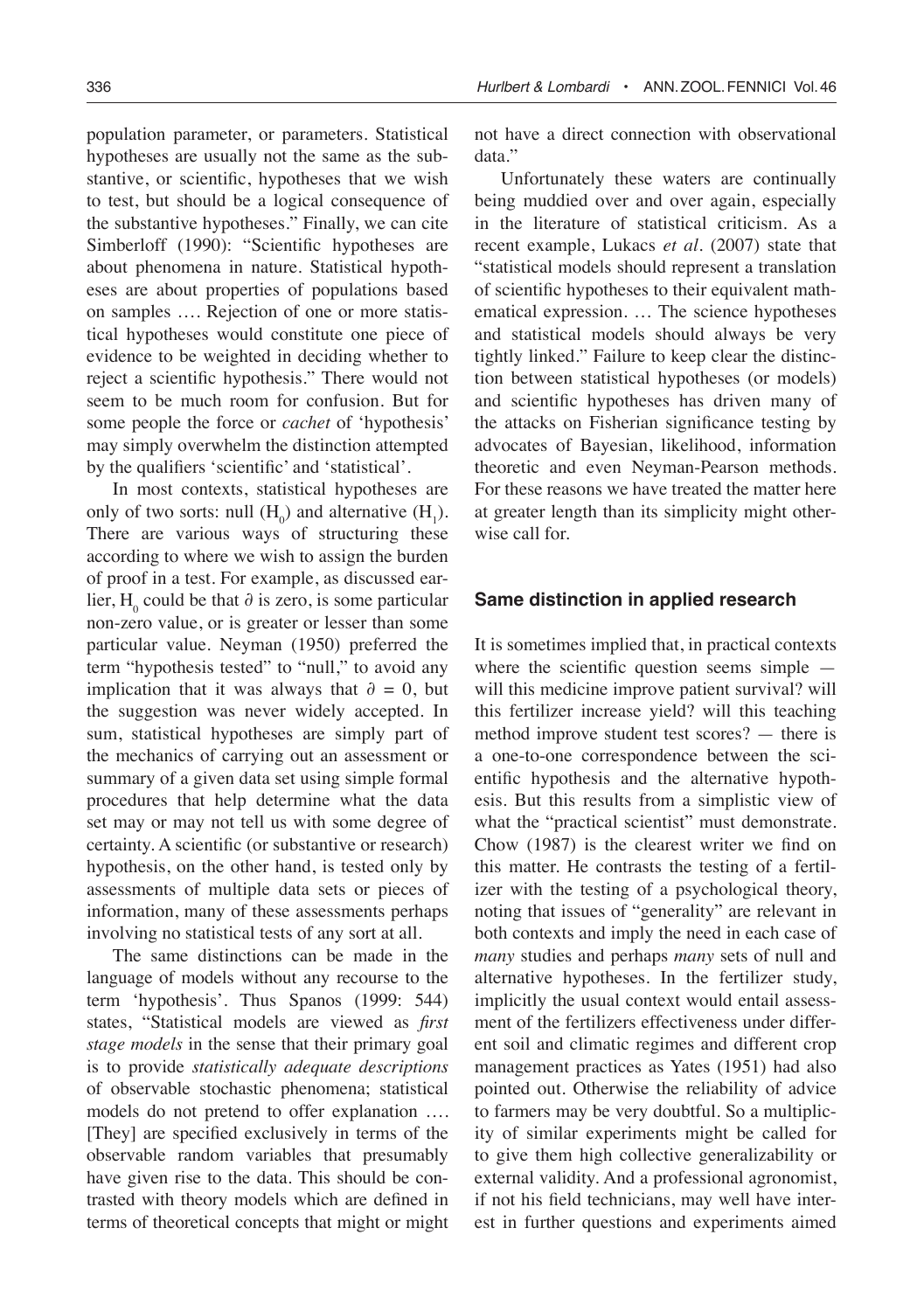at elucidating, for example, the physiological mechanisms determining the optimal fertilizer application rate and so on.

For testing a psychological theory and its generalizability, Chow (1987) emphasizes that a theory consists of a set of propositions and thus requires a variety of quite *dissimilar* experiments and other studies for its testing. However, a multiplicity of *similar* experiments may also be called for in order to document the generalizability of the theory. Does it hold for both men and women, for children and adults, for persons in different cultures? The point, then, is that it will be rare that any scientific question of practical or theoretical import will be reducible to a single statistical alternative hypothesis or model.

# **A common delusion**

Some of the confusion beween scientific and statistical hypotheses derives from the delusion, that strong evidence against  $H_0$  represents not only strong evidence in favor of  $H_1$  (which it does), but also strong evidence in favor of the scientific hypothesis or theory that predicted the failure of  $H_0$  — despite all the other scientific hypotheses that might have predicted the same failure of  $H_0$ . We have quoted Meehl's (1967) early warning above, and many other attempts have been made to correct that delusion (e.g. Meehl 1997, Henkel 1976, Oakes 1986, Kline 2004, Levine *et al*. 2008a). Though it is an obvious one, it is a psychologically attractive one in that to provide strong confirmation of a theory is clearly more heroic than to simply provide one more data point in its favor, which is usually all that a single statistical test or single study accomplishes.

Some writers have proposed, unfairly we believe, that significance testing itself bears much responsibility for this delusion. Thus, Howard *et al*. (2000) state that "the most serious limitation of NHST is that it has led researchers to focus their efforts on designing a single study to address scientific hypotheses … it is rarely that a single study … can be viewed as providing a definitive test of a scientific hypothesis." Researchers, heal thyselves. No fault lies with the significance test!

#### **Null hypotheses and null models**

A final semantic problem is one perhaps particular to ecology ever since debates in the late 1970s and 1980s over problems of community ecology and island biogeography (Strong *et. al*. 1984). It is the confusion of statistical null hypotheses with so-called 'null models'. That has led to statements such as, "null hypotheses are not frequently used in ecology" (Strong 1980: 273, Ford 2000: 217); "Null hypotheses in ecology are often unsatisfactory because they are virtually impossible to specify completely …" (Quinn & Dunham 1983); and "it may not be possible to construct null hypotheses because we cannot specify what may exist in the absence of a particular factor" (Ford 2000: 218). All these statements are intended to refer to null models. In some places Quinn and Dunham *do* put quotation marks about "null hypothesis" when they use it to mean null model, however, and in general they do give a good analysis of the restricted utility of null models in ecological research, as do the sharp debates in the collection edited by Strong *et al*. (1984).

Where a null model is very specific and developed for a very restricted domain, it perhaps can be translated into a single statistical null hypothesis. However, when the null model is a broader statement it may have more the character of a *counter*-research hypothesis, a negation of the influence of a factor, a proposition of "nonexistence of the cause" (Quinn & Dunham 1983). An example would be the proposition that competition does *not* influence the structure of island bird assemblages. In theory one can determine what the structure of the assemblages would be if competition had had no influence on them, and then compare that, perhaps even with a statistical significance test, to the actual observed structure. But the usual impossibility in practice of coming up with a single, cogent, defensible null model usually will mean that a counter-research hypothesis, like its counterpart research hypothesis (e.g. competition *does* influence the structure of island bird assemblages), can only be tested via a multitude of separate studies and analyses of more focused questions, using not only significance tests but also likelihood and information theoretic model selection methods. In any case, confusion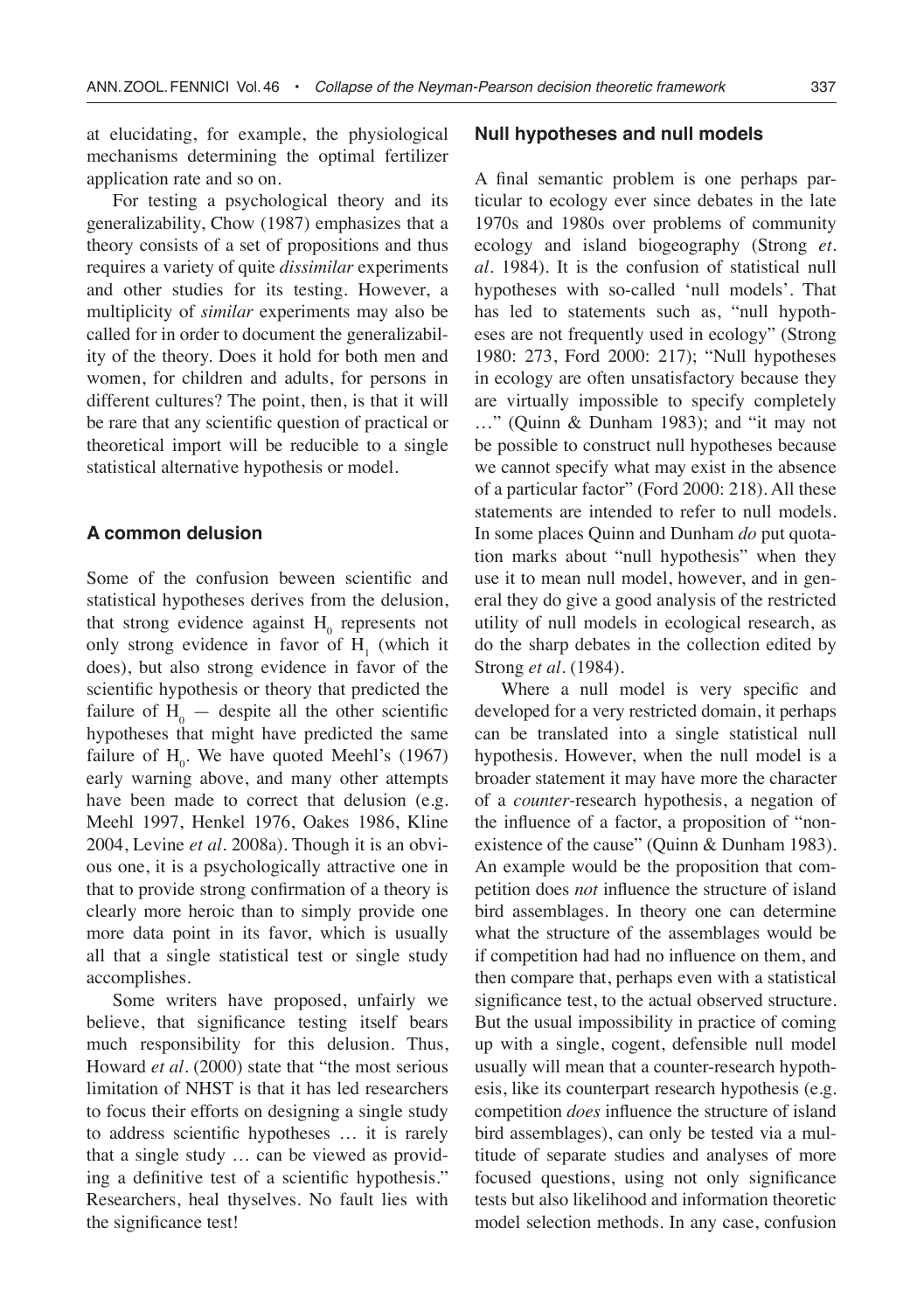may be avoided if we use null hypothesis in these contexts only with the specific significance tests that may be used in evaluating the predictions of a null model.

# **Complaints of Bayesians and likelihooders**

Up to this point we have considered primarily criticisms of significance tests and *P* values that have come from the frequentist schools of statistics. Broadly construed, these include Neyman-Pearsonians, paleoFisherians and neoFisherians, though some writers use 'frequentist' exclusively for the Neyman-Pearson tradition where *α* is fixed and *P* values need be reported only as >  $\alpha$  or  $\leq \alpha$ . Their grounds of complaint have been that significance tests are superfluous or that they are excessively used or carelessly misinterpreted and that scientists are incorrigible and should not be allowed 'to play with matches'.

## **P values exaggerate evidence?**

Many champions of Bayesian, likelihood, and information-theoretic methods level harsher charges against significance tests. They claim that they are logically flawed at a fundamental level and do not provide the information that even their most careful users think they do. Perhaps the two harshest specific charges are that *P* values exaggerate the evidence against null hypotheses and that they are based on "unobserved data." Let us look at each of these complaints and clear up the illogicalities and misunderstandings that have generated them. More comprehensive critical assessments of Bayesian statistics can be found in Lecam (1977), Efron (1986), Chow (1996), Spanos (1999), Dennis (1996, 2004), Mayo (1996, 1997) and Cox (2006a, 2006b).

Let us start by presenting the first claim in the words of several of its believers:

"… *classical procedures are often ready severely to reject the null hypothesis on the basis of data that do not greatly detract from its credulity, which dramatically demonstrates the practi-* *cal difference between Bayesian and classical statistics.*" (Edwards *et al*. 1963)

"… *P values can be highly misleading measures of the evidence provided by the data against the null hypothesis* … *p gives a very misleading impression as to the validity of*  $H_0$  *from almost any evidentiary viewpoint* … *actual evidence against a null (as measured, say, by posterior probability or comparative likelihood) can differ*  by an order of magnitude *from the P value.*" (Berger & Sellke 1987)

"*Bayes factors show that P values greatly overstate the evidence against the null hypothesis.*" (Goodman 1999b)

"*Small values of P are taken to represent strong evidence that the null hypothesis is false, but workers demonstrated long ago that such is not the case."* (Johnson 1999)

"… *the P value generally overstates the evi*dence against  $H$ <sub>0</sub>, i.e. it rejects the  $H$ <sub>0</sub> when the *posterior probability suggests that the evidence against H0 is relatively weak.*" (Quinn & Keough 2002: 56)

"*Comparison to a very general Bayesian analysis shows that p values overestimate the evidence against the null hypothesis* …. *The p value does not quantify statistical evidence.*" (Wagenmakers 2007)

Similar statements are found in Berger and Delampdy (1987), Falk and Greenbaum (1995), Goodman (2003), Hubbard and Bayari (2003), and throughout the Bayesian literature.

The potency of these claims is sometimes reinforced by misrepresentation of what Bayesian methods themselves can provide. For example, Mills (2003) claims "it is possible to determine the probability of the null hypothesis, given the data at hand if one uses the Bayesian approach to statistical analysis"; Berger (2003) reports that a "conditional frequentist error probability … precisely equal[s] the objective Bayesian [posterior] probabilit[y] and … is the probability that the hypothesis is true ..."; McCulloch (2004) states that "Bayesians can calculate the probability that a null hypothesis is false. This has a much more straightforward interpretation than the awkward definition of a frequentist *P*-value and is what many scientists would like to calculate;" Ellison (2004) opines that "Bayesian methods … pro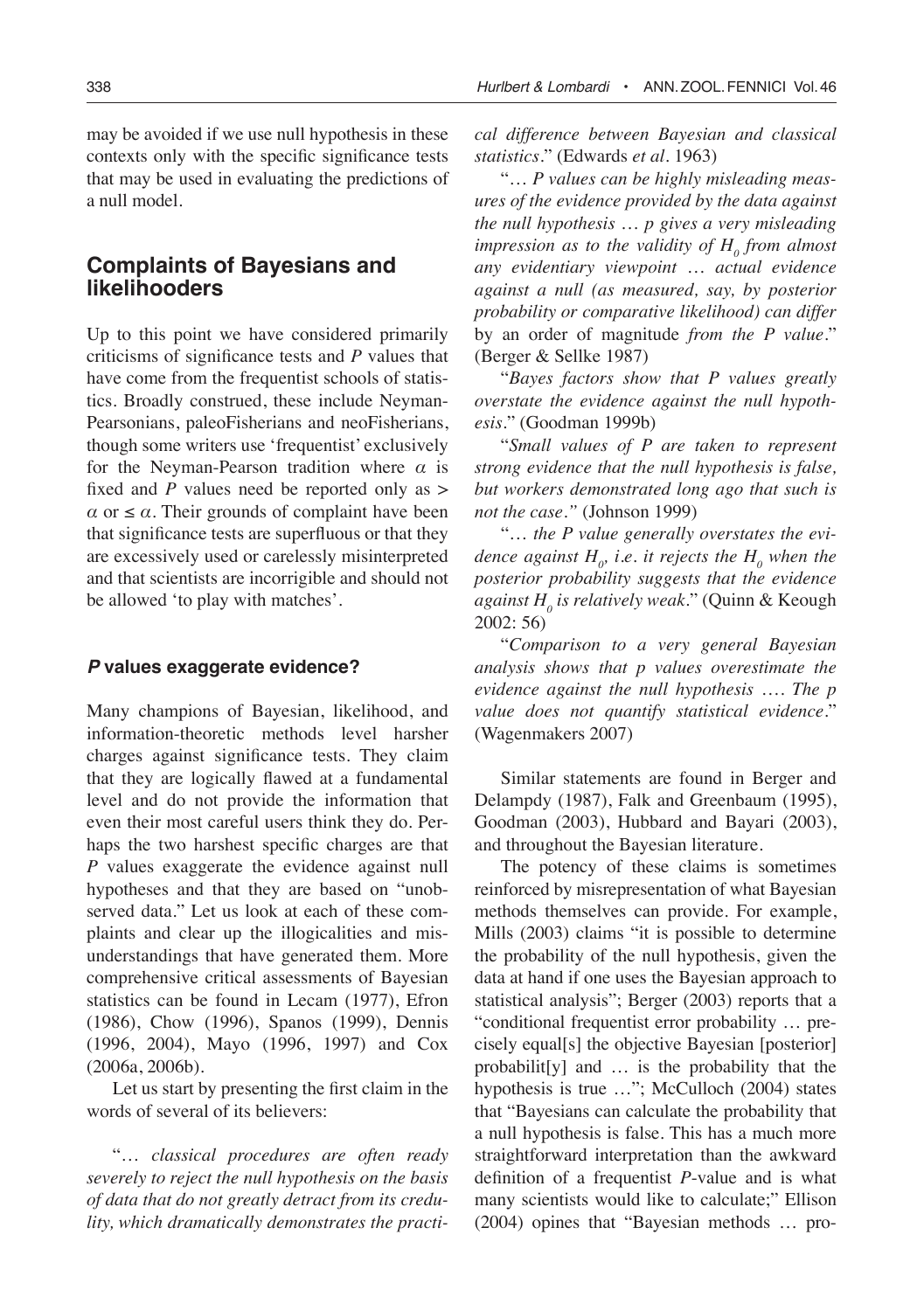vide a direct measure of the probability of one or more hypotheses of interest;" Gigerenzer *et al*. (2004) claim that "Unlike null hypothesis testing, Bayes' rule can actually provide a probability of a hypothesis;" and McCarthy (2007: 52) states that "Perhaps the main defining feature of Bayesian methods is calculation of the probability of a hypothesis being true."

All of these statements about the weak evidential nature of *P* values and about the meaning of Bayesian posterior probabilities are false.

#### **Two Bayesian examples dissected**

A full review of the extensive literature on Bayesian *versus* frequentist methodologies is not needed to demonstrate the erroneous nature of the above Bayesian claims. Let us consider just two sets of examples that above authors use to try to make their case. In the interest of brevity, we presume familiarity with basic Bayesian concepts on the part of the reader.

Berger and Sellke (1987) give examples where the point null  $H_0$ :  $\partial = 0$  is being tested against the standard composite H<sub>1</sub>:  $\partial \neq 0$ . They apply a so-called "objective" or "non-informative" Bayesian approach where  $H_0$  and  $H_1$  are both assigned a prior probability of 0.5. Not surprisingly, data sets yielding a *P* value of 0.05 yield Bayesian posterior probabilities severalfold higher. That is interpreted to mean that, despite the *P* of 0.05, "there is at best very weak evidence against"  $H_0$ . They imply that the posterior probability is the true "magnitude of the evidence against  $H_0$ ."

Bayesian priors can yield results reflecting not just an investigator's true *beliefs* but also political, financial or religious motivations. Such results could damage science or society, at least in the short run, in the hands of statistically unsophisticated decision makers. Dennis (1996, 2004) gives examples of investigators concerned about management of rare species, pollutant concentrations in rivers downstream from mining operations, and efficacy of dietary supplements, and wonders whether such investigators' 'prior beliefs' about those situations might vary according to where their salary or research funds were coming from. In a rather different sphere, Unwin

(2003) uses a Bayesian approach to estimate the probability of the existence of god. A good 'objective' Bayesian, he gives 'exists' and 'does not exist' both a prior of 0.50, then evaluates a data set consisting of six facts, and ends up with a posterior probability of 0.67 in favor of 'exists,' which is then upgraded to 0.95 by an additional injection of personal belief. As Dawkins (2006: 132) notes in his critique of this analysis, "It sounds like a joke, but that really is how he [Unwin] proceeds …. I can't get excited about personal opinions, whether Unwin's or mine."

The relative and subjective nature of Bayesian 'probabilities' needs to be fully comprehended, as does the fact that none are probabilities of the truth of hypotheses. Bayesian priors are guesses of the investigator or imposed by some 'objective' convention. They are degrees of belief assigned non-zero values only for the specific point hypotheses or models in the set considered. A point hypothesis or model outside that set may be superior to, or closer to the truth than, any in the set. The priors are labeled as "subjective," "personalistic," "objective," or "reference" "probabilities" of the truth of an hypothesis. Bayesian posterior probabilities are then just guesses modified by additional information. In much of their writings, especially those criticizing significance tests, Bayesians drop all qualifiers and just claim to be estimating the "probability of truth". "In the world of Bayesian statistics, truth is personal and is measured by blending data with personal beliefs" (Dennis 2004).

One of the major logical incongruities here is that significance tests in all disciplines are mostly used where  $H_0$  is known or strongly suspected *a priori* to be false. So by Bayesian logic it should be assigned a low prior probability, e.g. 0.01 or 0.10. Casella and Berger (1987) note this would result in a much lower posterior probability. Berger and Sellke (1987), referring to a hypothetical example, suggest, however, that even using a prior as low as  $0.15$  for  $H_0$ would constitute "blatant bias toward  $H_1$  [and] … hardly be tolerated in a Bayesian analysis." So much for the desirability of using priors to express prior information or personal belief. The "bias" responsible for low priors and such contradictions is better labeled the *wisdom* of the investigator in selecting for study, independent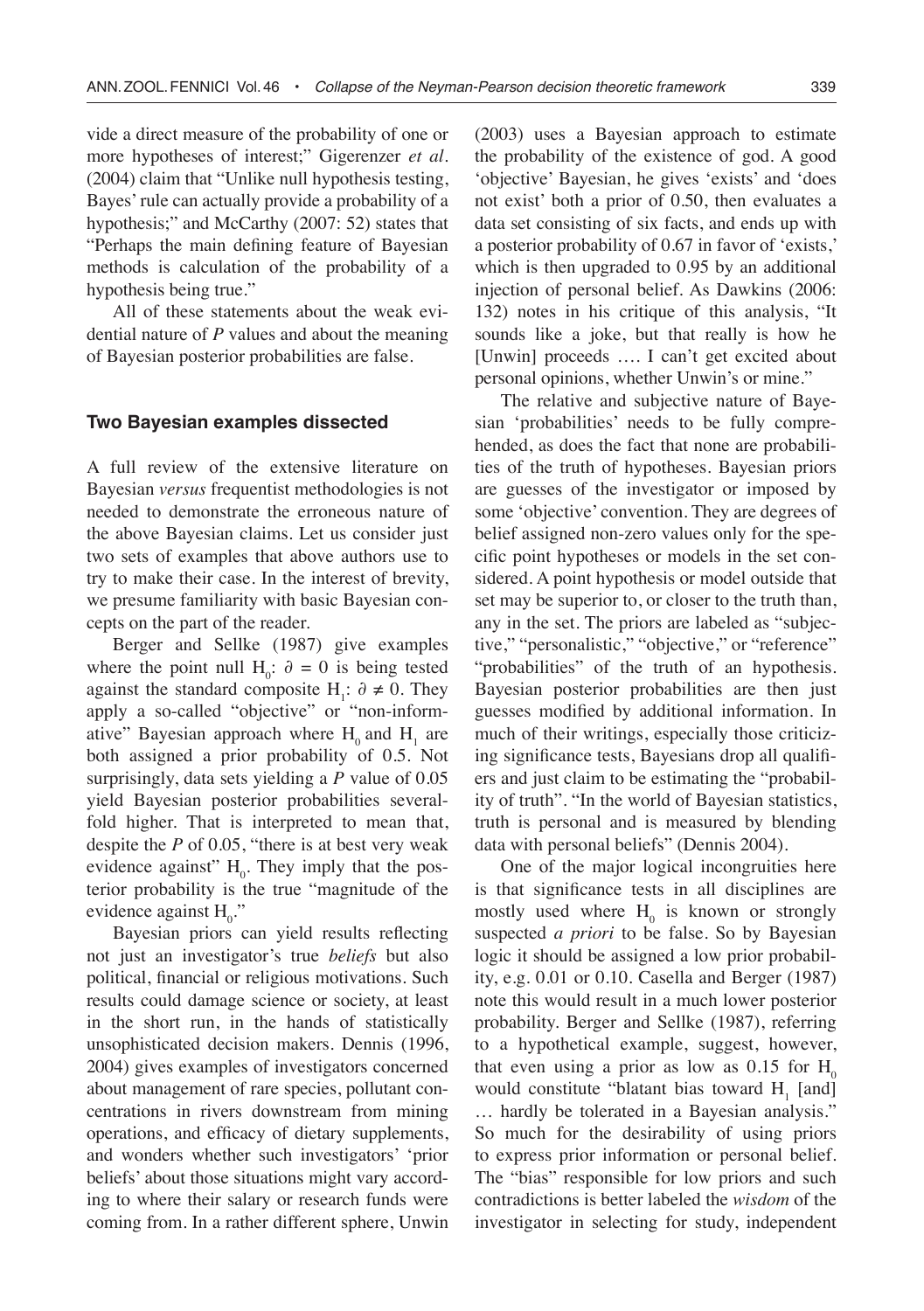variables that indeed do influence or are correlated with the dependent variables of interest. As Royall (1997: 73) has noted, attempts to find completely objective or 'non-informative' priors "have been unsuccessful for a simple reason pure ignorance cannot be represented by a probability distribution."

Even more damning to Berger and Sellke's claims is the fact that if the prior probability of  $H_0$  is set at < 0.35, and if the observed *P* value is 0.05, then the posterior probability for  $H_0$  will always be  $< 0.05$  (Krueger 2001). It would be rare that a subjective prior for  $H_0$  of  $> 0.35$  could be justified. That prior usually should be much lower as we have suggested. Thus, as compared with Bayesian analyses with low priors for  $H_0$ , standard significance tests will generally *underestimate* the evidence against  $H_0$ , at least if we assume — as Bayesians often do — that a *P* value and a Bayesian posterior probability can be meaningfully compared simply because both can range from 0 to 1.

For much the same reasons we reject as unhelpful the suggestion (Selke *et al*. 2001, Berger 2003) that the lower bound on the objective posterior probability of  $H_0$  will be of any value as a "quick and dirty calibration" against which to compare  $P$  values when  $H_1$  is the standard composite alternative one. Critical comments of seven discussants of Berger (2003) printed at the end of that article, as well as Berger's rejoinder, address this and related issues further.

Not willing to yield ground in the face of the arbitrariness inserted into analyses by the subjective nature of all systems of priors, clever Bayesians will find a fallback position. Goodman (1999b), for example, claims that "The minimum Bayes factor [MBF] is objective and can be used in lieu of the *P* values as a measure of the evidential strength." The MBF does *not* require specification of prior probabilities. It is calculated, in a comparison of two group means, as the ratio of the likelihood function at two points,  $\partial = 0$  and  $\partial = d$ , where *d* is the observed difference between the sample means. Goodman shows that if the data are such that a significance test yields  $P = 0.05$ , then the MBF will equal 0.15, "meaning that the null hypothesis gets 15% as much support as the single best supported [point alternative] hypothesis ... [thus] indicating that the evidence against the null hypothesis is not nearly as strong as  $P = 0.05$ ' suggests."

A better logician will counter "So what?" to the first part of that statement and "*non sequitur* and false!" to the second. Let's imagine that  $d =$ 12.2. In almost any real situation in the basic or applied sciences, the investigator will want to report the actual means, *d*, *P*, samples sizes and possibly confidence intervals or other auxiliary descriptors of the data set. But a measure of the likelihood of the null relative to the likelihood of the point alternative that *∂* = 12.2 will be of no value or interest. The investigator and his readers have no focused interest in the likelihood of that specific ∂ of 12.2, but only in having some confidence that  $\partial \neq 0$  and that the sign and magnitude of and precision of *d* are reasonably estimated by some standard. Goodman (1999b) claims that "many Bayesian reanalyses of clinical trials conclude that the observed differences are not likely to be true" despite, he implies, being supported by low  $(< 0.05)$  *P* values. His statement is true, of course, if it is taken to mean only that *d* is rarely likely to equal ∂. In a similar vein, Lindley (1990) raises the question of "how much money has been wasted on inappropriate, incoherent analyses of clinical trials" because Bayesian methods were not used. We can only exclaim, "Woe to medicine in the clutches of Bayesians!" In a gently worded but devastating critique, Moyé (2008) concurs. He summarizes the many philosophical and practical problems that prevent Bayesian methods, in their current state, from having much positive value for the analysis of clinical trials or, by extension, manipulative experiments of any sort.

#### **Pluralism remembered**

Clarification of this confusion requires only an understanding of the differing purposes and capabilities of different methodologies. A *P* value is a measure of the *absolute* plausibility of  $H_0$ . We generally like this to be low so we can get on to analysis of what the estimated effect size means for the phenomena under study. The null and alternative hypotheses are not scientific or research hypotheses, and their relative plausibilities matter but are not a main concern. Focus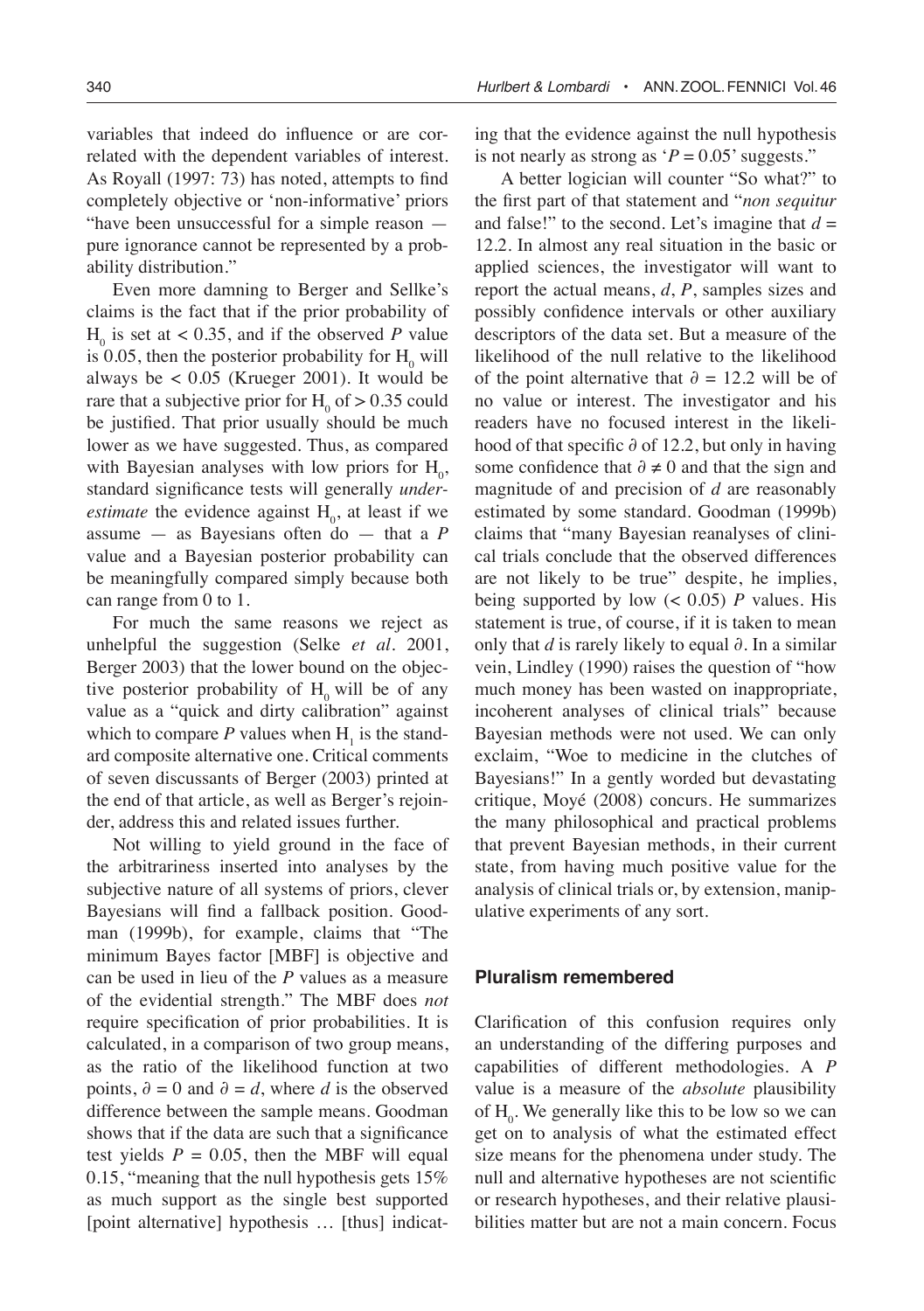is on estimation. In most significance assessment situations, effect size is indeed estimated as one step in the calculation of the *P* value. (Above, the qualifier *absolute* is used to emphasise that  $P$  is not the plausibility of  $H_0$  relative to any particular point or subset of alternative hypotheses within H<sub>1</sub>:  $\partial \neq 0$ . The absolute plausibility of H<sub>0</sub> can be higher or lower than the absolute plausibility that might be calculated for any point  $H<sub>1</sub>$ by setting that H<sub>1</sub> up as the null. A P value is *not* a measure of the relative or absolute implausibility of the composite  $H_1$ : ∂ ≠ 0, as that  $H_1$  is plausible whether *P* is high or low. And *P* certainly is *not* the probability that  $H_0$  is true).

On the other side of a tall fence are other methodologies appropriate to those less common situations where interest is in assessing the *relative* plausibilities of two or more point hypotheses or models. Bayesian statistics, as well as likelihood and information theoretic methodologies, are available for these objectives. Some persons on this multi-model side of the fence often seem not to notice the fence. They are given to making statements such as: "In view of the likelihood principle, all of these classical [frequentist] ideas come under new scrutiny, and must, I believe, be abandoned or seriously modified" (Savage 1962: 18); "… the reason why a plausible rationale for signifcance tests has not yet been found is because none exists" (Royall 1997: 68); "The solution to the problem of statistical inference … is to switch from the *p* value methodology to a model selection methodology" (Wagenmakers 2007); or "I recommend that ecologists largely stop using [significance tests] in favor of [Bayesian and information-theoretic methods] (McCarthy 2007)."

Fortunately, there are appearing more and more papers that accept the obvious fact that significance assessment and other statistical methodologies serve different functions and can coexist in the arsenal of any individual scientist or statistician. Among works evincing this attitude in various ways we can mention Levin (1998b), McLean and Ernest (1998), Howard *et al*. (2000), Gigerenzer *et al*. (2004), Clark (2005), Stephens *et al*. (2005), Cox (2006a), and Hobbs and Hilborn (2006). Surely many calm souls regard the fact as so obvious to be hardly worth stating.

## **P values based on "unobserved data"?**

Basing conclusions on 'unobserved data' would, on the face of it, not sound like a good idea in any circumstance. But this has been a pejorative manner of describing *P* values that has been much used by *aficionados* of Bayesian and likelihood methods in their critiques of frequentist methods. In his classic early treatise on likelihood methods, Jeffreys (1939: 319) stated that "The use of the *P* integral in significance tests … is fallacious because it rejects the hypothesis on account of observations that have not occurred." This has been repeated over and over in misleading and uncritical fashion. *P* values are said to be based on: "additional, unlikely and unobserved results" (Ellison 1996); "unobserved values" (Royall 1997); "data that were not observed" (Johnson 1999); "less likely, unobserved results" (Anderson *et al*. 2000); or "data that were never observed" (Wagenmakers 2007).

Such remarks refer to the fact that *P* is not the probability of the observed 'point' result, e.g. *d*, given  $H_0$ , but rather the probability of that result or a more 'extreme' one, e.g. a result ≥ |*d*| in a standard two-tailed *t*-test. It is the probability of a class of hypothetical results *but a class that is completely defined by the observed data or result*. There are no "unobserved data" at issue. Defined in this classic Fisherian manner, most scientists and statisticians reasonably regard a low  $P$  value as good evidence against  $H_0$  and in favor of  $H_1$  on the simple ground that the only other way to account for a low *P* value would be to suppose that a rare (or very rare, or very, very rare) event had occurred, i.e. one in the class of all values ≥ |*d*| when  $\partial = 0$ . Bayesians and likelihooders sometimes explain their objection to *P* values by saying they violate the likelihood principle. But this only means that those folks object to the question the neoFisherian frequentist is asking and demand that he ask another, even if that other question is not of interest or cannot be answered well.

# **Final remarks**

The phrase "final collapse" in our title acknowledges the work of armies of critics who have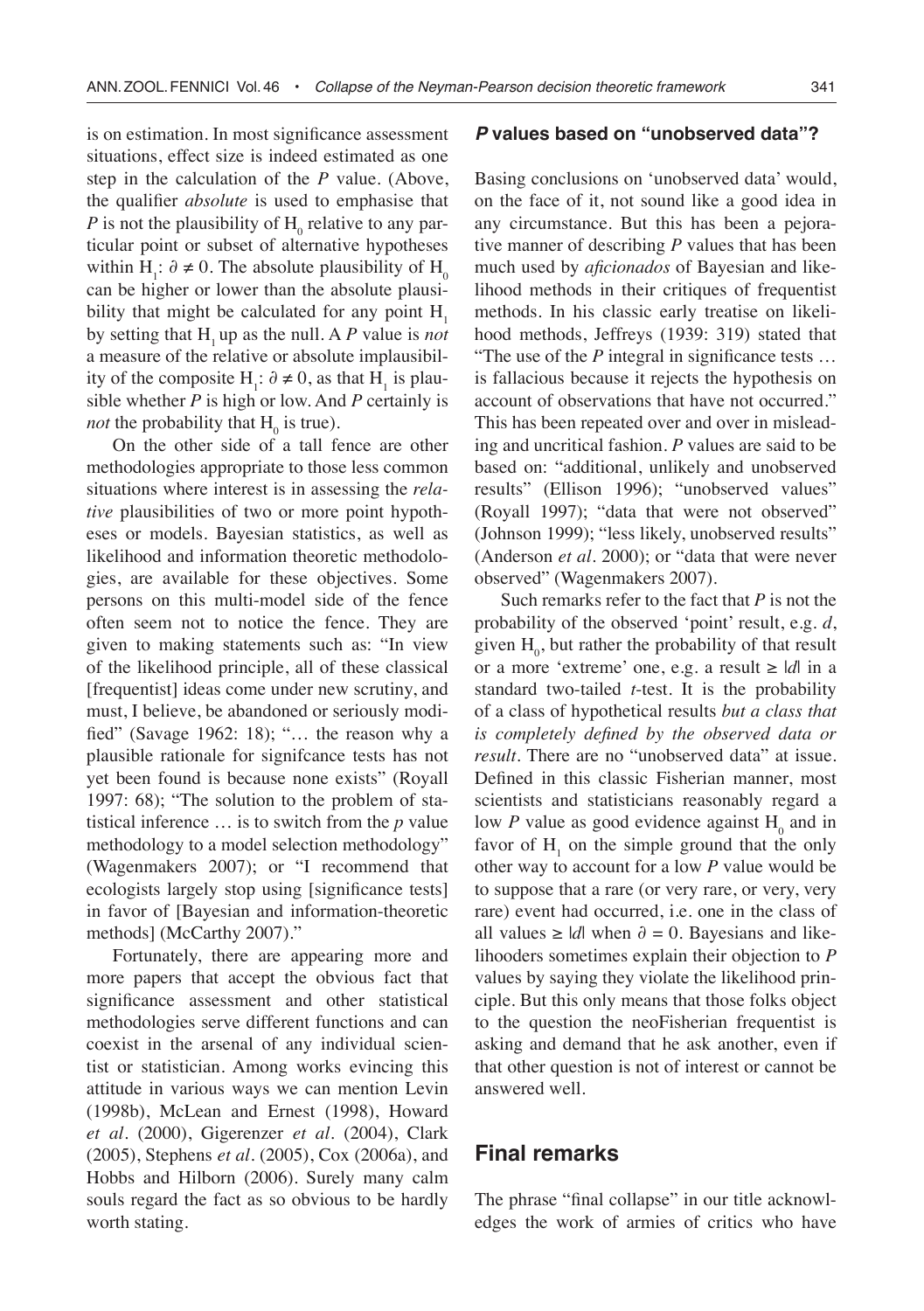gone before us. Their cannonades had done most of the job of taking down the baroque cathedral of paleoFisherian-Neyman-Pearsonian statistical catechisms, and many of its inhabitants had fled long ago to a simpler but better-ordered and Bayesian-proof, neoFisherian cottage down the road. We came along after the dust had settled, and have just tried to push over the last remaining structures of the old cathedral and to show the logic of the neoFisherian reformation. Most of the stone building blocks from the old cathedral were still of value. They just needed to be reassembled with fresh mortar by a new generation of scientists and statisticians to increase the guest capacity and beautify the gardens of the neoFisherian cottage. At the end of the lane, some new neighbors have their own cottage nearly finished, constructed with modern likelihood and information theoretic tools. The more temperate of these folks should be a nice addition to local society, especially if their dogs are kept out of the neoFisherian petunia beds.

# **Acknowledgments**

This work was supported in part by a grant from the Association for the Study of Animal Behaviour to CML. CML also thanks San Diego State University for its hospitality and use of its facilities during her study visit there. For helpful comments of various versions of this article, we express great thanks to Nekane Balluerka, Siu L. Chow, David R. Cox, Brian Dennis, Fiona M. Fidler, Emili García-Berthou, Steven Goodman, Bob O'Hara, Richard J. Harris, Allen H. Hurlbert, Deborah G. Mayo, Michael Riggs, Scott Roesch, Keith Sockman, Aris Spanos, N. Scott Urquhart, and a number of spirited anonymous reviewers. Some ideas discussed in this paper were presented in a talk by SH at the annual meeting of The Finnish Society of Forest Science in October 2002. Hannu Rita is thanked for arranging that invitation and the Finnish foresters for the warm reception they accorded the first announcement of the formation of the *NeoFisherian Statistical Liberation Front* made at the end of that talk.

# **References**

- Abelson, R. P. 1995: *Statistics as principled argument*. Lawrence Erlbaum, Hillsdale, New Jersey.
- Abelson, R. P. 1997: A retrospective on the significance test ban of 1999 (If there were no significance tests, they would be invented). — In: Harlow, L. L., Mulaik, S. A. & Steiger, J. H. (eds.), *What if there were no significance tests?*: 117–144. Laurence Erlbaum Associates,

Mahwah, New Jersey.

- Altman, D. G. 1991: *Practical statistics for medical research*. — Chapman and Hall, London.
- Altman, D. G., Gore, S. M., Gardner, M. J. & Pocock, S. J. 1983: Statistical guidelines for medical journals. — *British Medical Journal* 286: 1489–1493.
- Altman, D. G., Machin, D., Bryant, T. N. & Gardner, M. J. 2000: *Statistics with confidence*, 2nd ed. — British Medical Journal, Arrowsmith, Bristol UK.
- Anderson, D. R., Burnham, K. P. & Thompson, W. L. 2000: Null hypothesis testing: problems, prevalence, and an alternative. — *Journal of Wildlife Management* 64: 912–923.
- Anderson, T. W. 1987: Comment on "A review of multivariate analysis" by M. J. Schervish. — *Statistical Science* 2: 413–417.
- Animal Behaviour 2009: Guide for authors [submitting manuscripts to *Animal Behaviour*]. — http://www.elsevier. com/wps/find/journaldescription.cws\_home/622782/ authorinstructions.
- Anscombe, F. J. 1961: Examination of residuals. *Proceedings of the Fourth Berkeley Symposium on Mathematical Statistics and Probability* 1: 1–35.
- APA 2001: *Publication manual of the American Psychological Association*, 5th ed. — APA, Washington, DC.
- Bahadur, R. R. 1952: A property of the *t*-statistic. *Sankhya* 12: 79–88.
- Balluerka, N., Gomez, J. & Hidalgo, D. 2005: The controversy over null hypothesis significance testing revisited. — *Methodology* 1: 55–70.
- Barnard, G. A. 1982: Conditionality versus similarity in the analysis of  $2 \times 2$  tables. — In: Rao, C. R., Kallianpur, G., Krishnaiah, P. R. & Ghosh, J. K*.* (eds.), *Statistics and probability: Essays in honor of C. R. Rao*: 59–65. North Holland Publ., New York.
- Bart, J., Fligner, M. A. & Notz, W. I. 1998: *Sampling and statistical methods for behavioral ecologists*. — Cambridge University Press, Cambridge.
- Bender, R., Berg, G. & Zeeb, H. 2005: Tutorial: using confidence intervals in medical research. — *Biometrical Journal* 47: 237–247.
- Berger, J. O. 2003: Could Fisher, Jeffreys and Neyman have agreed on testing? — *Statistical Science* 18: 1–32.
- Berger, J. O. & Sellke, T. 1987: Testing a point null hypothesis: the irreconciliability of *P* values and evidence (with comments). — *Journal of the American Statistical Association* 82: 112–139.
- Berger, J. O. & Delampady, M. 1987: Testing precise hypotheses. — *Statistical Science* 2: 317–352.
- Berkson, J. 1938: Some difficulties encountered in the application of the Chi-square test. — *Journal of the American Statistical Association* 33: 526–542.
- Berkson, J. 1942: Tests of significance considered as evidence. — *Journal of the American Statistical Association* 37: 325–335.
- Birnbaum, A. 1977: The Neyman-Pearson theory as decision theory, and as inference theory; with a criticism of the Lindley-Savage argument for Bayesian theory. — *Synthese* 36: 19–49.
- Bolles, R. C. 1962: The difference between statistical hypoth-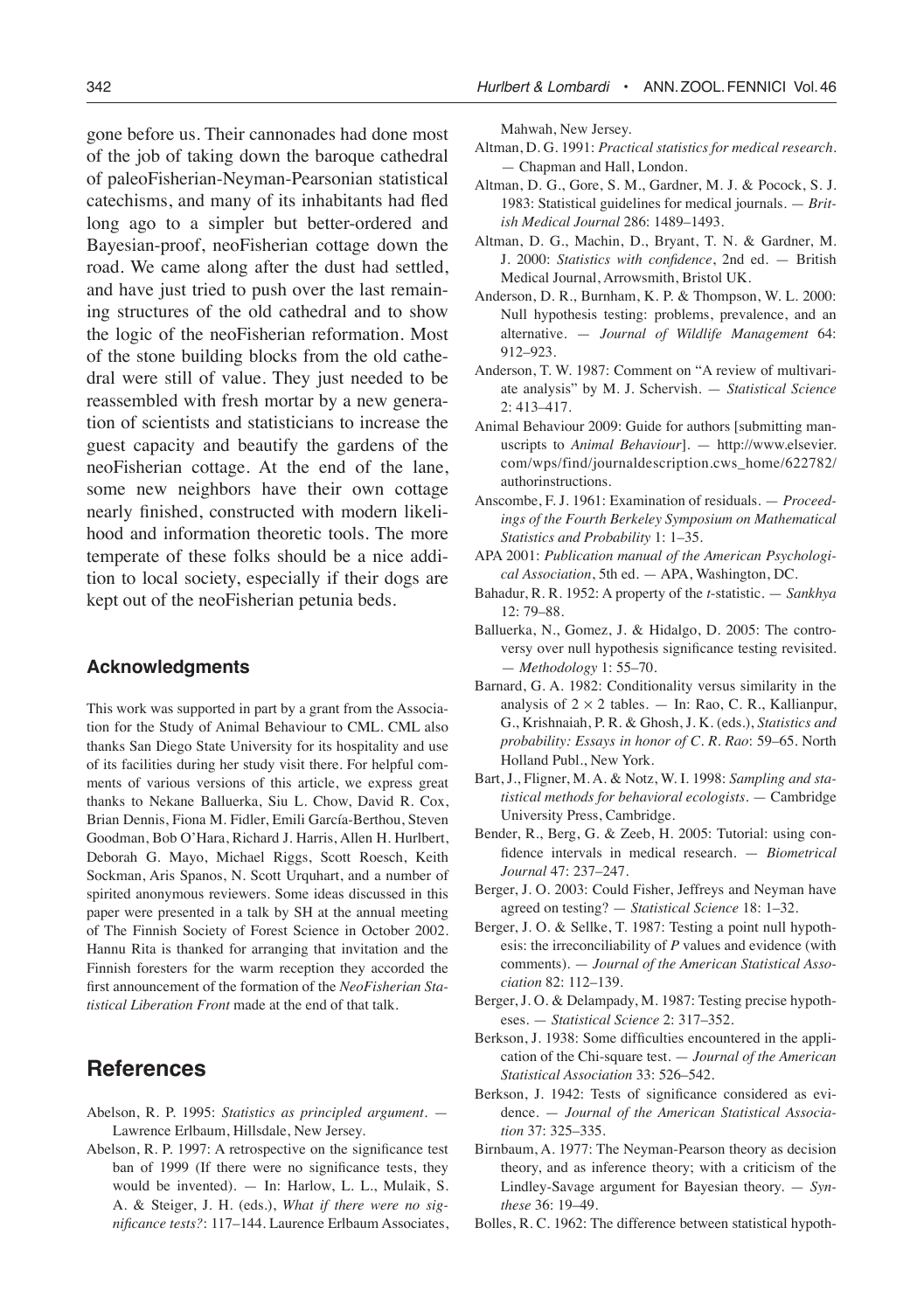eses and scientific hypotheses. — *Psychological Reports* 11: 639–645.

- Boruch, R. 2007: The null hypothesis is not called that for nothing: statistical tests in randomized trials. — *Journal of Experimental Criminology* 3: 1–20.
- Buchanan-Wollaston, H. J. 1935: Statistical tests. *Nature* 136: 182–183.
- Burke, C. J. 1953: A brief note on one-tailed tests. *Psychological Bulletin* 50: 384–387.
- Camilli, G. 1990: The test of homogeneity for  $2 \times 2$  contingency tables: a review of and some personal opinions on the controversy. — *Psychological Bulletin* 108: 135–145.
- Carver, R. P. 1978: The case against statistical significance testing. — *Harvard Educational Review* 48: 378–399.
- Casella, G. & Berger, R. L. 1987: Comment on "Testing precise hypotheses" by J. O. Berger & M. Delampady. — *Statistical Science* 2: 344–347.
- Caskey, L. L., Riedel, R. R., Costa-Pierce, B., Butler, J. & Hurlbert, S. H. 2007: Abundance, growth, and distribution of tilapia (*Oreochromis mossambicus*) in the Salton Sea, 1999–2002, with notes on bairdiella (*Bairdiella icistia)* and orangemouth corvina (*Cynoscion* x*anthulus)*. — *Hydrobiologia* 576: 185–203.
- Chow, S. L. 1987: Science, ecological validity and experimentation. — *Journal for the Theory of Social Behavior*   $17: 2 - 11$ .
- Chow, S. L. 1996: *Statistical significance: rationale, validity and utility*. — Sage, Beverly Hills, California.
- Christensen, R. 2005: Testing Fisher, Neyman, Pearson, and Bayes. — *American Statistician* 59: 121–126.
- Clark, C. A. 1963: Hypothesis testing in relation to statistical methodology. — *Review of Educational Research* 33: 455–473.
- Clark, J. S. 2005: Why environmental scientists are becoming Bayesians. — *Ecology Letters* 8: 2–14.
- Cohen, J. 1990: Things I have learned (so far). *American Psychologist* 45: 304–1312.
- Cohen, J. 1994: The earth is round  $(p < .05)$ . *American Psychologist* 49: 997–1003.
- Copi, I. M. 1953: *Introduction to logic*. J. H. Mcmillan, New York.
- Cortina, J. M. & Dunlap, W. P. 1997: On the logic and purpose of significance testing. — *Psychological Methods* 2: 161–172.
- Cowles, M. 1989: *Statistics in psychology: an historical perspective*. — Lawrence Erlbaum, Hillsdale, New Jersey.
- Cowles, M. & Davis, C. 1982: On the origins of the .05 level of statistical significance. — *American Psychologist* 37: 553–558.
- Cox, D. R. 1958: Some problems connected with statistical inference. — *Annals of Mathematical Statistics* 29: 357–372.
- Cox, D. R. 1977: The role of significance tests. *Scandinavian Journal of Statistics* 4: 49–70.
- Cox, D. R. 2006a: *Principles of statistical inference*. Cambridge University Press, Cambridge.
- Cox, D. R. 2006b: Frequentist and Bayesian statistics: a critique. — In: *Statistical problems in particle physics, astrophysics and cosmology*: 1–4. Imperial College

Press, London.

- Cumming, G. & Fidler, F. 2009: Confidence intervals: better answers to better questions. — *Journal of Psychology* 217: 15–26.
- Cumming, G. & Finch, S. 2005: Inference by eye: confidence intervals and how to read pictures of data. — *American Psychologist* 60: 170–180.
- Cumming, G., Fidler, F., Leonard, M., Kalinowski, P., Christiansen, A., Kleinig, A., Lo, J., McMenamin, N. & Wilson, S. 2007: Statistical reform in psychology: is anything changing? — *Psychological Science* 18: 230–232.
- Daniel, L. G. 1998: Statistical significance testing: a historical overview of misuse and misinterpretation with implications for the editorial policies of educational journals. — *Research in the Schools* 5: 23–32.
- Daniel, W. W. 1990: *Applied nonparametric statistics*, 2nd ed. — PWS-KENT Publ. Co., Boston.
- Dar, R., Serlin, R. C. & Omer, H. 1994: Misuse of statistical tests in three decades of psychotherapy research. — *Journal of Consulting and Clinical Psychology* 62: 75–82.
- Dawkins, R. 2006: *The god delusion*. Houghton Mifflin, Boston.
- Dennis, B. 1996: Discussion: Should ecologists become Bayesians? — *Ecological Applications* 6: 1095–1103.
- Dennis, B. 2004: Statistics and the scientific method in ecology. — In: Taper, M. L. & Lele, S. R. (eds.), *The nature of scientific evidence*: 327–378. University of Chicago Press, Chicago.
- Detwiler, P. M., Coe, M. F. & Dexter, D. M. 2002: The benthic invertebrates of the Salton Sea: distribution and seasonal dynamics. — *Hydrobiologia* 473: 139–160.
- Di Stefano, J. 2004: A confidence interval approach to data analysis. — *Forest Ecology and Management* 187: 173–183.
- Eberhardt, L. 2003: What should we do about hypothesis testing? — *Journal of Wildlife Management* 70: 241–247.
- Edwards, W., Lindeman, H. & Savage, L. J. 1963: Bayesian statistical inference for psychological research. — *Psychological Review* 70: 193–240.
- Efron, B. 1986: Why isn't everyone a Bayesian? *American Statistician* 40: 1–11.
- Elenbaas, R. M., Elenbaas, J. A. & Cuddy, P. G. 1983: Evaluating the medical literature, Part II: statistical analysis. — *Annals of Emergency Medicine* 12: 610–620.
- Ellison, A. M. 1996: An introduction to Bayesian inference for ecological research and environmental decision-making. — *Ecological Applications* 6: 1036–1046.
- Ellison, A. M. 2004: Bayesian inference in ecology. *Ecology Letters* 7: 509–520.
- ESA 2006: *Guidelines for statistical analysis and data presentation.* — Ecological Society of America, available at http://esapubs.org/esapubs/preparation.htm.
- Estes, W. K. 1997: Significance testing in psychological research: some persisting issues. — *Psychological Science* 8: 18–20.
- Eysenck, H. J. 1960: The concept of statistical significance and the controversy about one-tailed tests. — *Psychological Review* 67: 269–271.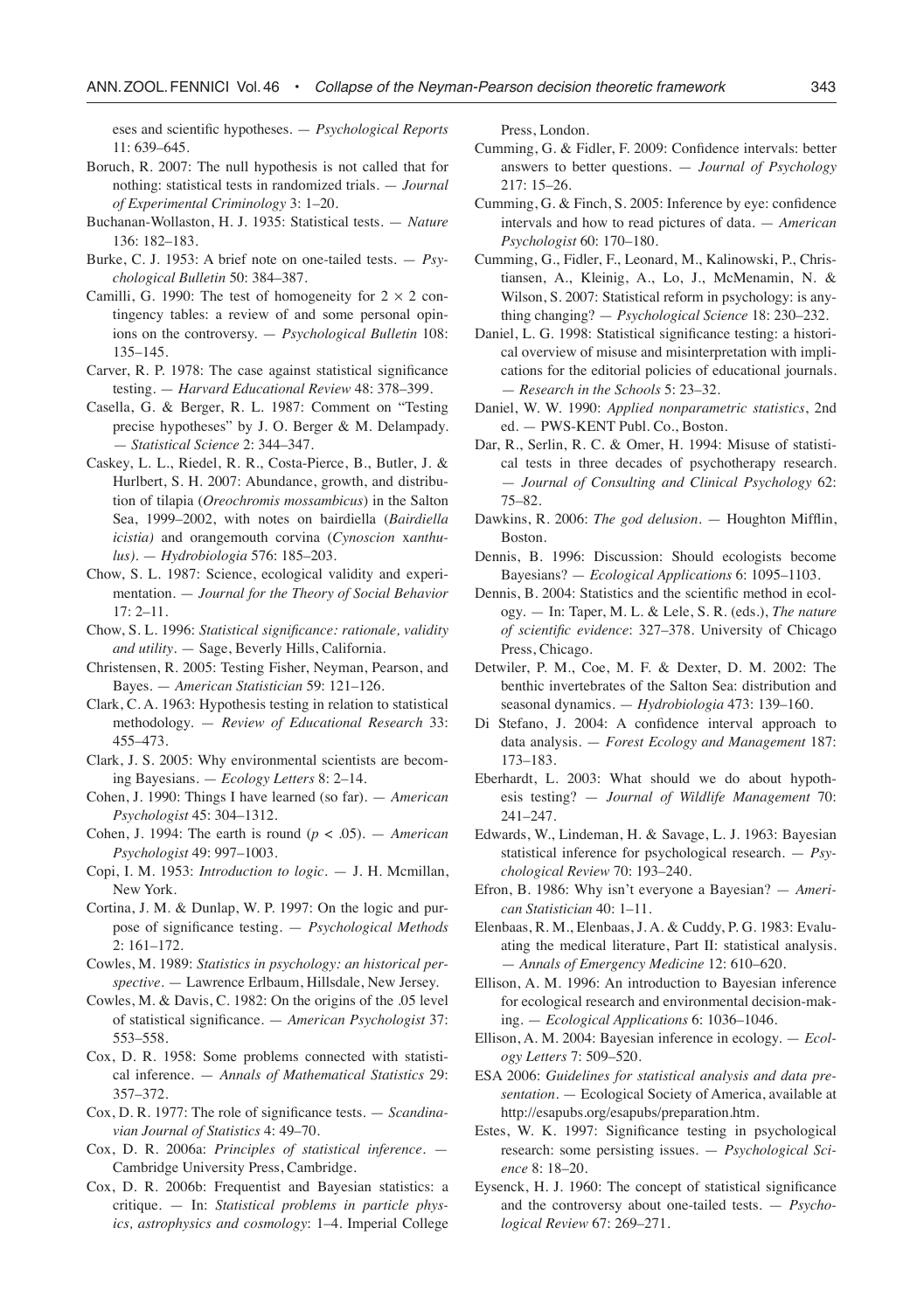- Falk, R. & Greenbaum, C. W. 1995: Significance tests die hard. — *Theory and Psychology* 5: 75–98.
- Feinstein, A. R. 1975: Clinical biostatistics, XXVII: Biological dependency, 'hypothesis testing', unilateral probabilities, and other issues in scientific direction *vs*. statistical duplexity. — *Clinical Pharmacology and Therapeutics*  17: 499–513.
- Fidler, F. M. 2002: The fifth edition of the APA Publication Manual: why its statistics recommendations are so controversial. — *Educational and Psychological Measurement* 62: 749–770.
- Fidler, F. M. & Cumming, G. 2008: The new stats: attitudes for the twenty-first century. — In: Osborne, J. W. (ed.), *Best practice in quantitative methods*: 1–12. Sage, Thousand Oaks, California.
- Fidler, F., Cumming, G., Burgman, M. & Thomason, N. 2004a: Statistical reform in medicine, psychology and ecology. — *Journal of Socio-Economics* 32: 615–630.
- Fidler, F., Thomason, N., Cumming, G., Finch, S. & Leeman, J. 2004b: Editors can lead researchers to confidence intervals, but can't make them think. — *Psychological Science* 15: 119–126.
- Fidler, F., Thomason, N., Cumming, G., Finch, S. & Leeman, J. 2005a: Still much to learn about confidence intervals: reply to Rouder and Morey (2005). — *Psychological Science* 16: 494–495.
- Fidler, F., Cumming, G., Thomason, N., Pannuzzo, D., Smith, J., Fyffe, P., Edmonds, H., Harrington, C. & Schmitt, R. 2005b: Towards improved statistical reporting in the Journal of Consulting and Clinical Psychology. — *Journal of Consulting and Clinical Psychology* 73: 136–143.
- Fidler, F., Burgman, M. A., Cumming, G., Buttrose, R. & Thomason, N. 2006: Impact of criticism of null-hypothesis significance testing on statistical reporting practices in conservation biology. — *Conservation Biology* 20: 1539–1544.
- Fisher, R. A. 1922: On the mathematical foundations of theoretical statistics. — *Philosophical Transactions of the Royal Society of London A* 222: 309–368.
- Fisher, R. A. 1925, 1930, 1958: *Statistical methods for research workers* (1st, 3rd, 13th editions). — Oliver and Boyd, Edinburgh.
- Fisher, R. A. 1935a, 1960: *The design of experiments* (1st ed., 1935; 7th ed., 1960). — Oliver and Boyd, Edinburgh.
- Fisher, R. A. 1935b: Statistical tests. *Nature* 136: 474.
- Fisher, R. A. 1935c: The logic of inductive inference. *Journal of the Royal Statistical Society* 98: 71–76.
- Fisher, R. A. 1955: Statistical methods and scientific induction. — *Journal of the Royal Statistical Society B* 17: 69–78.
- Fisher, R. A. 1956: *Statistical methods and scientific inference*. — Oliver and Boyd, London.
- Fleiss, J. L. 1981: *Statistical methods for rates and proportions*, 2nd ed. — Wiley, New York.
- Fleiss, J. L. 1986: *The design and analysis of clinical experiments*. — Wiley and Sons, New York.
- Fleiss, J. L. 1987: Some thoughts on two-tailed tests. *Journal of Controlled Clinical Trials* 8: 394.
- Ford, E. D. 2000: *Scientific method for ecological research*. — Cambridge University Press, Cambridge.
- Freedman, D., Pisani, R., Purves, R. & Adhikari, A. 1991: *Statistics*, 2nd ed. — Norton, New York.
- Frick, R. W. 1995: Accepting the null hypothesis. *Memory and Cognition* 23: 132–138.
- Frick. R. W. 1996: The appropriate use of null hypothesis testing. — *Psychological Methods* 1: 379–390.
- Gardner, M. J. & Altman, D. G. 1989: *Statistics with confidence.* — British Medical Journal, London.
- Gibbons, J. D. & Pratt, J. W. 1975: *P*-values: interpretation and methodology. — *American Statistician* 29: 20–25.
- Gigerenzer, G. 1993: The superego, the ego and the id in statistical reasoning. — In: Keren, G. & Lewis, C. (eds.), *A handbook for data aalysis in the behavioral sciences: methodological issues*: 311–339. Lawrence Erlbaum, Hillsdale, New Jersey.
- Gigerenzer, G., Krauss, S. & Vitouch, O. 2004: The null ritual: what you always wanted to know about significance testing but were afraid to ask. — In: Kaplan, D. (ed.), *The Sage handbook of quantitative methodology for the social sciences*: 391–408. Sage, Thousand Oaks, California.
- Gigerenzer, G. & Murray, D. J. 1987: *Cognition as intuitive statistics*. — Lawrence Erlbaum, Hillsdale, New Jersey.
- Goldfried, M. R. 1959: One-tailed tests and "unexpected" results. — *Psychological Review* 66: 79–80.
- Good, I. J. 1982: Comments, conjectures and conclusions. — *Journal of Statistical Computation and Simulation* 16: 65–66.
- Goodman, S. N. 1999a: Toward evidence-based medical statistics. 1: The *P* value fallacy. — *Annals of Internal Medicine* 130: 995–1004.
- Goodman, S. N. 1999b: Toward evidence-based medical statistics. 2: The Bayes factor. — *Annals of Internal Medicine* 130: 1005–1013.
- Goodman, S. N. 2003: Commentary: The *P*-value, devalued. — *International Journal of Epidemiology* 32: 699–702.
- Gotelli, N. J. & Ellison, A. M. 2004: *A primer of ecological statistics*. — Sinauer, Sunderland, Massachusetts.
- Gotelli, N. J. & McGill, B. J. 2006: Null models versus neutral models: what's the difference? — *Ecography* 29: 793–800.
- Graham, M. H. & Edwards, M. S. 2001: Statistical significance *vs*. fit: estimating the relative importance of individual factors in ecological analysis of variance. — *Oikos* 93: 503–513.
- Grant, D. A. 1962: Testing the null hypothesis and the strategy and tactics of investigating theoretical models. — *Psychological Review* 69: 54–61.
- Greenland, S. 1998: Meta-analysis. In: Rothman, K. & Greenland, S. (eds.), *Modern epidemiology*, 2nd ed: 643–673. Lippincott-Raven, Philadelphia.
- Greenwald, G. M. & Hurlbert, S. H. 1993: Microcosm analysis of salinity effects on coastal lagoon plankton assemblages. — *Hydrobiologia* 267: 307–335.
- Guthery, F. S., Lusk, J. J. & Peterson, M. K. 2001: The fall of the null hypothesis: liabilities and opportunities. — *Journal of Wildlife Management* 65: 379–384.
- Guttman, L. 1985: The illogic of statistical inference for cumulative science. — *Applied stochastic models and data analysis* 1: 3–10.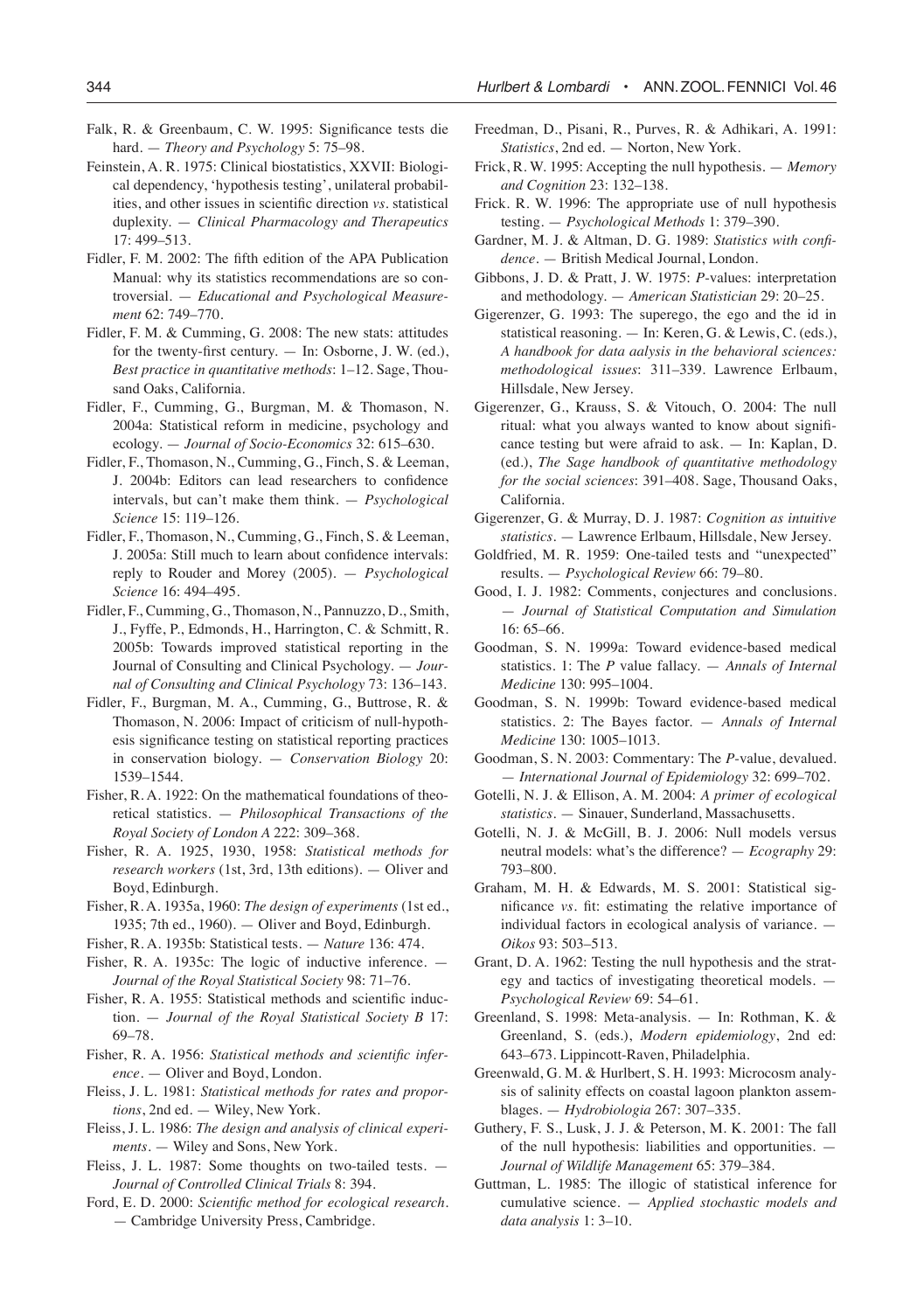- Hagen, R. L. 1997: In praise of the null hypothesis significance test. — *American Psychologist* 52: 15–24.
- Hagen, R. L. 1998: A further look at wrong reasons to abandon statistical testing. — *American Psychologist* 53: 801–803.
- Hagood, M. J. 1941: *Statistics for sociologists*. Henry Holt & Co., New York.
- Hall, P. & Selinger, B. 1986: Statistical significance: balancing evidence against doubt. — *Australian Journal of Statistics* 28: 354–370.
- Harris, R. J. 1997a: Reforming significance testing via threevalued logic. — In: Harlow, L. L., Mulaik, S. A. & Steiger, J. H. (eds.), *What if there were no significance tests?*: 145–174. Lawrence Erlbaum Associates, Mahwah, New Jersey.
- Harris, R. J. 1997b: Significance tests have their place. *Psychological Science* 8: 8–11.
- Harris, R. J. 2005: Classical statistical inference: practice versus presentation. — *Encyclopedia of statistics in behavioral science* 1: 268–278.
- Hart, C. M., Gonzalez, M. R., Simpson, E. P. & Hurlbert, S. H. 1998: Salinity and fish effects on Salton Sea microecosystems: zooplankton and nekton. — *Hydrobiologia* 381: 129–152.
- Hawkins, D. 2005: *Biomeasurement.* Oxford Univ. Press, New York.
- Henkel, R. E. 1976: *Tests of significance*. Sage Publications, Beverly Hills, California.
- Henny, C. J., Anderson, T. W. & Crayon, J. J. 2007: Organochlorine pesticides, polychlorinated biphenyls, metals, and trace elements in waterbird eggs, Salton Sea, California, 2004. — *Hydrobiologia* 604: 137–149.
- Hill, T. & Lewicki, P. 2007: *Statistics: methods and applications*. — StatSoft, Tulsa, Oklahoma.
- Hobbs, N. T. & Hilborn, R. 2006: Alternatives to statistical hypothesis testing in ecology: a guide to self teaching. — *Ecological Applications* 16: 5–19.
- Hogben, L. 1957: *Statistical theory: the relationship of probability, credibility and error*. — Norton, New York.
- Hoover, D. K. & Siegler, M. V. 2008: Sound and fury: McCloskey and significance testing in economics. *Journal of Economic Methodology* 15: 1–37.
- Howard, G. S., Maxwell, S. E. & Fleming, K. J. 2000: The proof of the pudding: an illustration of the relative strengths of null hypothesis, meta-analysis, and Bayesian analysis. — *Psychological Methods* 5: 315–332.
- Hubbard, R. & Bayari, M. J. 2003: Confusion over measures of evidence (*p*'s) *versus* errors (*α*'s) in classical statistical testing. — *American Statistician* 57: 171–182.
- Hubbard, R. & Armstrong, J. S. 2006: Why we don't really know what statistical significance means: implications for educators. — *Journal of Marketing Education* 28: 114–120.
- Huberty, G. J. 1993: Historical origins of statistical testing practices: the treatment of Fisher versus Neyman-Pearson views in textbooks. — *Journal of Experimental Education* 61: 317–333.
- Hunter, J. E. 1997: Needed: a ban on the significance test. *Psychological Science* 8: 3–7.

Hurlbert, S. H. 1994: Old shibboleths and new syntheses

[Review of *Design and analysis of ecological experiments*, Scheiner, S. M. & Gurevitch, J., eds.]. — *Trends in Ecology and Evolution* 9: 495–496.

- Hurlbert, S. H. 1998: Experiments in ecology [Review of *Experiments in Ecology* by Underwood, A. J.]. — *Endeavour* 21: 172–173.
- Hurlbert, S. H. & Lombardi, C. M. 2003: Design and analysis: uncertain intent, uncertain result [Review of *Experimental design and data analysis for biologists*, by Quinn, G. P. & Keough, M. J.]. — *Ecology* 84: 810–812.
- ICMJE 2007: *Uniform requirements for manuscripts submitted to biomedical journals: writing and editing for biomedical publication*. — International Committee of Medical Journal Editors, available at http://www.icmje. org.
- Inman, H. F. 1994: Karl Pearson and R. A. Fisher on statistical tests: a 1935 exchange from *Nature*. — *The American Statistician* 48: 2–11.
- Jacard, J. & Guilamo-Ranos, V. 2002: Analysis of variance frameworks in clinical child and adolescent psychology: advanced issues and recommendations. — *Journal of Clinical Child Psychology* 31: 278–294.
- Jeffreys, H. 1939: *Theory of probability*. Clarendon Press, Oxford.
- Johnson, D. H. 1999: The insignificance of statistical significance testing. — *Journal of Wildlife Management* 63: 763–772.
- Kaiser, H. F. 1960: Directional statistical decisions. *Psychological Review* 67: 160–167.
- Kalbfleisch, J. G. & Sprott, D. A. 1976: On 'tests of significance.' — In: Harper, W. L. & Hooker, C. A. (eds.), *Foundations of probability theory, statistical inference, and statistical theories of science*, vol. 2: 259–272. Reidel, Boston.
- Kendall, M. G. 1963: Ronald Aylmer Fisher, 1890–1962. *Biometrika* 50: 1–15.
- Kendall, P. C. 1997: Editorial. *Journal of Consulting and Clinical Psychology* 15: 3–5.
- Killeen, P. R. 2005: An alternative to null-hypothesis significance tests. — *Psychological Science* 16: 345–353.
- Kimmel, H. D. 1957: Three criteria for the use of one-tailed tests. — *Psychological Bulletin* 54: 351–353.
- Kirk, R. E. 2007: Effect magnitude: a different focus. *Journal of Statistical Planning and Inference* 137: 1634– 1646.
- Kline, R. B. 2004: *Beyond significance testing*. American Psychological Association, Washington DC.
- Krueger, J. 2001: Null hypothesis significance testing: on the survival of a flawed method. — *American Psychologist* 56: 16–26.
- Lang, T. A. & Secic, M. 1997: *How to report statistics in medicine*. — American College of Physicians, Philadelphia.
- Lecam, L. 1977: A note on metastatistics, or 'an essay toward stating a problem in the doctrine of chances'. — *Synthese* 36: 133–160.
- Lecoutre, B., Lecoutre, M.-P. & Poitevineau, J. 2001: Uses, abuses and misuses of significance tests in the scientific community: won't the Bayesian choice be unavoidable? — *International Statistical Review* 69: 399–417.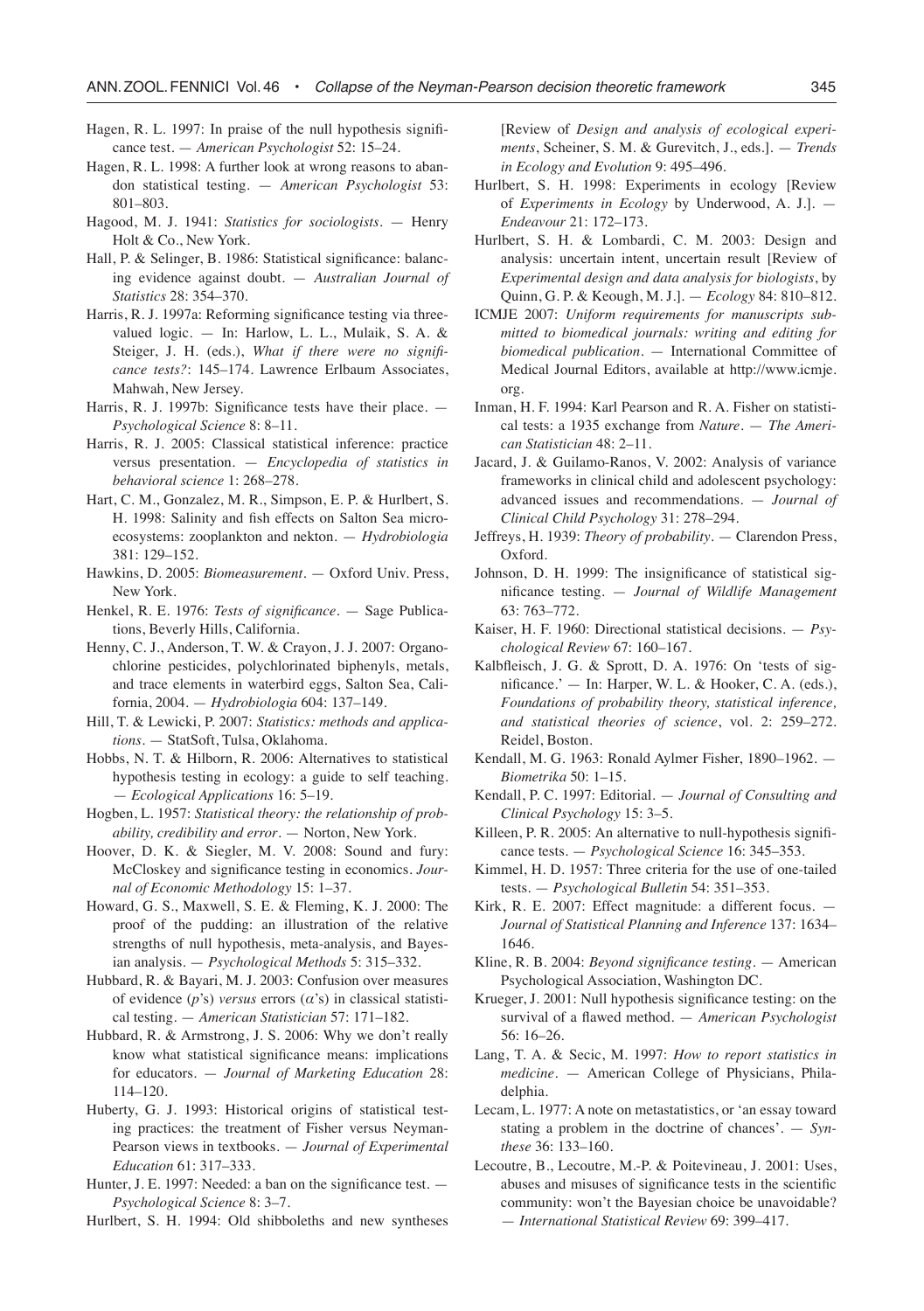- Lehmann, E. L. 1950: Some principles of the theory of testing hypotheses. — *Annals of Mathematical Statistics* 21: 1–26.
- Lehmann, E. L. 1959: *Testing statistical hypotheses*. Springer, New York.
- Lehmann, E. L. 1987: [Review of *Error and the growth of experimental knowledge* by D.G. Mayo]. — *Journal of the American Statistical Association* 92: 789.
- Lehmann, E. L. 1993: The Fisher-Neyman-Pearson theories of testing hypotheses: one theory or two? — *Journal of the American Statistical Association* 88: 1242–1249.
- Lehmann, E. L. & Romano, J. P. 2005: *Testing statistical hypotheses,* 3d ed. — Springer, New York.
- Lenhard, J. 2006: Models and statistical inference: the controversy between Fisher and Neyman-Pearson. — *British Journal of the Philosophy of Science* 57: 69–91.
- Lenth, R. V. 2001: Some practical guidelines for effective sample size determinations. — *American Statistician* 55: 187–193.
- Leventhal, L. & Huynh, C.-L. 1996: Directional decisions for two-tailed tests: power, error rates, and sample size. — *Psychological Methods* 1: 278–292.
- Levin, J. R. 1998a: What if there were no more bickering about statistical significance tests? — *Research in the Schools* 5: 43–53.
- Levin, J. R. 1998b: To test or not to test  $H_0$ ? *Educational and Psychological Measurement* 58: 313–333.
- Levine, T. R., Weber, R., Hullett, C., Park, H. S. & Massi-Lindsey, L. L. 2008a: A critical assessment of null hypothesis significance testing in quantitative communication research. — *Human Communication Research* 34: 171–187.
- Levine, T. R., Weber, R., Park, H. S. & Hullett, C. 2008b: A communication researcher's guide to null hypothesis significance testing and alternatives. — *Human Communication Research* 34: 188–209.
- Lindley, D. V. 1990: The 1998 Wald Memorial Lectures: The present position in Bayesian statistics. — *Statistical Science* 5: 44–89.
- Lombardi, C. M. & Hurlbert, S. H. 2009: Misprescription and misuse of one-tailed tests. — *Austral Ecology* 34: 447–468.
- Losavich, J. L., Neyman, J., Scott, E. L. & Wells, M. A. 1971: Hypothetical explanations of the negative apparent effects of cloud seeding in the Whitetop Experiment. — *Proceedings of the U.S. National Academy of Sciences* 68: 2643–2646.
- Lukacs, P. M., Thompson, W. L., Kendall, W. L., Gould, W. R., Doherty, P. F., Burnham, K. P. & Anderson, D. R. 2007: Concerns regarding a call for pluralism of information theory and hypothesis testing. — *Journal of Applied Ecology* 44: 456–460.
- Marden, J. I. 2000: Hypothesis testing: from *p* values to Bayes factors. — *Journal of the American Statistical Association* 95: 1316–1320.
- Marks, R. G. 1982: *Designing a research project: the basics of biomedical research methodology.* — Lifetime Learning Publications, Belmont, California.
- Mather, K. 1951: *Statistical analysis in biology*, 4th ed. Methuen, London.
- Mayo, D. G. 1985: Behavoiristic, evidentialist and learning models of statistical testing. — *Philosophy of Science* 52: 493–516.
- Mayo, D. G. 1992: Did Pearson reject the Neyman-Pearson philosophy of statistics? — *Synthese* 90: 233–262.
- Mayo, D. G. 1996: *Error and the growth of experimental knowledge.* — University of Chicago Press, Chicago.
- Mayo, D. G. 1997: Error statistics and learning from error: making a virtue of necessity. — *Philosophy of Science* 64 (Proceedings): S195–S212.
- Mayo, D. G. 2005: Philosophy of statistics. In: Sarkar, S. & Pfeifer, J. (eds.), *Philosophy of science: an encyclopedia*: 802–815. Routledge, London.
- Mayo, D. G. & Cox, D. R. 2006: Frequentist statistics as a theory of evidence. — In: *Optimality: The Second Erich L. Lehmann Symposium*: 77–97. Institute of Mathematical Statistics, Lecture Notes-Monograph Series, vol. 49, Ohio.
- Mayo, D. G. & Spanos, A. 2006: Severe testing as a basic concept in a Neyman-Pearson philosophy of induction. — *British Journal of the the Philosophy of Science* 57: 323–357.
- Mayo, D. G. & Spanos, A. 2009: Error statistics. In: Gabbay, D., Thagard, P. & Woods, J. (eds.), *Philosophy of statistics. Handbook of philosophy of science*. Elsevier, Amsterdam. [In press].
- McCarthy, M. A. 2007: *Bayesian methods for ecology.* Cambridge University Press, Cambridge.
- McCulloch, C. M. 2004: Commentary [on *Statistics and the scientific method*, by B. Dennis]. — In: Taper, M. L. & Lele, S. R. (eds.), *The nature of scientific evidence*: 360–362. University of Chicago Press, Chicago.
- McGinnis, R. 1958: Randomization and inference in sociological research. — *American Sociological Review* 23: 408–414.
- McLean, J. E. & Ernest, J. E. 1998: The role of statistical significance testing in educational research. — *Research in the Schools* 5: 15–22.
- Mead, R. & Curnow, R. N. 1983: *Statistical methods in agriculture and experimental biology.* — Chapman and Hall, New York.
- Meehl, P. E. 1967: Theory-testing in psychology and physics: A methodological paradox. — *Philosophy of Science* 34: 103–115.
- Meehl, P. E. 1997: The problem is epistemology, not statistics: Replace significance tests by confidence intervals and quantify accuracy of risky numerical predictions. — In: Harlow, L. L., Mulaik, S. A. & Steiger, J. H. (eds.), *What if there were no significance tests?*: 393–425. Laurence Erlbaum Associates, Mahwah, New Jersey.
- Melton, A. 1962: Editorial. *Journal of Experimental Psychology* 64: 553–557.
- Mills, S. R. 2003: Statistical practices: the seven deadly sins. — *Child Neuropsychology* 2003: 221–233.
- Moore, D. S. 1985: *Statistics: concepts and controversies*, 2nd ed. — Freeman, New York.
- Moreau, M. F., Surico-Bennett, J., Vicario-Fisher, M., Gerards, R., Gersberg, R. M. & Hurlbert, S. H. 2007: Selenium, arsenic, DDT, and other contaminants in four fish species in the Salton Sea, California, their temporal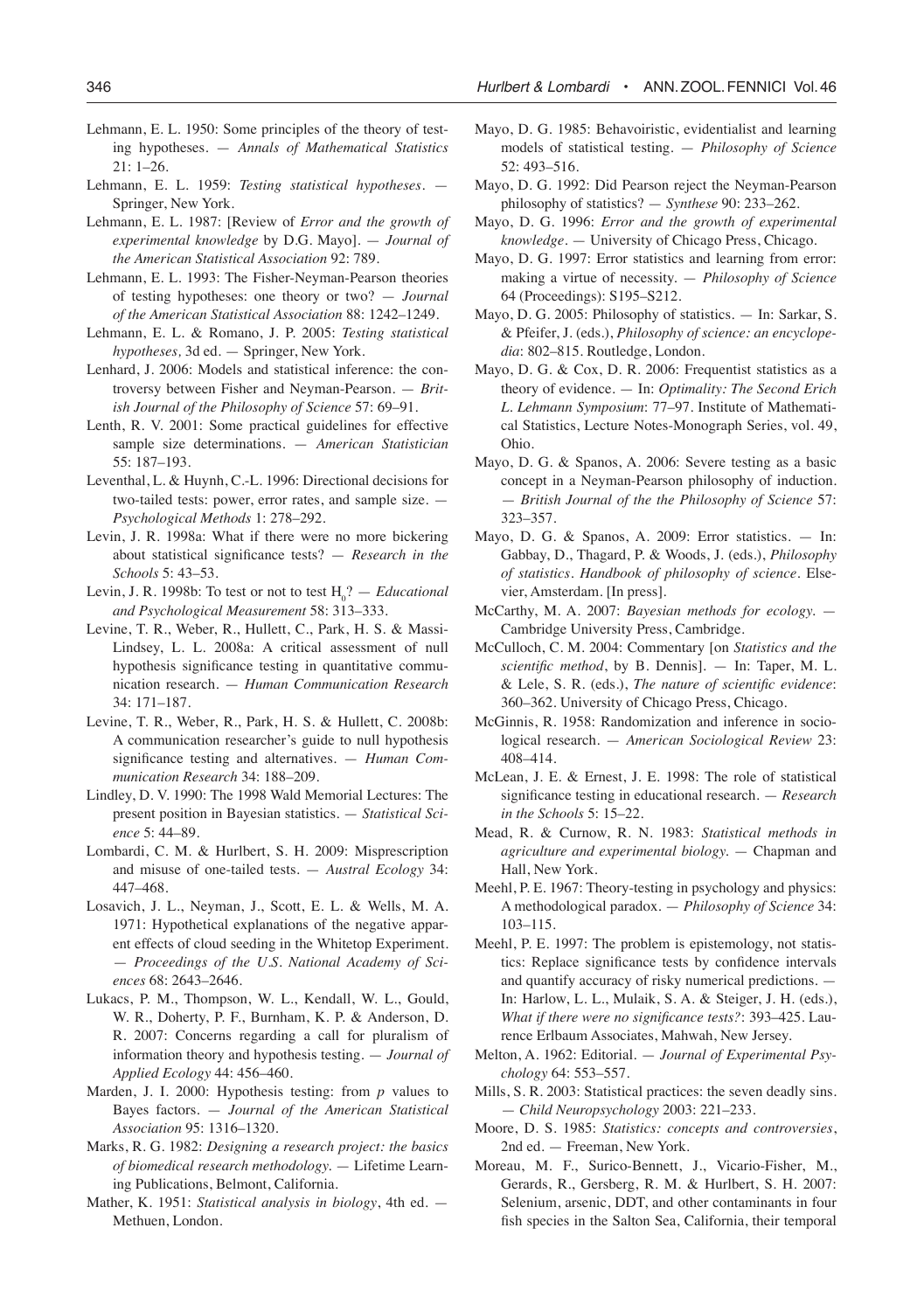trends and their potential impact on human consumers and wildlife. — *Lake and Reservoir Management* 23: 536–569.

- Morrison, D. E. & Henkel, R. E. 1970: Significance tests in behavioral research: skeptical conclusions and beyond. — In: Morrison, D. E. & Henkel, R. E. (eds.), *The significance test controversy*: 305–311. Aldine, Chicago.
- Moyé, L. A. 2008: Bayesians in clinical trials: asleep at the switch. — *Statistics in Medicine* 27: 469–482.
- Mulaik, S. A., Raju, N. S. & Harshman, R. A. 1997: There is a time and place for significance testing. — In: Harlow, L. L., Mulaik, S. A. & Steiger, J. H. (eds.), *What if there were no significance tests?*: 65–116. Lawrence Erlbaum Associates, Mahwah, New Jersey.
- Nakagawa, S. & Cuthill, I. C. 2007: Effect size, confidence interval and statistical significance: a practical guide for biologists. — *Biological Reviews* 82: 591–605.
- Neyman, J. 1937: Outline of a theory of statistical estimation based on the classical theory of probability. — *Philosophical Transactions of the Royal Society A* 236: 333–380.
- Neyman, J. 1950: *First course in probability and statistics.* — Henry Holt, New York.
- Neyman, J. 1956: Note on an article by Sir Ronald Fisher. *Journal of the Royal Statistical Society B* 18: 288–294.
- Neyman, J. 1976: The emergence of mathematical statistics. — In: Owen, D. B. (ed.), *On the history of statistics and probability*: 149–193. Dekker, New York.
- Neyman, J. 1977: Frequentist probability and frequentist statistics. — *Synthese* 36: 97–131.
- Neyman, J. & Pearson, E. S. 1928: On the use and interpretation of certain test criteria of statistical inference, part I. — *Biometrika* 20A: 175–240.
- Neyman, J. & Pearson, E. S. 1933a: On the problem of the most efficient tests of statistical hypotheses. — *Philosophical Transactions of the Royal Society of London A* 231: 289–337.
- Neyman, J. & Pearson, E. S. 1933b: The testing of statistical hypotheses in relation to probabilities a priori. — *Proceedings of the Cambridge Philosophical Society* 29: 492–510.
- Nicholls, N. 2001: The insignificance of significance testing. — *Bulletin of the American Meteorological Society* 81: 981–986.
- Nickerson, R. S. 2000: Null hypothesis significance testing: a review of an old and continuing controversy. — *Psychological Methods* 5: 241–301.
- Nix, T. W. & Barnette, J. J. 1998: The data analysis dilemma: ban or a burden. A review of null hypothesis significance testing. — *Research in the Schools* 5: 3–14.
- Nunnally, J. 1960: The place of statistics in psychology. — *Educational and Psychological Measurement* 20: 641–650.
- Oakes, M. 1986: *Statistical inference: a commentary for the social and behavioural sciences.* — Wiley, New York.
- Osenberg, C. W., Sarnelle, O. & Cooper, S. D. 1997: Effect size in ecological experiments: the application of biological models in meta-analysis. — *American Naturalist* 150: 798–812.

Osenberg, C. W., Sarnelle, O., Cooper, S. C. & Holt, R. D.

1999: Resolving ecological questions through metaanalysis: goals, metrics, and models. — *Ecology* 80: 1105–1117.

- Pace, L. & Salvan, A. 1997: *Principles of statistical inference from a neo-Fisherian perspective.* — Advanced Series on Statistical Science and Applied Probability, vol. 4, World Scientific, Singapore.
- Peace, K. E. 1989: The alternative hypothesis: one-sided or two-sided? — *Journal of Clinical Epidemiology* 42: 473–476.
- Peace, K. E. 1991: One-sided or two-sided *P* values: which most appropriately address the question of drug efficacy? — *Journal of Biopharmaceutical Statistics* 1: 133–138.
- Pearson, E. S. 1955: Statistical concepts in relation to reality. — *Journal of the Royal Statistical Society B* 17: 204–207.
- Pearson, K. 1894: Contributions to the mathematical theory of evolution. — *Philosophical Transactions of the Royal Society A* 185: 71–110.
- Pearson, K. (ed.) 1914: *Tables for statisticians and biometricians*. — The University Press, Cambridge.
- Pearson, K. 1935a: Statistical tests. *Nature* 136: 296–297.
- Pearson, K. 1935b: Statistical tests. *Nature* 136: 550.
- Petraitis, P. 1998: How can we compare the importance of ecological processes if we never ask, "Compared to what?". — In: Resetarits, W. J. Jr. & Bernardo, J. (eds.), *Experimental ecology: issues and perspectives*: 183–201. Oxford University Press, Oxford.
- Pillemer, D. B. 1991: One- *versus* two-tailed hypothesis tests in contemporary educational research. — *Educational Researcher* 20: 13–17.
- Pollard, P. & Richardson, J. E. 1987: On the probability of making type I errors. — *Psychological Bulletin* 102: 159–163.
- Poole, C. 1987: Beyond the confidence interval. *American Journal of Public Health* 77: 195–199.
- Quinn, G. P. & Keough, M. J. 2002: *Experimental design and data analysis for biologists*. — Cambridge University Press, New York.
- Quinn, J. F. & Dunham, A. E. 1983: On hypothesis testing in ecology and evolution. — *American Naturalist* 122: 602–617.
- Reichardt, C. S. & Golub, H. F. 1997: When confidence intervals should be used instead of statistical significance tests, and vice versa. — In: Harlow, L. L., Mulaik, S. A. & Steiger, J. H. (eds.), *What if there were no significance tests?*: 259–286. Lawrence Erlbaum Associates, Mahwah, New Jersey.
- Reid, C. 1982: *Neyman from life.* Springer, New York.
- Reifel, K. M., Trees, C. C., Olivo, E., Swan, B. K., Watts, J. M. & Hurlbert, S. H. 2007: Influence of river inflows on spatial variation of phytoplankton around the southern end of the Salton Sea, California. — *Hydrobiologia* 576: 167–183.
- Rindskoff, D. M. 1997: Testing "small", not null hypotheses: classical and Bayesian approaches. — In: Harlow, L. L., Mulaik, S. A. & Steiger, J. H. (eds.), *What if there were no significance tests?*: 319–332. Lawrence Erlbaum Associates, Mahwah, New Jersey.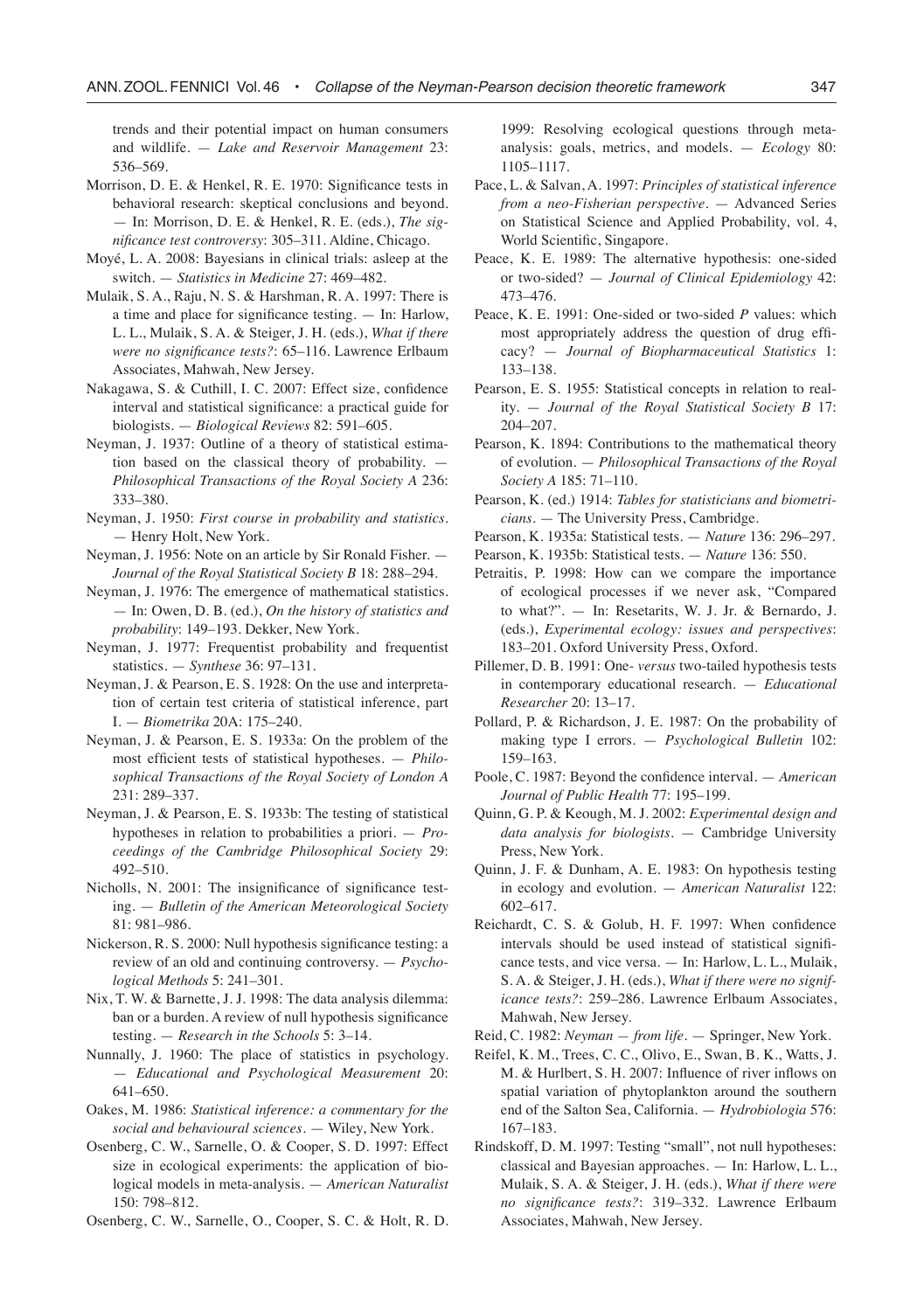- Rosenthal, R. & Rubin, D. B. 1994: The counternull value of an effect size: a new statistic. — *Psychological Science* 5: 329–334.
- Rosnow, R. L. & Rosenthal, R. 1989: Statistical procedures and the justification of knowledge in psychological science. — *American Psychologist* 44: 1276–1284.
- Rossi, J. S. 1997: A case study in the failure of psychology as a cumulative science: The spontaneous recovery of verbal learning. — In: Harlow, L. L., Mulaik, S. A. & Steiger, J. H. (eds.), *What if there were no significance tests?*: 175–198. Lawrence Erlbaum Associates, Mahwah, New Jersey.
- Royall, R. M. 1997: *Statistical evidence: a likelihood paradigm*. — Chapman and Hall, New York.
- Rozeboom, W. W. 1960: The fallacy of the null-hypothesis significance test. — *Psychological Bulletin* 57: 416–428.
- Rozeboom, W. W. 1997: Good science is abductive, not hypothetico-deductive. — In: Harlow, L. L., Mulaik, S. A. & Steiger, J. H. (eds.), *What if there were no significance tests?*: 335–392. Lawrence Erlbaum Associates, Mahwah, New Jersey.
- Rutledge, T. & Loh, C. 2004: Effect sizes and statistical testing in the determination of clinical significance in behavioral research medicine. — *Annals of Behavioral Medicine* 27: 138–145.
- Salsburg, D. S. 1985: The religion of statistics as practiced in medical journals. — *The American Statistician* 39: 220–223.
- Salsburg, D. S. 1989: Use of restricted significance tests in clinical trials: Beyond the one- *versus* two-tailed controversy. — *Controlled Clinical Trials* 10: 71–82.
- Salsburg, D. S. 1992: *The use of restricted significance tests in clinical trials*. — Springer, New York.
- Salsburg, D. S. 1993: The use of statistical methods in the analysis of clinical studies. — *Journal of Clinical Epidemiology* 46: 17–27.
- Sardella, B. A., Matey, V. & Brauner, C. J. 2007: Coping with multiple stressors: physiological mechanisms and strategies in fishes of the Salton Sea. — *Lake and Reservoir Management* 23: 518–527.
- Savage, L. J. 1957: Nonparametric statistics [review of *Nonparametric statistics for the behavioral sciences*, by Siegel, S.]. — *Journal of the American Statistical Association* 52: 331–344.
- Savage, L. J. (ed.) 1962: *The foundations of statistical inference: a discussion*. — Methuen, London.
- Savage, L. J. 1976: On rereading R. A. Fisher. *Annals of Statistics* 4: 441–500.
- Schmidt, F. L. 1996: Statistical significance testing and cumulative knowledge in psychology: implications for training of researchers. — *Psychological Methods* 1: 115–129.
- Schmidt, F. L. & Hunter, J. E. 1997: Eight common but false objections to the discontinuation of significance testing in the analysis of research data. — In: Harlow, L. L., Mulaik, S. A. & Steiger, J. H. (eds.), *What if there were no significance tests?*: 37–64. Lawrence Erlbaum Associates, Mahwah, New Jersey.
- Schulman, R. S. 1992: *Statistics in plain English*. Van Nostrand Reinhold, New York.
- Schweder, T. 2003: Abundance estimation from multiple photo surveys: confidence distributions and reduced likelihoods for bowhead whales off Alaska. — *Biometrics* 59: 974–983.
- Schweder, T. & Hjort, N. L. 2002: Confidence and likelihood. — *Scandinavian Journal of Statistics* 29: 309–322.
- Sedlmeier, P. & Gigerenzer, G. 1989: Do studies of statistical power have an effect on the power of studies? — *Psychological Bulletin* 105: 309–316.
- Sellke, T., Bayarri, M. J. & Berger, J. O. 2001: Calibration of *p*-values for testing precise null hypotheses. — *American Statistician* 55: 62–71.
- Serlin, R. C. & Lapsley, D. K. 1985: The good-enough principle. — *American Psychologist* 40: 73–83.
- Siegel, S. 1956: *Nonparametric statistics for the behavioral sciences*. — McGraw-Hill, New York.
- Shaver, J. P. 1993: What statistical significance testing is, and what it is not. — *Journal of Experimental Education* 61: 293–316.
- Simberloff, D. 1990: Hypotheses, errors, and statistical assumptions. — *Herpetologica* 46: 351–357.
- Simon, R. 1986: Confidence intervals for reporting results of clinical trials. — *Annals of Internal Medicine* 105: 429–435.
- Skipper, K. S. Jr., Guenther, A. L. & Nass, G. 1967: The sacredness of .05: A note concerning the uses of statistical levels of significance in social science. — *American Sociologist* 2: 16–18.
- Smith, C. A. B. 1962: Prepared contribution to L. J. Savage *et al.*, *The Foundations of statistical inference*: 58–61. — Methuen, London.
- Sockman, K. 2008: Ovulation order mediates a trade-off between pre-hatching and post-hatching viability in an altricial bird. — *Plos ONE* 3:e1785.
- Sokal, R. R. & Rohlf, F. J. 1995: *Biometry*, 3rd ed. Freeman, San Francisco.
- Spanos, A. 1999: *Probability theory and statistical inference: econometric modeling with observational data*. — Cambridge University Press, Cambridge.
- Spanos, A. 2008: [Review of S. T. Ziliak & D. N. McCloskey, *The cult of statistical significance: how the standard error costs us jobs, justice, and lives*]. *— Erasmus Journal for Philosophy and Economics* 1: 154–164.
- StatSoft Inc. 2007: *Electronic statistics textbook*. http:// www.statsoft.com/textbook/stathome.html.
- Steel, R. G. D., Torrie, J. H. & Dickey, D. A. 1997: *Principles and procedures of statistics*, 3rd ed. — McGraw-Hill, New York.
- Stephens, P. A., Buskirk, S. W., Hayward, G. D. & Martinez del Rio, C. 2005: Information theory and hypothesis testing: a call for pluralism. — *Journal of Applied Ecology* 42: 4–12.
- Stigler, S. 2000: The problematic unity of biometrics. *Biometrics* 56: 272–277.
- Stigler, S. 2005: Discussion of D. Denis. *Journal de la Societé Française de Statistique* 145: 63–64.
- Stigler, S. 2008: Fisher and the 5% level. *Chance* 21: 12.
- Stoehr, A. M. 1999: Are significance threshholds appropriate for the study of animal behaviour? — *Animal Behaviour* 57: F22–F25.